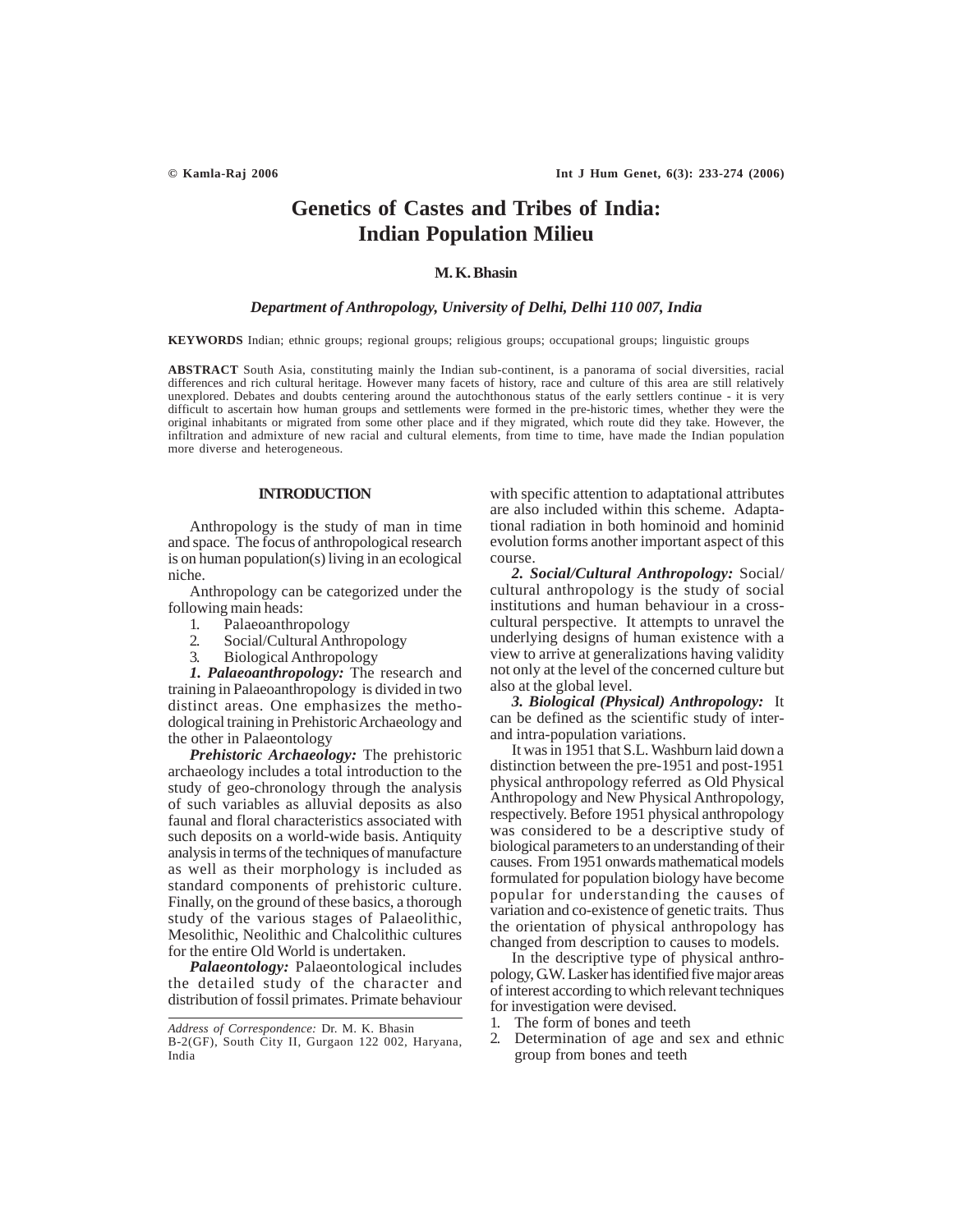- 3. Human growth and development
- 4. Composition of the body and its variation
- 5. Body build and its application to human engineering.

Although in Lasker's formulation, dermatoglyphics did not figure, it occupied an important place in physical anthropology preceding 1951. Therefore, for completing the list of the old interests, the inclusion of dermatoglyphics is imperative. Since 1951, the various dermatoglyphic traits occupied an important place in biological anthropology. But it should not be forgotten that these interests listed by Lasker are instrumental in generating a wealth of data, still valuable for accomplishing newer interests. These fields have not been discarded by biological (physical) anthropologists when the New Physical Anthropology, the result of the consanguinity between evolutionary and adaptational theory on the one hand and genetics on the other, had gained ground. With the "New Physical Anthropology", the interests which have come to stay are:

- 1. Serological studies
- 2. Biochemical genetics especially of various polymorphic systems.
- 3. Studies of evolutionary factors such as mutation, natural selection and gene flow.
- 4. Primatological studies, of their biology and behaviour.
- 5. Demographic studies, especially of factors that affect inbreeding and genetic drift and the biological consequences of formal kinship and alliance systems.
- 6. Anthropometric and anthroposcopic studies, with reference to nutritional factors and ensuing demographic characters.
- 7. Ecological studies dealing with biological and cultural adaptations.

Physical anthropology has achieved new strides after Washburn's 1951 statement. For grasping the laws and processes of human evolution, molecular evidences have been marshalled, leading to the advent of microscopic work in the area. Human cytogenetics has made an outstanding contribution towards the knowledge of adaptation and evolution. Evolution at the genic (elemental) level is that which is being sought through DNA analysis using recombinant techniques. Thus, we have come a long way from morphological studies (morphological, behavioural, anthropometric, and dermatoglyphic traits - the mode of inheritance

of all these characters is still rather unclear) to those of genetic or classical markers (blood groups and protein markers), and to the newly discovered molecular techniques which have provided a new direction and a whole battery of powerful polymorphic systems to study genetic diversity (Cavalli-Sforza and Feldman 2003; Jorde and Wooding 2004). The question, what happens to genes with degradation in biotic environment, acquires a primary place. With these newer and still newer interests, different kinds of techniques have been enunciated to understand nature-nurture relationship in a better fashion. Moreover, there has been a concomitant advancement in statistical methods and we are now in a position to make use of many parameters (Collins et al. 2003; Bamshad et al. 2004; Tishkoff and Kidd 2004; Cavalli-Sforza 2005).

The populations of India and other South Asian countries offer great opportunities to study socio-cultural and genetic variability. Perhaps, nowhere in the world people in a small geographic area are distributed as such a large number of ethnic, castes, religious and linguistic groups as in India and other South Asian countries. All these groups are not entirely independent; people belong concurrently to two or more of these groups. People of different groups living side by side for hundreds or even thousands of year try to retain their separate entities by practicing endogamy.

India is a multicultural country. Anthropologists are committed to grasping the dynamics of communities and populations. As anthropology combines the premises of a biological as well as well as socio-cultural study, it looks at the diverse sections of human beings with dual perspective, one derived from its branch called biological anthropology, and the other from social/cultural anthropology. How communities and populations continue to retain their identity, in social and cultural terms on one hand and biological on the other, and how they acquire the characteristics of the others because of cultural borrowing or interbreeding are the questions anthropologists systematically investigate.

India with about 1000 million people has the second largest population in the world and it is one of the world's top twelve megadiversity countries and has vast diversity of human beings, fauna, flora and environmental regimes. Its present population includes stone-age foodgatherers, hunters, fisher-folk, shifting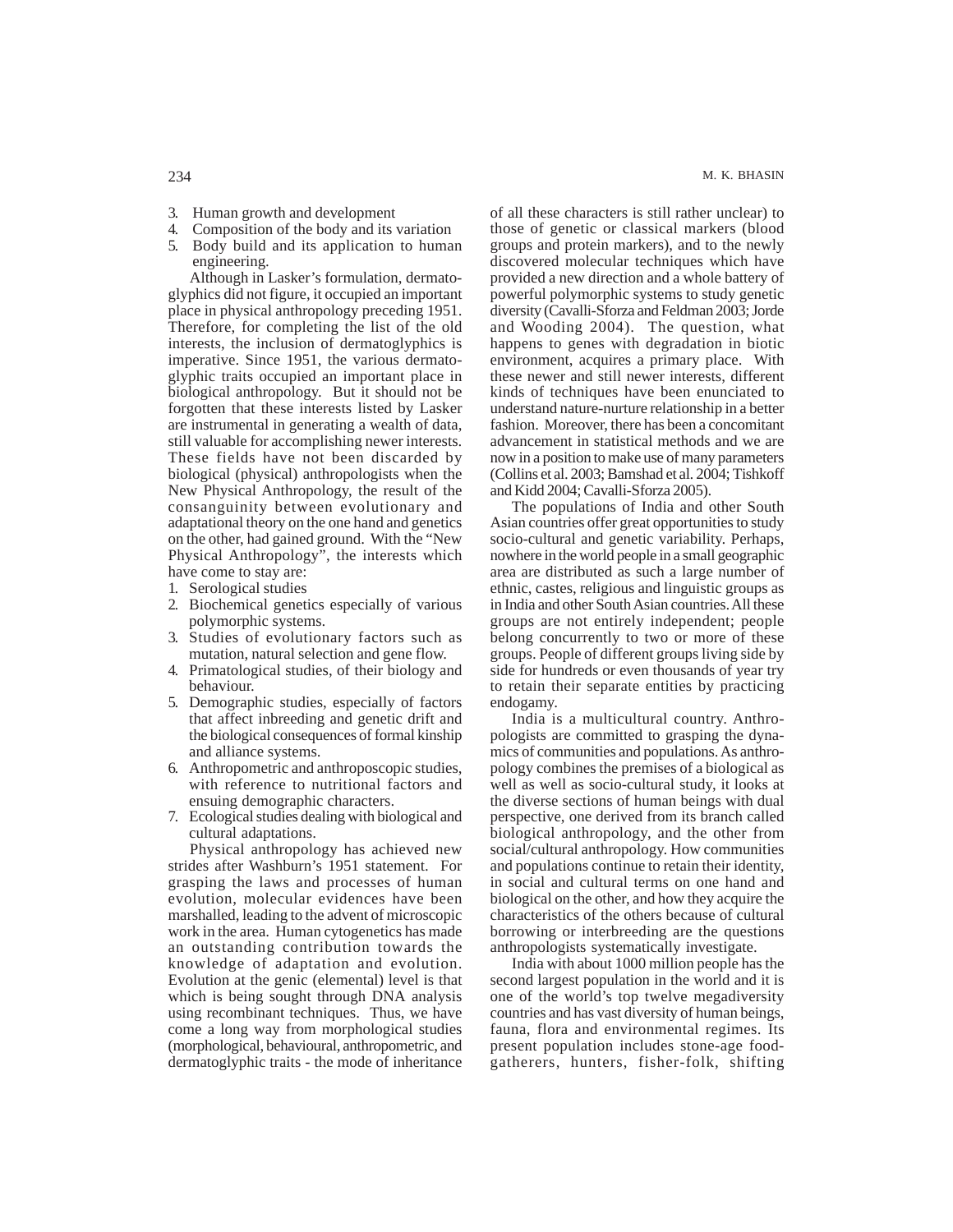cultivators, peasant communities, subsistence agriculturists, nomadic herders, entertainers, as well as those engaged in mechanized and chemicalized agriculture, mechanized fishing, tapping offshore oil and natural gas, running atomic power plants and producing computer software. India has been peopled by human groups carrying a diversity of genes and cultural traits. We have almost all the primary ethnic strains Proto-Australoid, Mediterranean, Mongoloid, Negrito and a number of composite strains. It is homeland of over 4000 Mendelian populations, of which 3700 endogamous groups are structured in the Hindu caste system as *'jatis'*. Outside the preview of caste system there are a thousand odd Mendelian populations which are tribal autochthones and religious communities.

Like any other plural society, India offers a cauldron where the processes of unification as well as of fragmentalisation are unceasingly taking place. This presents a situation of cultural, biological and environmental richness and diversity, and one where the constant interactions between communities are aiding the formation of bridges, thus creating a sense of unity. It is in these terms that India offers an ideal case for examining unity in diversity both biological and socio-cultural perspectives. (Bhasin et al. 1994; Lahr and Foley 1998; Bhasin and Walter 2001; Cann 2001; Bamshad et al. 2004).

In the present paper an attempt has been made to give an outline of Indian population milieu.

#### **SKELETAL REMAINS (HOMINOID/HUMAN)**

Earlier it was pointed out that the first real "ancestor" of man is *Ramapithecus* (name after the Indian god Rama) who lived about 14 million years ago (Fig. 1). Now *Ramapithecus* is no longer considered a hominid ancestor by palaeontologists. From Central India, Narmada Man skull was found in 1982 by Arun Sonakia (Sonakia 1982). With regard to both its antiquity and phylogenic position, a good deal of controversy is still going on. It is believed by several to be an ante-Neanderthal or *Homo erectus* (Lumley H and Sonakia 1985; Lumley MA and Sonakia 1985). Kennedy et al. (1991) further identified and concluded on the basis of metric and comparative investigations that "Narmada Man" is appropriately a *Homo sapiens*. They added, however, that given its broad suite of *Homo sapiens* morphometric characters it is not appropriate to assign Narmada man to a new taxon beyond the trinomial designation of *Homo sapiens narmadensis*. In a more recent publication Kennedy writes: "In the context of current debates about *Homo erectus* as a valid taxon (is it a species, an evolutionary grade, a paleospecies, or just a collection of specimens certain investigators decide belong together?) and the relationship of middle Pleistocene hominids to anatomically modern *sapiens* (regional continuity [or multiregional] hypothesis versus the mitochondrial Eve-displacement hypothesis), Narmada has a critical role to play. At present it appears that Narmada is a late middle-pleistocene representative of early *Homo sapiens* with an impressive suite of anatomical characteristics shared with other early *sapiens* populations from Eurasia and Africa but possessing certain unique features of cranial morphology that may have evolved in India. It does not seem appropriate to assign Narmada to a new taxon" (Kennedy 2000: p. 180). A number of fossil specimens have been recorded from India, but most of the write-ups totally overlook the aspects of ethnic or racial affinities of the specimens.

An attempt has been made in cataloguing the various skeletal (hominoid/human) remains of India by Kennedy and Caldwell (1984). The research work is mainly confined to the number of specimens, primary dating and archaeological reference and descriptions of burial circumstances and practices apart from giving an account on ageing and sexing. The write-up totally overlooks the aspects of ethnic or racial affinities of the recorded specimens. Earlier, in 1972, Sarkar, who was actively working on the study of the ancient races of India, came out with some ethnic description of the various human skeletal remains. In his earlier work, *Ancient Races of Baluchistan, Punjab and Sind* (1964), he tried to throw some light on the Indo-Aryan problem and suggested the builders of Harappa culture as Indo-Caspians. In his later exhaustive work on the *Ancient Races of the Deccan*, on the basis of examination of human skeletal remains from Langhnaj, Lothal, Nevasa, Chandoli, Hyderabad, Megaliths, Yelleswaram, Piklihal and other sites of the Deccan he postulated that the Dravidian speaking people evolved from the Veddids or Australoids. Even as early as in 1935, Keith also pointed out the evolution of Dravidians from Veddids or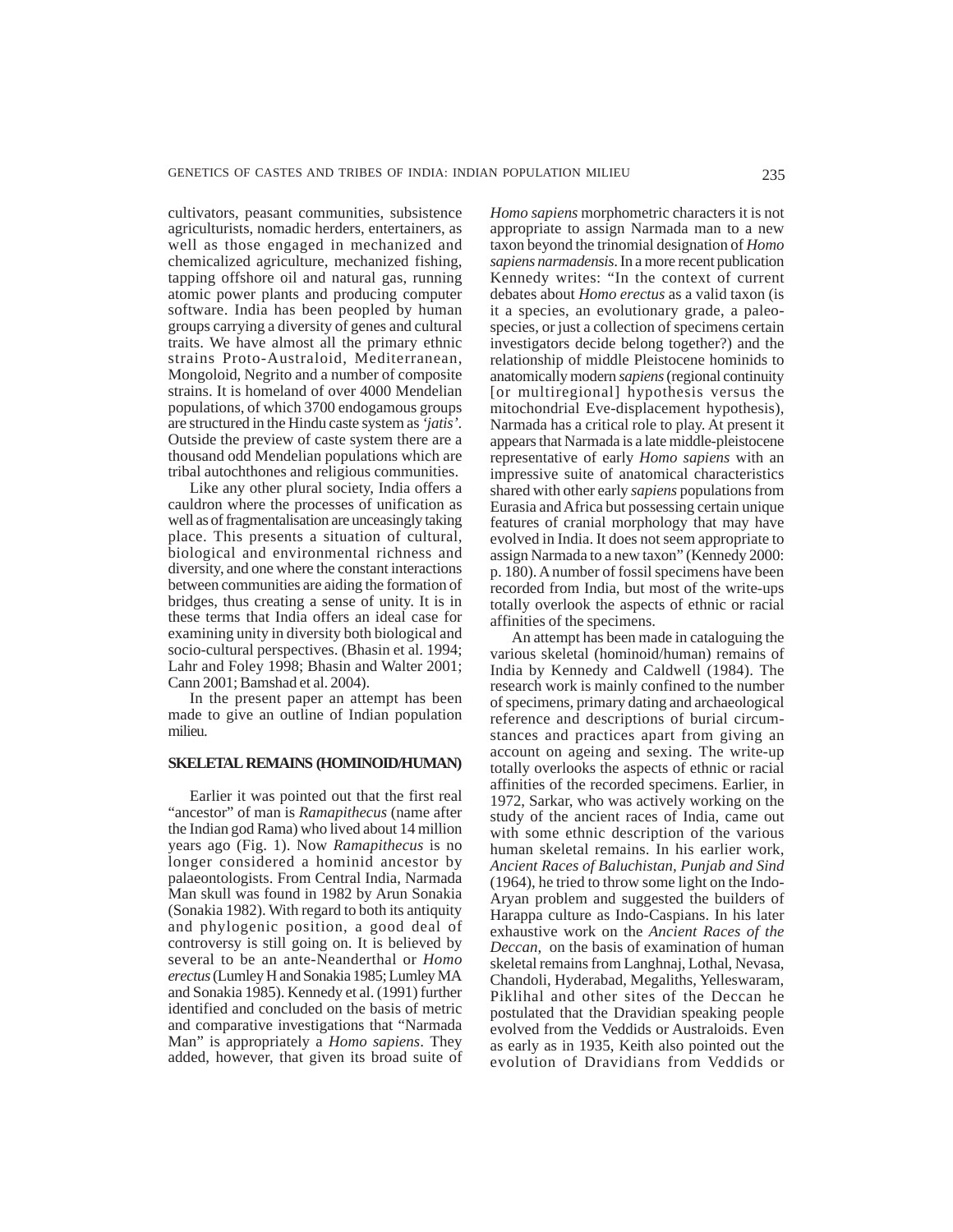# 236 M. K. BHASIN



- **Miocene (Ramapithecus) before 14 million years age** 0
- **Pleistocene**
- $\bullet$ **Holocene and Later Hunter-Gatherer**
- п **Harappan Civilization**
- п **Gandharan Grave Culture**
- $\Box$ **Central and Southern Indian Communities**
- **Megalith Builders and Their Iron Age Collaterals (1300-500 B.C.)**  $\Delta$

#### **Fig. 1. Prehistoric sites from where skeletal specimens found from India (after Bhasin, Walter, Danker-Hopfe 1994)**

Australoids. It is believed that the complexities and variations as one observes in today's population were the results of environmental changes and hybridization. Keith also published (1972) the original reports on skeletal remains from Brahamgiri, where he mentioned of yet another stock: Scytho-Iranian. Other than this, Sastri (1966) also supposed to have come across a fossil pygmy skeleton (although its hominoid status and antiquity is not clear as there were no further references to it). He attributed this to the earliest representative of Negrito in India.

Nevertheless, it remains a fact that there is always the problem of disputes arising while identifying the specimens correctly and hybridization or environmental effects which are often used as alternative causes for marked changes are no longer taken for granted. Moreover, the repeated allegations that most of archaeologists and other investigators seem to be more preoccupied with the artifacts and other material evidences and do not show much interest in the skeletal remains is also mostly true. Therefore, quite a number of studies (may be of the same specimens excavated earlier) are needed today which may come out with a meaningful fossil study of the Indian sub-continent. And it is hoped that when the number of collections of fossils presumed to belong to our ancestral stock would be sufficiently large, it would permit some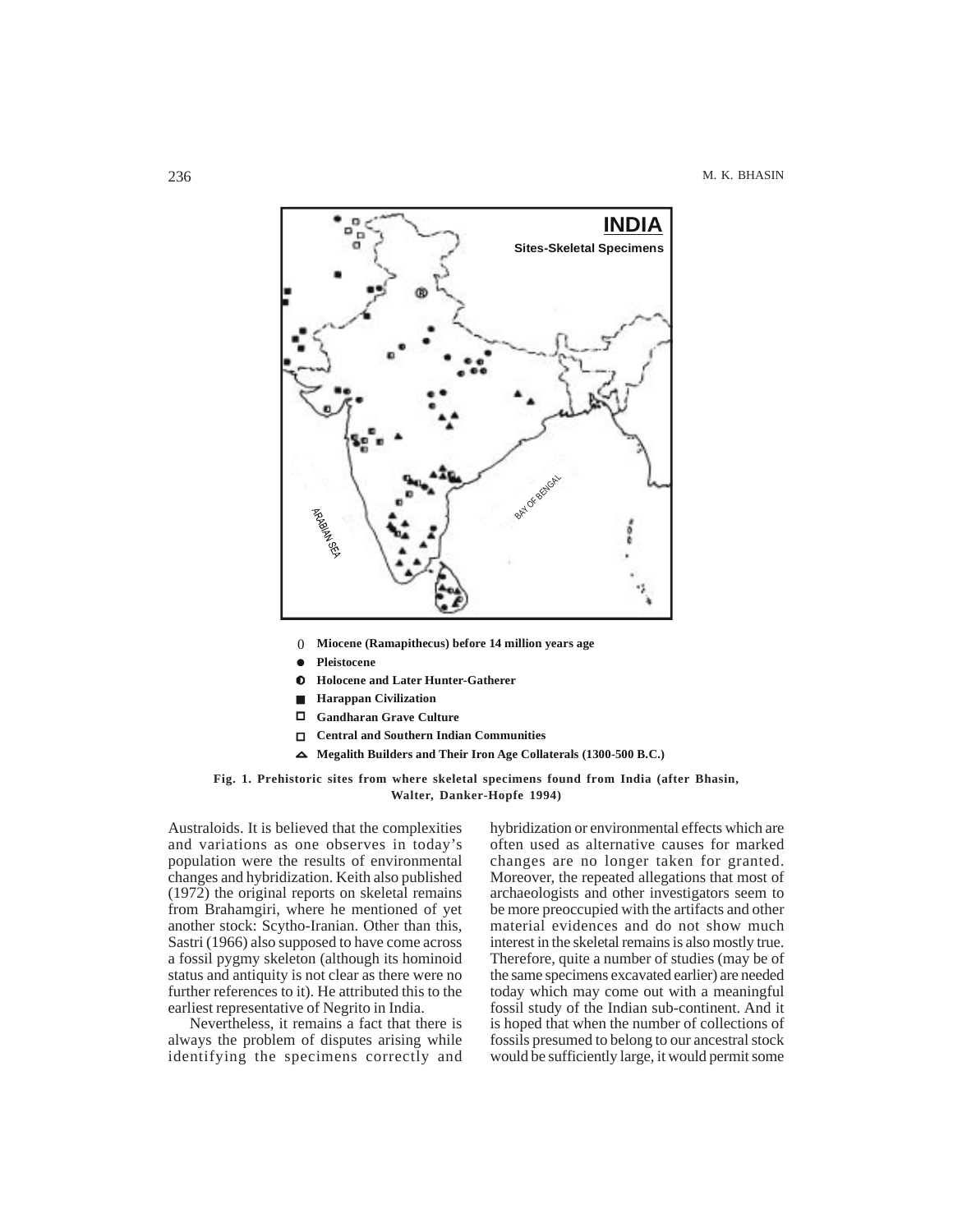population studies and the specimens can also be used as acceptable population samples.

# **PREHISTORY AND HISTORY**

#### **Ancient Age**

Both prehistory and history of a country together form the background material towards unfolding the pages of emergence of cultures. The problem of terminology in Indian prehistory is well known. This arises naturaly due to the difficulty in coinciding the Indian prehistoric ages or cultures (which is based on the material evidence or tool types and assemblages) with the European culture items. Many anthropologists/ archaeologists (Cammiade and Burkitt 1930; Subbarao and Allchin 1960; Misra 1961) have attempted to solve this problem but still different terms are in vogue. During the long stone age estimated to cover over 5,00,000 years and forming part of the last geological period namely Pleistocene, and was believed to have been a savage-having no fixed habitation hunting and gathering. It is noted that the great climatic changes of the last glaciation undoubtedly exerted new environmental pressure altering man's number and habitat through changes in the biota stimulating enforced migrations into new environmental niches and changing the lifestyles. Changing in the environment and circumstances gradually brought about changes in tools and artefacts, which are the main, and sometimes the only source to reconstruct the physcial environment, customs, practices and social life of a period. However, with further excavations of other associated materials like mammal bones, ornaments etc. terms like stone age became more or less irrelevant.

Human occupation in the Indian subcontinent began with a series of stone-tool industries (Fig. 2). The stage in man's progress that are then put forward by Sankalia et al. (1973) are:

- 1. Primitive Food Collecting Stage or Early and Middle Stone Age
- 2. Advanced Food Collecting Stage or Late Stone Age/Mesolithic
- 3. Transition to Incipient Food Production or Early Neolithic
- 4. Settled Village Communities or Advanced Neolithic/Chalcolithic
- 5. Urbanization or Bronze Age

#### **The Earliest Human Settlements**

The evidence of stone tools in Indian Palaeolithic and certain caves and rockshelters helps only in a very small way to visualize the life of their makers (for the sites *see* Fig. 2). It is more or less clear that they were ignorant of agriculture and house building and had no domesticated animals. The caves and rockshelters might have served as seasonal camps for human being (?). In the Palaeolithic Age the communities must have been very small and perhaps semi-nomadic.

Piggot (1952) also mentioned that dating is uncertain but earlier man was living in scattered hunting and gathering communities on the alluvial plains and in the marshlands and open parklands of the major river valleys (as suggested by the location and type of tool assemblages).

The epiglacial phase from 10,000 to 50,000 B.C. following the end of pleistocene more or less coincided with the transitional Mesolothic cultural dispersals. Hunting and gathering remained the main sources of making a living but as vegetation shrank and the bigger game gradually disappeared (presumably due to marked climatic changes ) man turned to other sources like water sources, birds or exploitation of plant products as suggested by tool assemblages. But overall, this was a preparatory stage during which man was mostly dependent upon natural resources. In other words, in this period the concentration of population began along river valleys marking the start of a transition to settled living in which food-gathering turned into food-producing. It was argued that the people who camped in rock shelters, the mouths of caves and in open settlement sites could not have numbered more than a couple of hundred individuals.

Kivisild et al. (2000) have studied Indian mitochondrial DNA variants in the global network of maternal lineages and the peopling of the Old World. They summarized their results as follows: "Both western and eastern Eurasian-specific mtDNA haplotypes can be found in India together with strictly Indian-specific ones. However, in India the structure of the haplogroups shared either with western or eastern Eurasian populations is profoundly different. This indicates a local independent development over a very long time period. Minor overlaps with lineages in other Eurasian populations clearly demonstrate that recent immigrations have had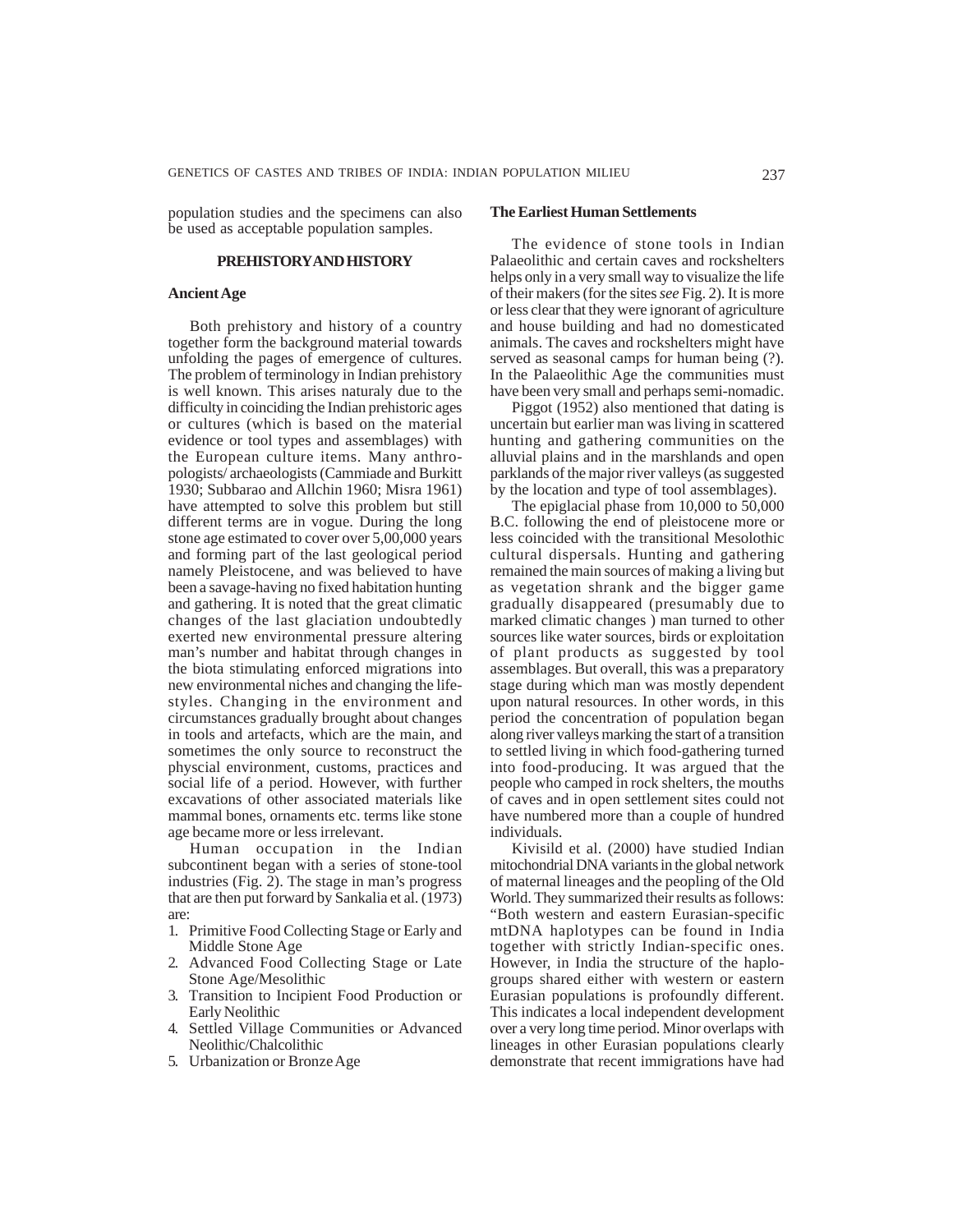

**Fig. 2. Major cultural sites found from India (after Bhasin, Walter, Danker-Hopfe 1994)**

very little impact on the innate structure of the maternal gene pool of Indians. Despite the variations found within India, these populations stem from a limited number of founder lineages. These lineages were most likely introduced to the Indian subcontinent during the Middle Palaeolithic, before the peopling of Europe and perhaps the Old World in general. Our demographic analysis reveals at least two major expansion phases that have influenced the wide assortment of the Indian mtDNA lineages. The more recent phase, which according to our estimation started around 20,000-30,000 years ago, seems to correspond to the transition from the Middle to the Upper Palaeolithic. The first expansion phase may reflect a demographic burst immediately after the initial peopling of India around 50-60 thousand years ago. This wave of expansion brought forward also those maternal lineages that can rightfully claim the name of Eurasian Eves" (p. 150).

Roychoudhury et al. (2000) reported mitochondrial DNA (mtDNA) profile of 23 ethnic groups of India, which have been drawn from different cultural, linguistic and geographical backgrounds. They observed that Indian populations were founded by a small number of females, possibly arriving on one of the early waves of out-of-Africa migration of modern humans; ethnic differentiation occurred subsequently through demographic expansion and geographic dispersal. Further they have found that South-east Asia was peopled by two waves of migration, one originating in India and the other originating in Southern China.

The Neolithic Age of the Ancient Orient is approximately dated from 6000 to 4000 B.C. The chief characteristics of this period are the exclusive use of non-metal implements, domestication of animals, and a knowledge of agriculture (for the sites *see* Fig. 2) Corollary to agriculture is the development of village life.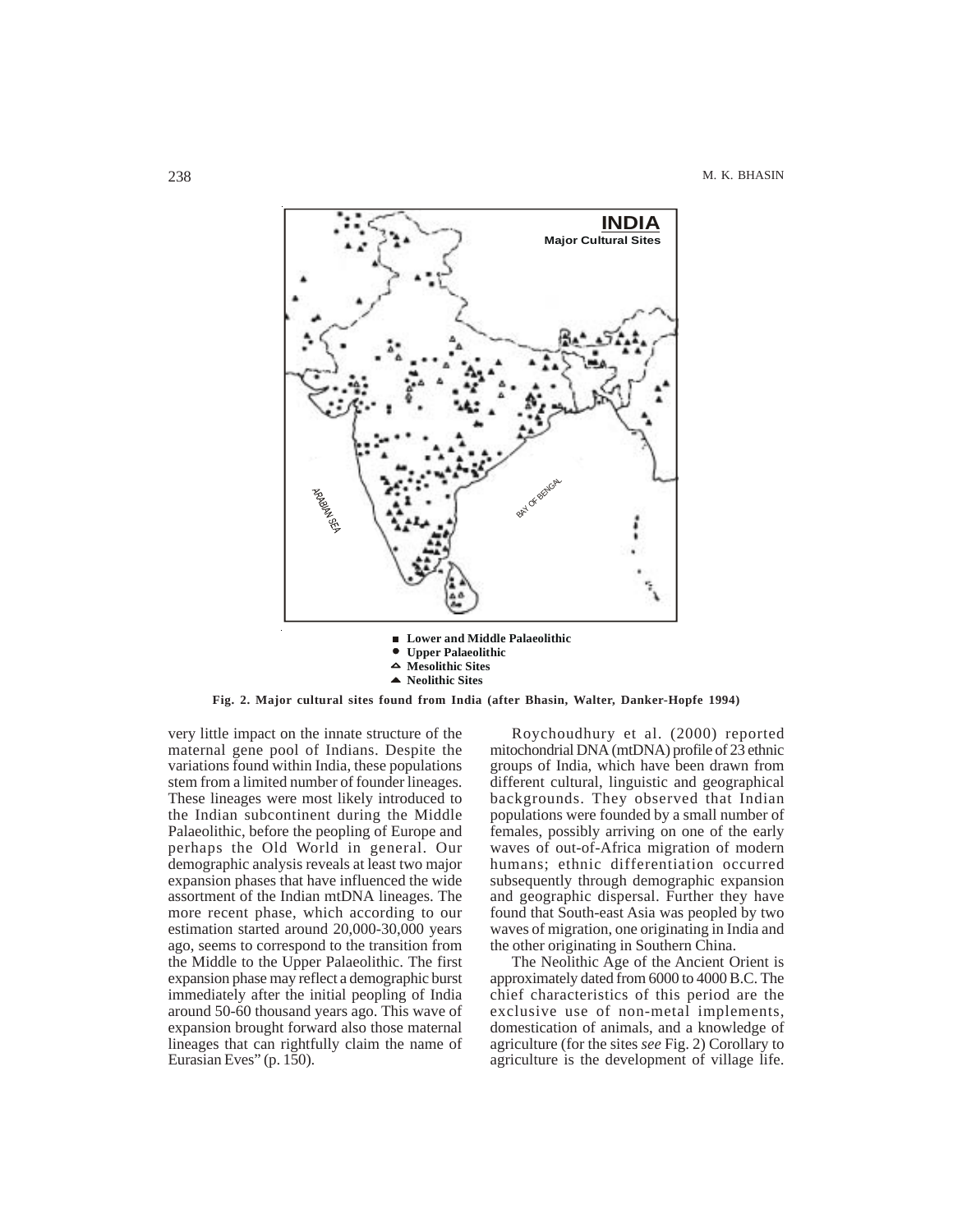Towns also started appearing during the Neolithic phase. Towards the end of Neolithic pottery began to appear and metals came into use around 4000 to 3000 B.C.

The full Neolithic which began in different communities between the seventh and sixth millennium B.C. was not characterized by a uniform step-by-step technological sequence from one type of artefact to another or in the presence of types of ceramic ware or even in house types and settlement patterns, rather it was an adjustment of separate small communities to the ecological resources and advantages of local environments.

In other words, the Neolithic does not always imply the universal presence of specified domesticated plants and animals, pottery, polished stone tools and sterotyped settlment patterns. The biological consequences to man were also not the same throughout India.

Bowles (1977) put forth the interpretation that the ability to control production and storage of life's essentials encouraged the growth of larger permanent settlements and these in turn led to technical innovation, division of labour, the formation of social classes and ultimately the superimposition of a system of administrative controls. Biologically such developments meant an increase in the demographic dimensions of alimited number of populations (gene pools) these possessing the knowledge of food production—at the expense of other who retained the earlier type of natural economy and who could not expand numerically beyond the limits set by nature.

As urban centres developed, they attracted a large number of traders, artisans and labourers from ever-increasing distances, a process accentuated during the metal age with the emergence and expansion of Empires and commencement of the historic period about 3000 B.C. After the first population explosion Asia remained, for a millennium or more, the most favoured quarters and thus by the end of this period, Indus valley developed a comparable neolithic nexus.

Permanent settlements of substantial size with populations ranging from a few hundreds to two or three thousands began to emerge at such sites as Brahmagiri, Nevasa, Chandoli, Pandu-Rajar Dhibi (in East Indian Neolithic) etc.

With complexity in society, trade flourished. The development of trade became an important factor in knitting together the social fabric of local communities into village units and regional societies. However it may prove impossible to determine how many clusters there were.

Although a negligible number of hominid remains have been found, it is actually thousands of artefacts from a large number of sites which point to probable contact and migration either west ward or east ward or both during all major periods. Microliths for example, were found concentrated in the western half which seems to imply introduction from that direction.

It has been commented that so much is known about the mesolithic, neolithic and chalcolithic periods of Western Asia than of the southern Peninsula that it is easy to overlook the importance of these areas.

India apparently derived much of its Neolithic as well as its Metal age civilization from two sources—one along the Makran Coast and Baluchistan in the west, the other from southeast Asia by way of the Arakan coast and Assam (Fairservis 1971). The knowledge of the first source is documented from numerous sites in the arid regions along the foothill rim of the Indus valley, the second is still largely covered with dense vegetation and is only beginning to be understood (Bowles 1977).

Until recently, it had been thought that the Indus Valley or Harappan Civilization sites were actually scattered mesolithic hunting and gathering communities transformed into more concentrated permanent Neolithic and Copper-Bronze Age Settlements. But the discovery of a number of wall-enclosed complex urbanized mound-based Neolithic settlements in the now dried-up Saraswati river bed in Rajasthan in Kathiawar and parts of southern Gujarat have changed this view.

The distinctive features of Harappan Civilization with uniform assemblages of tools, unique methods of water supply, drainage, hypocaust system for heating grand central bath, remarkable individual feature including the ceramic techniques, the systems of weights and measures and the differentiation between the citadel and slave quarters all point to the existence of a complex society with considerable social stratification and complex administrative machinary.

The Indus Valley Civilization extended throughout the entire river basin from the Himalayan foothills and the Doab or Ganges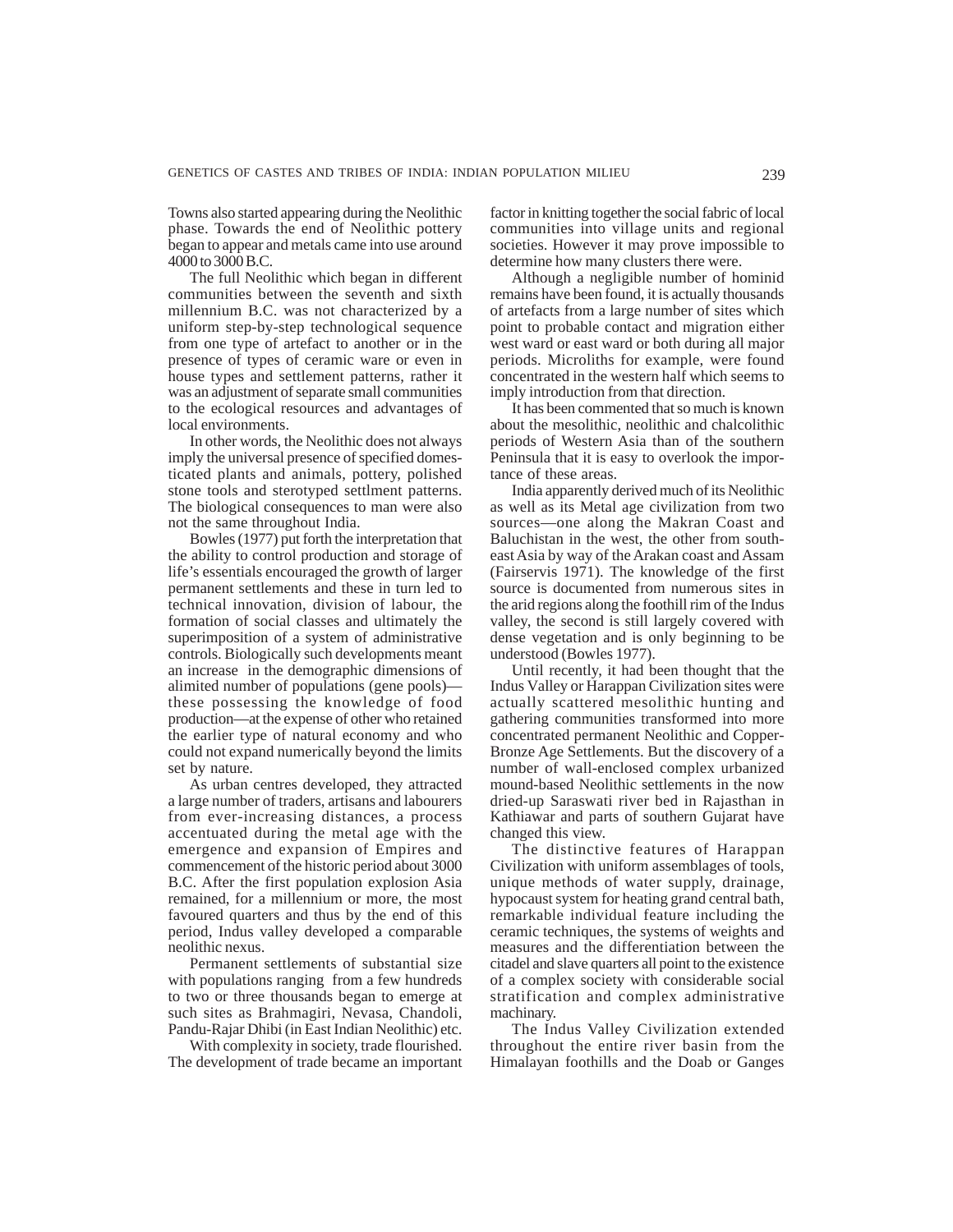watershed to coastal Gujarat with an estnarine dock at Lothal and an outpost at Thane near Bombay.

About the origin of the Harappan Civilization practically nothing definite is known. Different versions are put forward-right from Sumerian or a Semitic origin, to the Dravidian and Mundari are often mentioned. Even origins from Baluchistan and Iranian uplands were suggested<sup>1</sup>.

Sastri and Srinivasachari (1980) proposed that at about 3000 B.C., Baluchistan which as less arid than now was inhabited by small groups of people from the Iranian uplands. These migrants brought with themthe knowledge of agriculture and the organisation of small self-sufficient village communities. In the course of about 500 years, after they had settled in Baluchistan, they migrated in big or small group into the Indus valley.

But the sudden emergence of the urban civilization still baffles the interpreters of Harappan cultures. Some believe that urban civilization was superimposed on the people suddenly by strangers coming from outside at some time in the middle of the 3rd millennium B.C. It is quite impossible to say when Harappan civilization grew up'. The civilization is unique in a sense that it was almost a fully classified state as early as 3000 B.C. It is said that it may well have been evolved by the natives of the soil and foreign settlers induced new ideas which Harappans absorbed and evolved into a distinct mature culture.

The Indus Valley Civilization has spread from it southern bases to the Himalayan foothills, up the the valley of Kashmir, around 1800 B.C.

The next culture in the chronology which is known as the *Chalcolithic* is dated roughly from 4000 to 3000 B.C. This is called so because the main tool types representing this culture were made of copper along with stone (for the sites *see* Fig. 3), although there was no proper Bronze Age in India as in Europe. However, bronze was not unknown and many bronze materials were found. Here, it should be mentioned that there are hundreds of diverse findings which suggest that there are still many problems to be solved.

It is also noted that early Neolithic and Bronze Age migrations into India have not been clearly defined and skeletal evidence from Baluchistan is far from satisfactory.

Sen (1967) argued that leaving aside the questions of ordered sequence of migrations and demographic fluctuations, there was no skeletal evidence to show that a biologically new element could be held accountable for the development of Indus Valley Civilization. Estimations of total population have varied widely and the rationales for the differences climate, food supply, diseases and technology—and their analyses also vary significantly. According to Sarkar (1972), the population of Mohenjodaro and Harappa had been estimated variously between 35,000 and 40,000 with a very high density of population per acre.

It is proved that the valley of Kashmir was known earlier to the settled people and mesolithic artefacts have been found. Excavations in Kashmir also give evidence of earlier proto-urban settlements. Apart from the above, Kashmir also yielded earlier palaeolithic artefacts which are more allied to those of North India, so it might be conjectured that the builders of Burzahom (Kashmir) crossed the Hindukush by 2000 B.C. or thereabouts.

For the rest of Greater India - the scenario is a follows during the ancient age. About the Ganges Basin, the Deccan and the Peninsular and coastal south is far less known but it is assumed that nothing like the civilization developments had taken place at comparable levels of antiquity. It was not until after the entry of the Aryans that the urban civilization extended into the middle Ganges and parts of the Deccan synchronised with the entry of Aryans. The so-called Chalcolithic, Pre-Harappan and Harappan periods in the Indus valley, Gujarat and western Maharashtra are generally contemporary with the so-called Neolithic of the Deccan and Eastern India.

Towards the end of the stone tool phase, the first evidence of agricultural settlement appeared in Baluchistan in the northwest. This culture spread across the northwest corner of the country during the next 2000 years, giving rise eventually to the highly developed Indus Civilization, which came to an abrupt end around 1750 B.C. Whether directly related or not, the decline of the Indus civilization coincided with the movement into India from the Iranian plateau and the Caucasus

<sup>1</sup> Excavations at Harappa were resumed in 1986 under the direction of Dr. George F. Dales of the University of California, Berkeley, and are countinuing each year at that site. Some 100 skeletons have been removed from site (Mature Harappan cemetery of R-37) by Drs. Nancy C. Lovell, John R. Lukacs, Brain E. Hemphill and Kenneth A.R. Kennedy.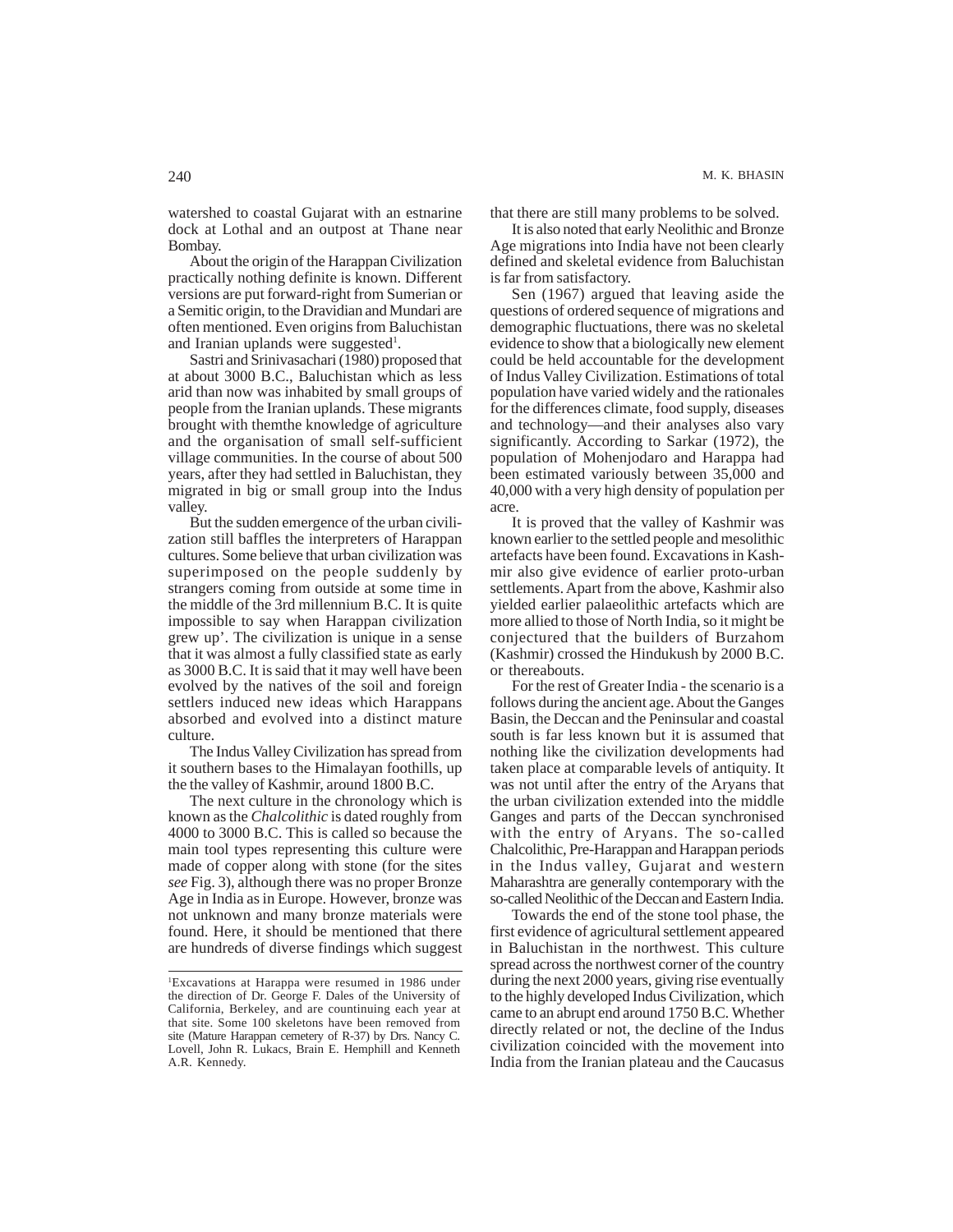of Aryan peoples speaking an Indo-European language.

#### **Culture Phase and Tools Types**

The contemporary culture phase with the tool types and areas of reign may be a follow:

- 1. *Neolithic* Polished celts, Pottery limited to hand-made jars, in the east (Assam, Bihar, Bengal and parts of the adjacent Deccan).
- 2. *Neolithic Chalcolithic* with polished celts and blade tools, hand-made pottery and wattle and daub houses in Central India, Karnatak, Gujarat, Baluchistan.
- 3. *Chalcolithic Bronze* with Stone blade and copper-bronze tools wheel-made pottery in the north-west (Sind, Saurashtra and Punjab).
- 4. *Chalcolithic*-*Bronze* with copper or bronze but no stone tools, wheel-made pottery in north-west-Sind, Saurashtra and Punjab.

To sum up, during the second millennium B.C., settlements associated with copper and bronze tools spread rapidly down the Ganges valley. Within a matter of centuries the entire basin had been largely cleared of forests and was supporting a relatively dense population which at least in its biological aspects, is probably reflected in the majority of the present day inhabitants. Meanwhile, it is believed that there was a spread of south-east Asian culture complex and a possible minimal immigration *via* Assam and Burma into Bengal and Central India.

#### **Main Tools Types**

The terms attributed to different cultures are based on the tool assemblages and types. For example the chalcolithic age has come to be known as an age where the tool assemblages were mainly composed of copper artefacts. Though there are scores of tool assemblages reported and analysed and some are still being excavated—it is impossible to give a description of all these tool types here. Therefore, the following is a simplified and short version of the dominant/main tool types found from the Indian sub-continent (for the sites *see* Figs. 2 and 3).

A detailed and extensive account on the prehistory and protohistory of Indian subcontinent can be studied from Sankalia (1962, 1979) and Allchin and Allchin (1983).

| Geological<br>Age<br>(European) | Tool Types                                                           | Culture<br>Terms |
|---------------------------------|----------------------------------------------------------------------|------------------|
|                                 | Copper                                                               | Chalcolithic     |
| Holocene                        | Polished Celts                                                       | Neolithic        |
|                                 | Microliths                                                           | Mesolithic       |
|                                 |                                                                      | Palaeolithic     |
| Pleistocene                     | Bone Points, Harpoons                                                | Upper            |
|                                 | Blades, Burins, Art objects<br>Flakes with Levalosians<br>Techniques | Middle           |
|                                 | Core Bifaces                                                         | Lower            |

## **The Aryans**

The Aryans were initially localized to the west of Indus river, but gradually their influence, observed by the presence of Painted Grey Ware pottery extended further east into the western Ganges valley. Aryan influence also appears to have moved south to the Deccan plateau, indicated by the introduction of iron and later of the Northern Black Polished pottery type (Fig. 4), also associated with Aryan cultural levels in the Ganges valley.

These Aryan penetrations into the Deccan put into contact, by the end of the first millennium B.C., with other types as revealed by the presence of megalithic burial sites, which were widespread in southern Indian by about 300 B.C. Whether the megalithic builders came from outside India or represented a local development is still not clear.

#### **HISTORY**

From the fourth century B.C. onwards for 2000 years, India, particularly in the north, was subjected to repeated waves of penetration by alien peoples. History testifies that Greeks, Parthians, Sakas (Scythians) and Pahlavas including the Kushans were the first to come in after the Indo-Aryan civilization entered its settled course (Fig. 5). The Huns came in somewhat larger numbers at the close of the Gupta epoch. These succession of peoples from outside India were assimilated into Hindu society. On the west coast, Jews and Parsis came after fleeing from their own homelands. Arabian Muslims, Persian Muslims, Turks and Afghans, whose total number was very large came to India from time to time. The Muslim immigration into India began even before the Arab invasions of the Sind quite early in the eighth century A.D.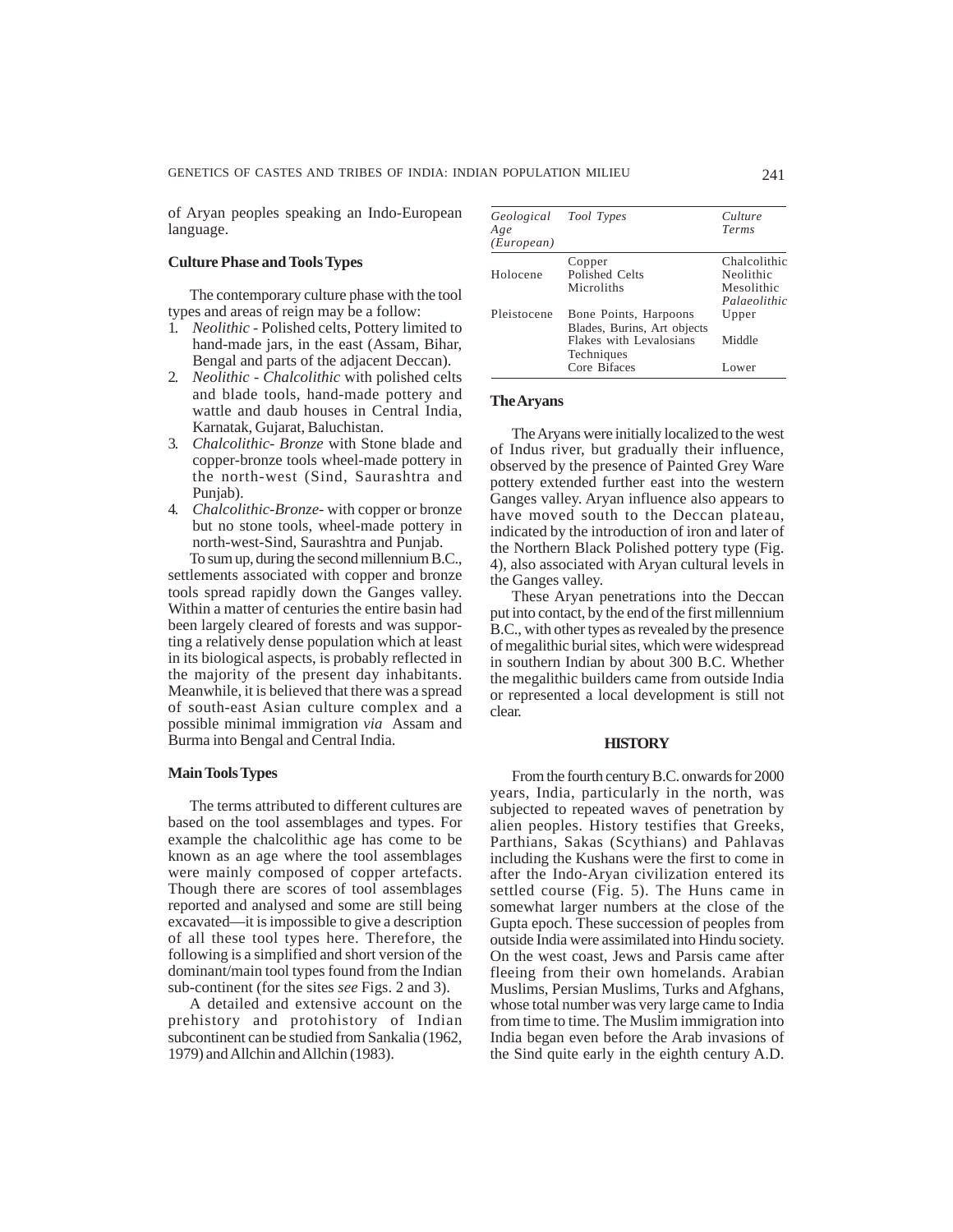

**Fig. 3. Major Chalcolithic Cultural sites found from India (after Bhasin, Walter, Danker-Hopfe 1994)**

and ended with the establishment of the Mughal Empire in the sixteenth century. This was the last major movement which produced some perceptible changes in the composition and culture of the indigenous population. The Muslims did not accept the Hindu religion but they made converts to their religion. The Europeans—Portuguese, Dutch, French and British started their intrusions from 15th century A.D. onwards and the Indo-European community grew from these infusions. In the east Shan peoples from Southeast Asia the entered eastern part of India (Assam).

# **RACIAL CLASSIFICATION**

Anthropologists distinguish groups of people on the basis of common origin, living, or having lived, in certain defined regions and

possessing differing characteristic features in their appearance. But one should remember that there are no strict lines of demarcation between races. All these groups blend imperceptibly into one another with intermediate types possessing various combinations of physical characteristics. Modern man is biologically uniform in basic features (for example upright posture, welldeveloped hand and feet, prominent chin, absence of bony eye brow, an intricately struc-tured brain encased in a big skull with a straight high forehead and 46 number of chromosomes) and polymorphous as regards many secondary features. Scientists consider all human beings as belonging to a single species, *Homo sapiens*. The variations found in groups living in different geographical areas reflect only a differentiation within the single species due to host of biological, social and other factors. In anthropology there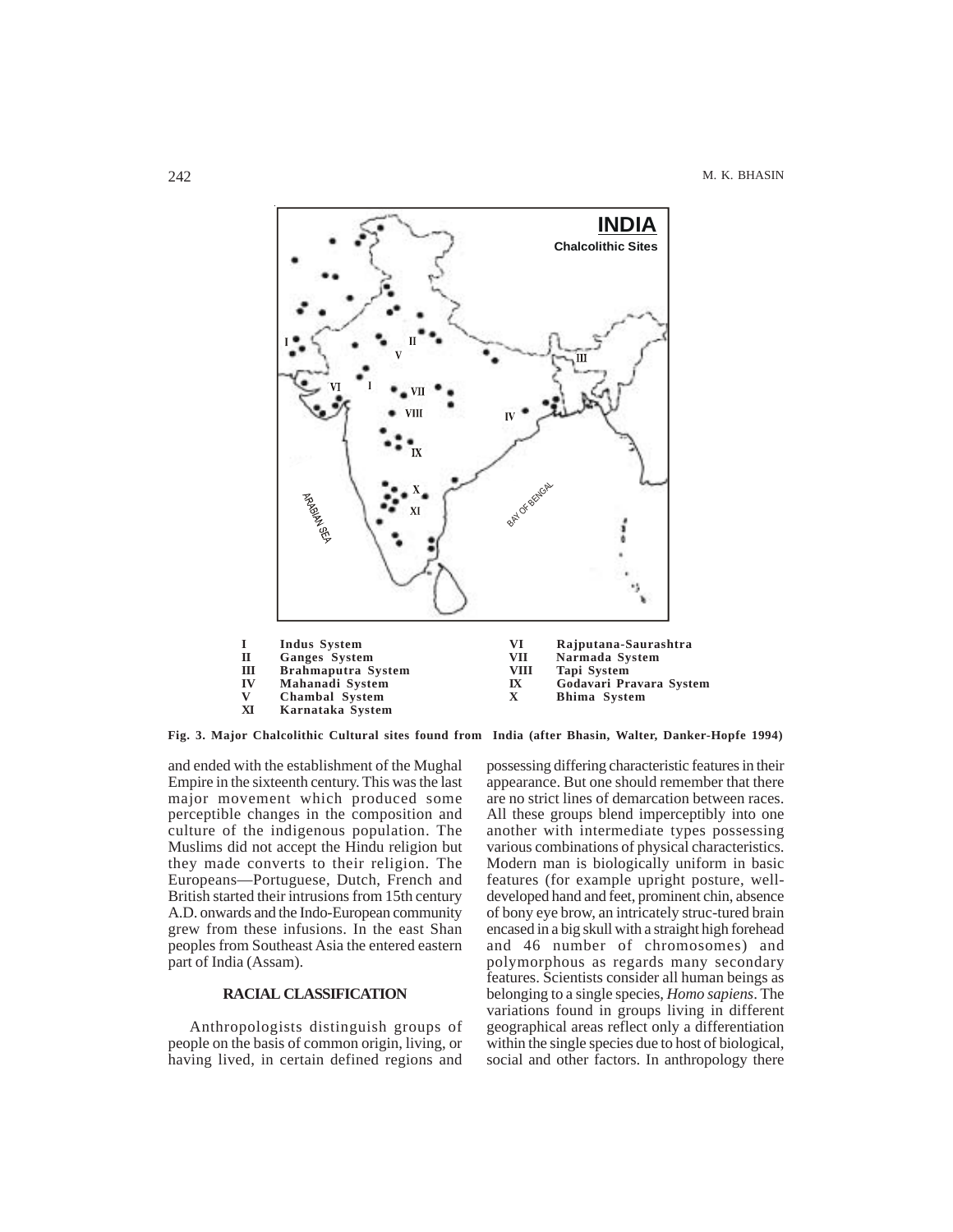

- **Distribution of Northern Black Polished Ware (NBPW)** 緬
- **Prehistoric Megaliths**
- l **Contemporary Megaliths**

**Fig. 4. Distribution of Painted Grey Ware (PGW), Northern Black Polished Ware (NBPW), Prehistoric and Contemporary Megaliths sites from India (after Bhasin, Walter, Danker-Hopfe 1994)**

are two schools of thought on the origins of man and the major races—the polycentric and the monocentric schools. The polycentric theory (Franz Weidenreich, U.S.A.) claims that modern man evolved in several regions relatively independent of one another and that peoples developed at different rates. This theory claims that modern man evolved from the "oldest" and "old" people in each region and that this gave rise to the formation of the major races— Europoid, Negroid, Australoid, Mongoloid, etc. On the other hand monocentrists (for example Henri-Victor Vallois and G. Olivier in France, Francis Howell in the U.S.A., Kenneth Oakley in Britain, Vsevolod P. Yakimov, U.S.S.R.) consider modern man to have evolved in a single region. The ancient *Homo sapiens* who evolved there did not possess clearly distinguished traits of any of the modern races. It was only when human groups spread geographically and settled in definite territories that racial types evolved. That is why the races of modern mankind resemble one another so closely. This resemblance is a sign of their common origin, of their emergence in a single region. Darwin more than 100 years ago, ventured to predict- that one day it would be found that man had originated in Africa.

Mourant (1983) in his book "Blood Relations" stated that it is almost certain that man evolved from his pre-human ancestors and emerged as a unique tool-making animal somewhere in tropical Africa and that we are therefore, in a sense, all of African origin. Using five polymorphic restriction sites on b gene cluster, Long et al. (1990) worked out, the evolutionary histories and relationships among Africans, Eskimos and Pacific Island populations and reported an African origin for modern *Homo sapiens* and a phyletic structuring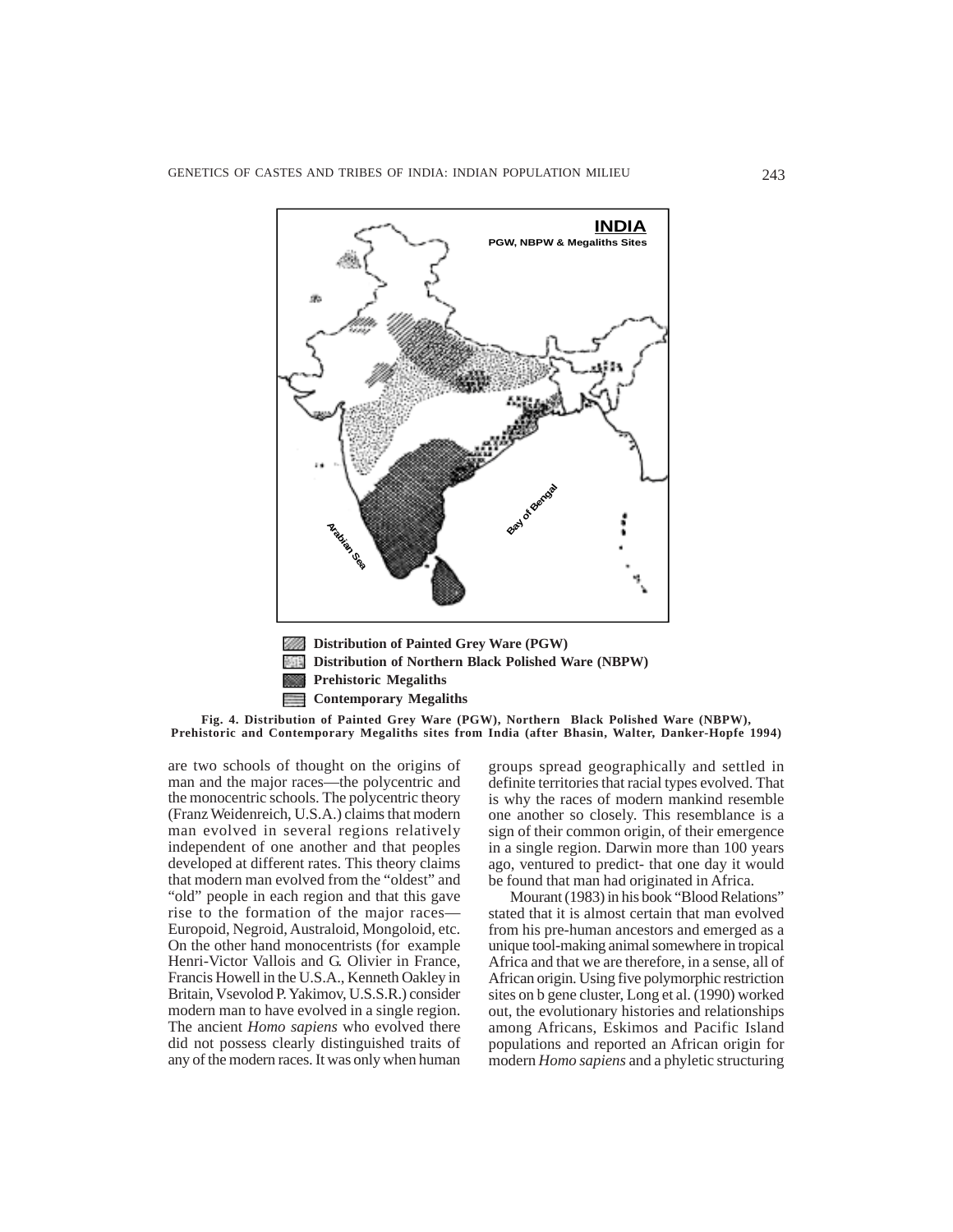

| 1 Indo-Arvans        | $2000 - 1400 \text{ BC}$ |
|----------------------|--------------------------|
| 2 Yüechihs and Sakas | 2. Century BC            |
| 3. Kushanas          | 1. Century AD            |
| 4 Huns               | 5-6 Century              |
| 5 Huns               | 8. Century               |
| 5 Arabs              | 10-11 Century            |
| 6 Turko-Afghans      | 12-13 Century            |
| 7 Mongols (Timur)    | before 13. Century       |
| 8 Ahoms              | before 13. Century       |
| 9 Tibeto-Burmans     |                          |
|                      |                          |

**Fig. 5. Waves of penetration by alien peoples (after Walter, Danker-Hopfe, Bhasin 1991)**

in the major geographical regions. It is probably rather over a million years ago that man entered Asia from Africa; bones of the early human species, *Homo erectus* have been found in China as well as in Java, which could have reached only through Asia. Moreover, to reach Europe, which he probably very soon did, he must have passed through south-west Asia. India has served as a major corridor for the dispersal of modern humans out of Africa (Cann 2001; Underhill et al. 2001; Cavalli - Sforza and Feldman 2003; Kivisild et al. 2003; Palanichamy et al. 2004; Cavalli- Sforza 2005). It probably was in Asia that Eurasian man, by now of the modern *Homo sapiens* species, diverged from African man, and

then became differentiated into Caucasoid and Mongoloid types. Another differentiation, which probably took place in Asia, is that of the Australoids, perhaps from a common type before the separation of the Mongoloids. The Caucasiods and the Mongoloids almost certainly became differentiated from one another somewhere in Asia and Caucasoids subsequently spread to the whole western part of the continent and thence to Europe and north Africa (Mourant 1983). The divergence lines among the three major races—Negroid, Caucasoid and Mongoloid estimated by Nei and Roychoudhury (1982) by using a number of genetic markers, reported the divergence between the Negroid and the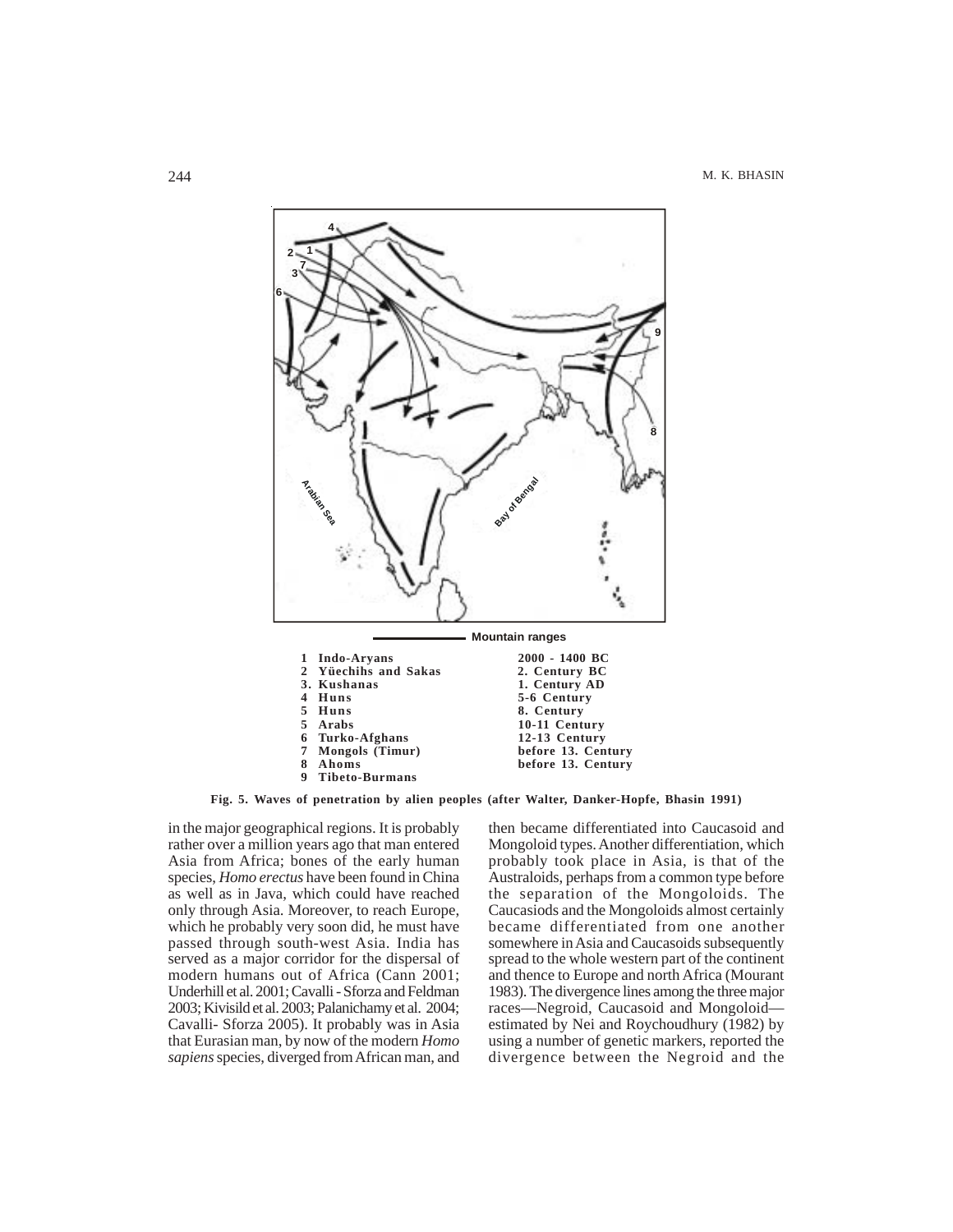Caucasoid-Mongoloid groups seem to have occurred about  $110,000 \pm 34,000$  years ago. On the other hand the divergence between the Caucasoid group and the Mongoloid group seems to have occurred about  $41,000 \pm 5,000$ years ago. This corresponds to the time when classic Neanderthals were living. These estimates of divergence lines are much earlier than Cavalli-Sforza and Bodmer's (1971) (20,000-50,000 years ago), but they are not unreasonable in view of the fossil records available (Birdsell 1972).

The Mongoloids are the most numerous of the three major races of mankind and China in the centre of the Mongoloid area has the largest population of these than any country in the world, so the Chinese must be taken as the typical Mongoloids. The ancestors of Japanese passed through Korea to reach Japanese Islands, where they found ancestors of the present Ainu. Through an area to the south of China, extending from the Vietnamese border to the tip of Malaya peninsula, through this there must have passed Homo erectus very long ago on his way to Java<sup>1</sup> the ancestors of the Australian aborigines. Then came the Indonesians, and finally the Mongoloids in narrower sense, represented by the Mons and the Khmers, the Tibeto-Burmans and the Thais, all of whom probably entered the region before 1000 B.C. (Mourant 1983).

The populations of Siberia are important in supplying evidence regarding the original peopling of the American continent. This took place perhaps about thirty thousand years ago, it was through the Bering Strait which was then dry land owing to the recession of sea level accompanied by last glaciation. Perhaps about thirty thousand years ago, populations of Mongoloid physical type moved into north eastern Siberia and thence into America (Mourant 1983).

The differences between Mongoloids and Caucasoids appear rather sharp as one crosses the mountains in the northern boundary of the Indian sub-continent. The passage from India to Burma is somewhat more gradual, probably because contact here has been present for a long time and some mixing has taken places, whereas

the Mongoloids north of the mountains were probably fully differentiated in the Far East before the retreat of the ice allowed them to enter Tibet (Mourant 1983).

In Asia, Australoid if people now live in South of India, the deep ocean between India and Australia means that the direct ancestors of the Australians could not have set out from there. We must picture both India and south-east Asia as being at one time inhabited largely by Australoids who were driven by technologically more advanced people from the north, in the one instance into southern India and Sri Lanka and in other, across Burma and Malaysia and so ultimately through Indonesia and New Guinea to Australia (Mourant 1983).

A number of racial classifications of human populations have been reported in the literature, but there seems to be no agreement about these classifications among anthropologists. However the human populations are broadly divided into three major races: Caucasoid, Negroid and Mongoloid. Many anthropologists have considered two more major groups *i.e.,* Amerind and Australoid or Oceanian (Boyd, 1963). These schemes of classification of human populations were largely based on morphological and anthropometric characters. In the last few decades, however, new methods with elaborate statistics and biometry along with the latest concepts on human genetics have added fresh dimension to the study of human population groups.

To the Indian subcontinent came several waves of immigrants at different periods of history and entered into the ethnic composition of the population at different levels from a very early phase of human civilization. The intrusions of these people with several racial elements have left the strains of various developed races together with their ethnic and cultural substrata in the land, thus representing the elements of all the main divisions of mankind (Fig. 6).

In India the range of somatic variations in different physical traits of its people is remarkably wide. To account for the heterogeneity and to highlight the underlying pattern of the observed variations, earlier European anthropologists, like Charles de Ujfalvy (1881-82) and Captain Drake-Brockman, Sir T.H. Holland (1902) and Waddell (1899) measured groups from various parts of India and attempted various taxonomic classification of the Indian peoples. During the early part of the last century the schemes of classification of Indian

<sup>1</sup> "Sundashelf, a dry land as the route from Asian mainland to Java is now so well accepted that Shutler and Braches (1987) in their review of the paleoanthropology of Pleistocene island Southeast Asia see it as the route to Java from the Asian mainland for all migrating land mammals" (p. 186) *cited from* Tumer II (1990). than perhaps (some- forty thousand years ago.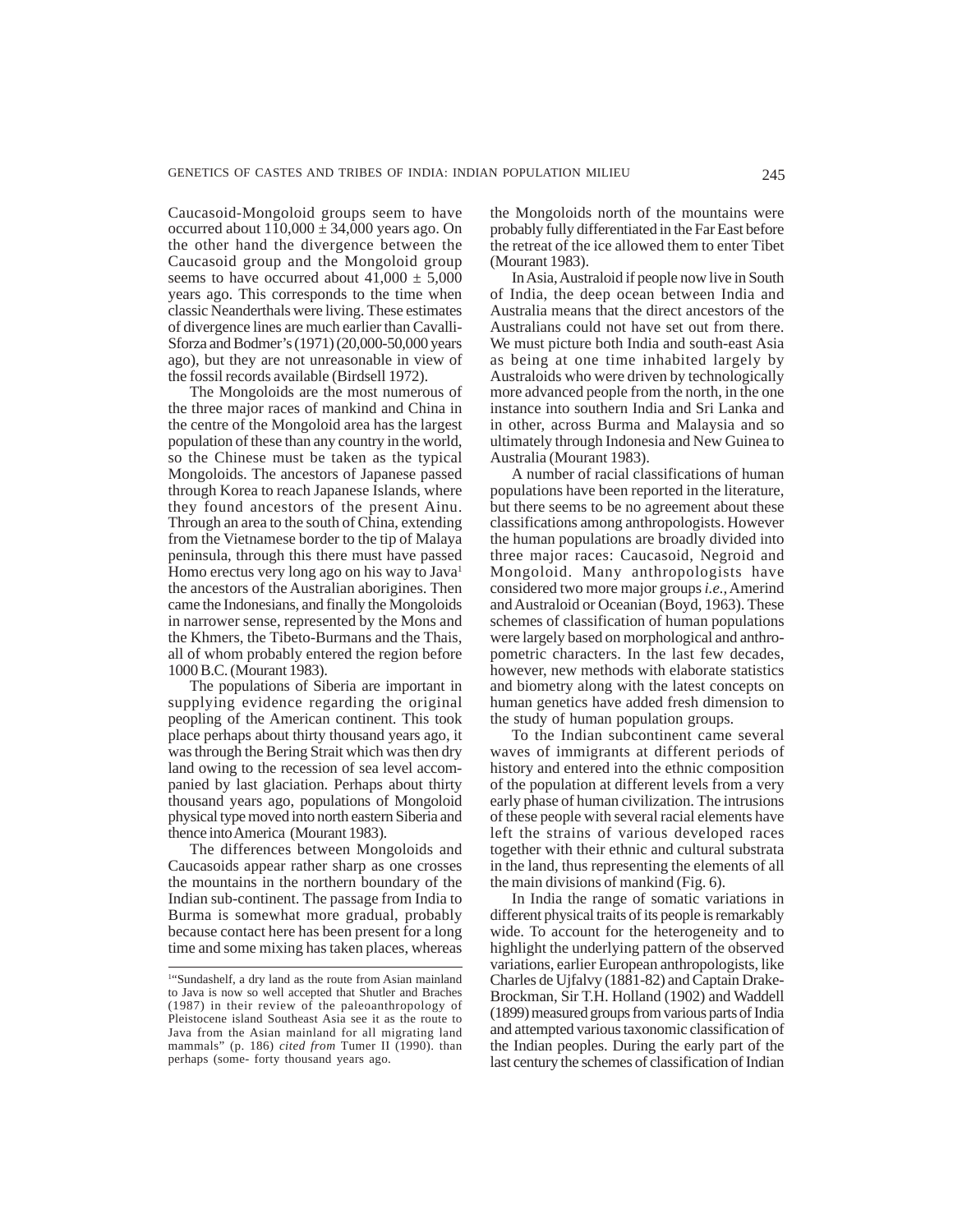246 M. K. BHASIN



**1 Early Caucasoids (Dravidians)**

- **2 Later Caucasoids (Indo-Aryans)**
- **3 Early Mongoloids (Various groups)**
- **4 Later Mongoloids (Ahom)**
- **5 Austro-Asiatics (Various groups)**
- **6 Andamanese**
- **7 Nicobarese**

**Dots = Original distribution of the autochthonous Indian tribal populations**

**Fig. 6. Racial migration (after Walter, Danker-Hopfe, Bhasin 1991)**

people were largely based on morphological and anthropometric characters. The list of various classifications that have been given on the people of India by different authors is as follows:

- 1. Risley's Classification (1915)
- 2. Giuffrida-Ruggari's Classification (1921)

3. Haddon's Classification (1924)

- 4. v. Eickstedt's Classification (1934, 1952)
- 5. Guha's Classification (1935, 1937)
- 6. Roy's Classification (1934-38)
- 7. Sarkar's Classification (1958)
- 8. Biasutti's Classification (1959)
- 
- 9. Roginskij and Levin's Classification (1963)
- 10. Büchi's Classification (1968)
- 11. Bowles's Classification (1977)

So many classifications on the people of India have been reported and almost all seem to make some sense. An attempt has been made to evaluate the distribution of various racial strains/ elements present in the peoples of India and this is represented in figure 7 (This figure has been drawn while taking into consideration the classifications reported by Guha and others).

#### **Negrito Element**

It is generally admitted that the Negrito represents the oldest surviving type of man and it is possible even that they preceded Neanderthal man by whom, according to Grifth-Taylor, they were displaced and disposed. In any case Negrito seems to have been first inhabitants of South East Asia. The traces of the stock are still to be seen in some of the forest tribes of the higher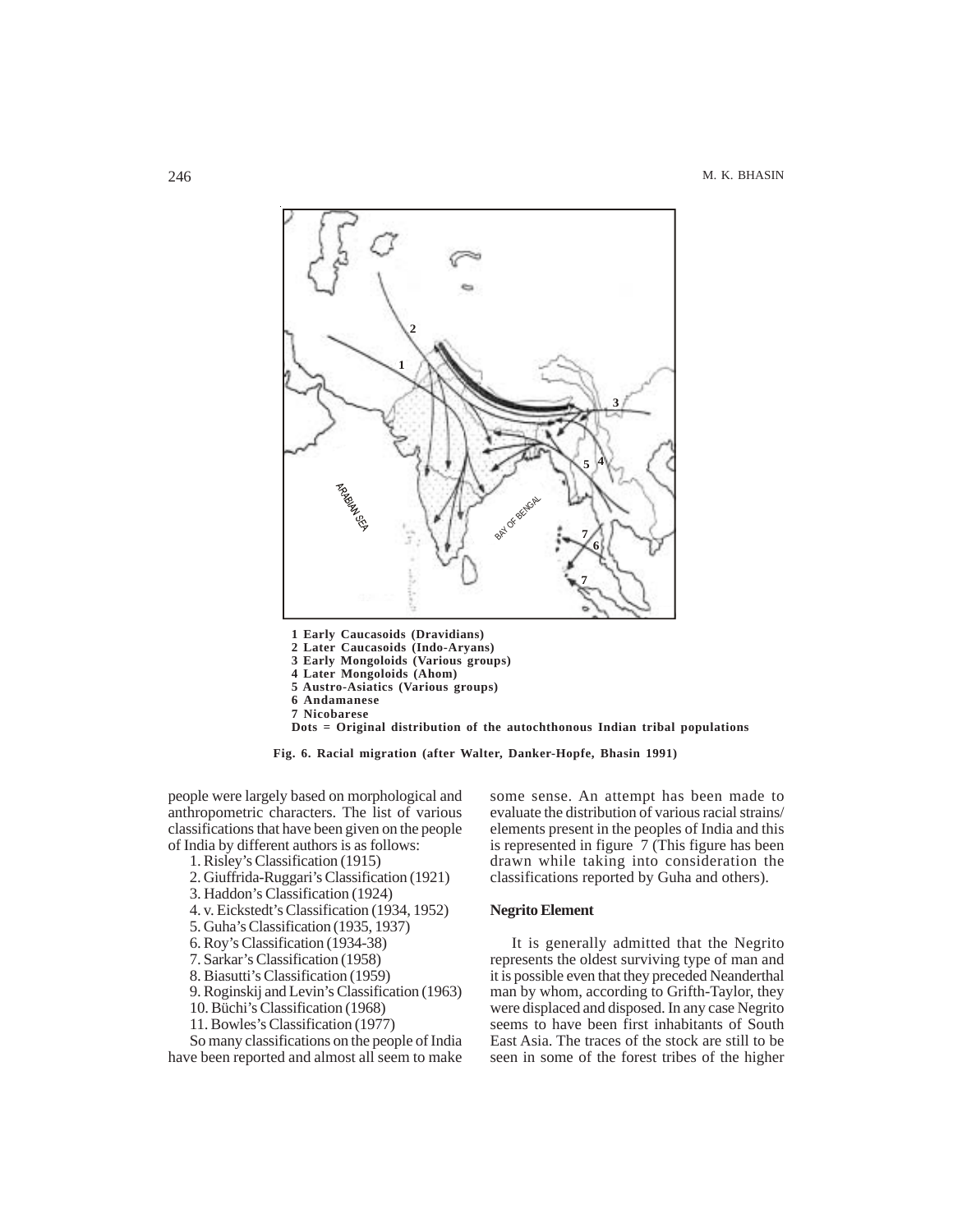

**Fig. 7. Distribution of various racial strains present in the people of India (after Bhasin, Walter, Danker-Hopfe 1994)**

hills of the extreme south of India and similar traces appear in the inaccessible areas of Assam and Bengal, Burma, where dwarf stature is combined with frizzly hair which appears to have resulted from recent admixture of pure Negrito stock of the Andamans with blood from the main land of India or Burma.

If Negrito was the earliest inhabitants of Southern Asia, they must have been displaced or supplanted by the Proto-Australoid. This dolichocephalic type appears to have its own origin in the west. The view that the Australian is connected with the Neanderthal man, though repeatedly rejected by authorities, seems to die

hard since Hrdlicka apparently regards the Neanderthal as having contributed to existing human types, while Sewell appears to revert to the theory of Australian origin and in his account of Mohenjodaro skulls he definitely associates Indian Proto-Australoid type with Australian aborigines on the one hand and with Rhodesian skull on the other.

So many views on the Negrito problem in Indian ethnology have been reported in the literature. Guha (1928, 1929) observed the presence of Negrito racial strain from the solitary character of hair form (frizzly type) which he found among the Kadars who live in the interior of the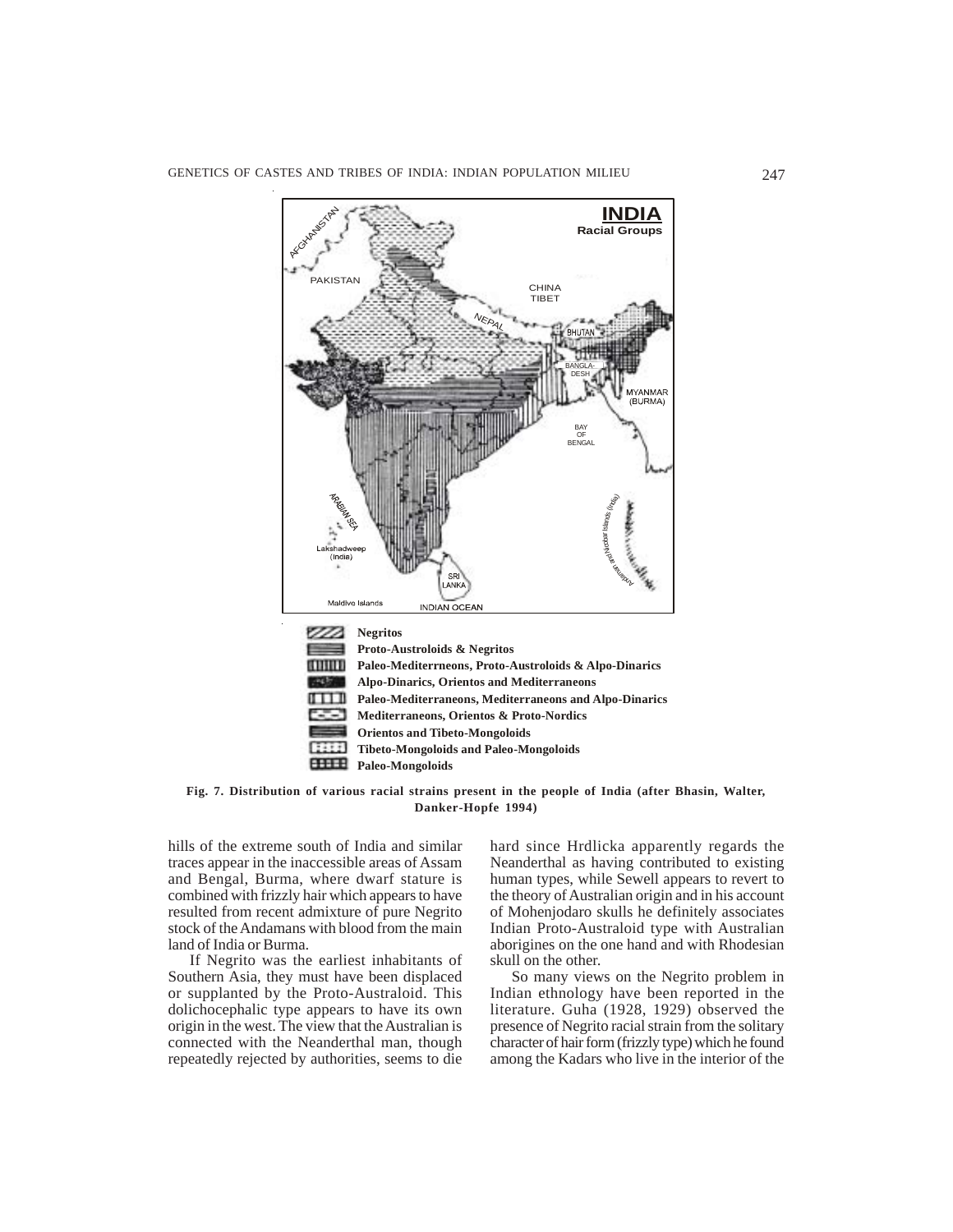chain of hills running from the Anamalais to Travancore. Guha (1961) wrote to Sharma (personal communication) that frizzly type of hair occurs not only among Kadars but among Irulas and the Pulayans also. Guha (1961) disagree with the hypothesis that there had been admixture of African slaves with the Malabar people, giving the reason that if it has occurred in that case it should have been in the coastal areas, where Zamorins of Calicut imported African slaves but not in the interior of the hills 100 miles away. He further added that there is no sign of any African culture among the Kadars. However v. Eickstedt (1939) stated that genuine Negro frizzly hair never has been found in South India. The problem probably arose because the distinguishing words, spiral, woolly or frizzly, have been applied in a vague manner. Sarkar stated that the sporadic cases of frizzly hair may not be Negritoid at all. They may be independent mutations. Whether they are genetically related to Negro or Melanesian frizzly hair group, further genetic researches can disclose.

Banerjee (1959) reported the presence of intermediate or mixed types of hair among the Kadar and accounted its origin as due to admixture with Negroid elements.

Rakshit (1965) suggested that the alleged Negrito Dravidian tribes of south India *viz.,* the Kadar, Irula, Pulayan etc. are in all probability, the foetalized derivatives of Australian basic type.

From the genetic structure of Kadar of Kerala, Saha et al. (1974) evaluated their findings with the other (Sarkar et al. 1959) and observed that there is a little to support that a proportion of Kadar show Negritoid traits. However they added that there is slender evidence which supports the possibility of past African Negro admixture on a small scale. The postulated genetic reconstruction of ancestral Kadar population by them suggested that they may have been similar to Melanesian and Australian aboriginal populations, but their original genetic structure has been modified through incorporating genetic elements not only from Black Africans but from surrounding Dravidian populations.

To study the molecular genetic evidence Mountain et al. (1995) used a small sample of (n=7) of Kadars, without any definite conclusion.

Sarkar (1954) has discussed the Negritos of the Andaman in the light of the process of pygmy formation. Steatopygia, infantlism and dwarfism

are probably the effect of endocrine derangements and the reproductive physiology of the Andamanese appears to have been affected as well. The Andamanese appear to have been facing extinction long before they came in contact with civilization. The Andamanese were probably peopled in the quaternary times during a glacial period when the fall of sea-level brought lower Burma in direct contact with the Islands.

Negrito populations occupy parts of the Philippines, Northern Malay peninsula, Andaman Islands and New Guinea have a number of morphological characters similar to those of Pygmies and Bushmen of Africa. Because of this similarity, some anthropologists have hypothesized a common origin of the Negrito populations. However, Nei and Roychoudhury (1982) analysed the genetic relationship and reported that despite some morphological similarity between the Negritos of Southeast Asia and the Pygmies and Bushman of Africa the genetic distance analysis shows them to be genetically different. This result supports Coon's (1965) thesis that the Pygmies and Asian Negritos developed their phenotypic similarity by adapting to similar environmental conditions independently rather than by common descent.

Further Nei and Roychoudhury (1993) suggested a southern route of migration from Africa to Australia in the Pleistocene period to explain the similarities among some populations in Africa, Southeast Asia and Australia and similar observations have also been made by Cavalli-Sforza et al. (1994), Schurr and Wallace (2002).

Murhekar et al. (2001) studied the red cell genetic abnormalities among Great Andamanese and observed that they are the surviving representatives of Negrito populations that were distributed over the entire Southeast Asia in ancient times, which were genetically different from other African populations.

Using mtDNA material, Endicott et al. (2003) and Thangaraj et al. (2003) observed that the Andamanese are more closely related to other Asians than to modern day Africans.

Kashyap et al. (2003) studied the aboriginal groups(Great Andamanese and Jarawas)of Andaman and Nicobar Islands and observed that the distinct genetic identity of the aboriginal populations of the Andaman Islands and other Asian and African populations deciphered by nuclear and mitochondrial DNA diversity suggest that (i) either the aboriginals of Andaman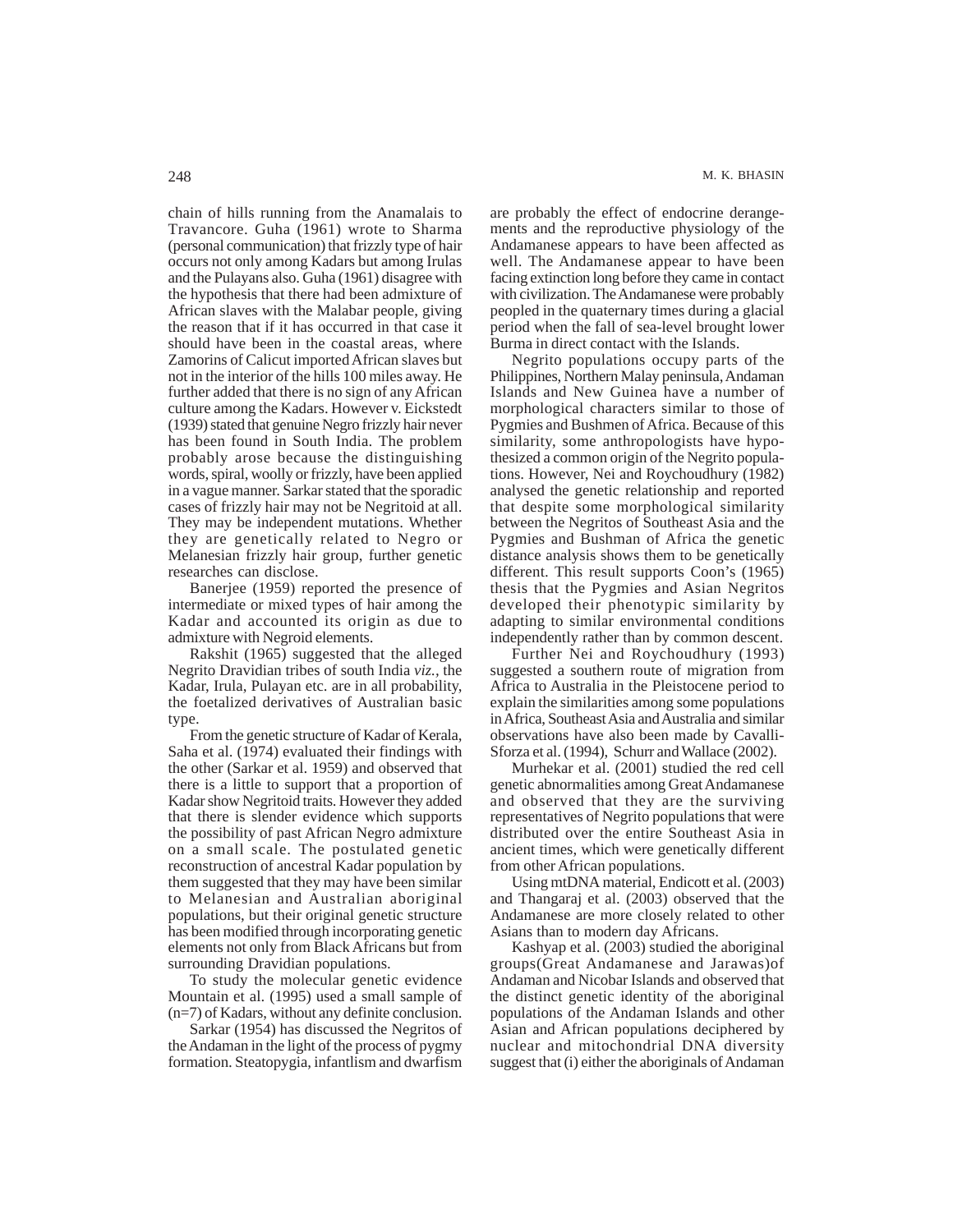are one of the surviving descendents of settlers from an early migration out of Africa who remained in isolation in their habitat in Andaman Islands, or (ii) they are the descendents of one of the founder populations of modern humans.

#### **Proto-Australoid Element**

The earliest stratum of Indian populations was a long-headed, dark skinned, broad nosed people. Their physical features are closely akin to modern aborigines of Chota Nagpur, Central India and the primitive tribes of South India. They are original inhabitants, the so called *'Adi-basis'* of India. In the hymns of *Rigveda* the oldest sacred texts of the Hindus, they are mainly addressed as *'Dasa'* (Barbarians) or *'Dasyu'* (ugly, sub-human) described as *'Anas'* ('a-nas' = noseless or 'an-as' = without a mouth), *Krishnagarba* (Dark skinned), *'Mridhravak'* (Hostile speech) not worshiping *Vedic* gods with whom Aryan speaking tribes fought during their advent into India from Transcapia.

They have been classified by various authors and so far there has been no agreement on this. Lapicque (1920) was probably responsible for the term Pre-Dravidian. Ruggeri (Chakladar 1921) named it 'Australoid-Veddaic', while Chanda (1916) favoured the term *'Nishada'.* v. Eickstedt used the term Weddid for those having closer affinity with the Veddas of Ceylon. Sewell and Guha (1929) in trying to find out the physical affinities of the Nal race, have described Tamils and the Veddas as descendants of the original Proto-Australoid and Proto-Negroid blend. They have also found the Proto-Australoid type occurring among the Mohenjodaro skeletal remains. Hutton (1933) used the term Proto-Australoid exclusively in his census reports. He even put Veddas under Proto-Australoid. The term Proto-Australoid owes its origin to Dixon (1923). Hooton (1930) introduced changes in Dixon's terminology and replaced term Proto-Australoid as Pseudo-Australoid while he similarly renamed Proto-Negroid as Pseudo-Negroid.

The Papuas of New Guinea and the Australian aborigines of Oceania are often called Australoids. Guha (1937) used the term 'Proto-Australoid' to designate the indigenous people of India presumed to have racial affinities with Australian Aboriginals. It was observed in the morphological traits that there seems to be a regular gradation, the shortest and smallest being the Indian tribes, then come Veddas of Ceylon (Sri Lanka) and lastly the Australians. The Indian tribes retaining the more basic characters and the two extra Indian groups having developed some of the features in a more marked manner. The most appropriate term to apply to them therefore is Proto-Australoid which shows best the genetic relationships between the three. Sarkar (1954) pointed that so long the Australoid is regarded as one of the basic stems of mankind and its prototype is unknown, the use of the term Proto-Australoid seems to be unjustified.

Sanghvi (1976) compared allelic variability observed among tribal populations in India and Australia to study the postulated ancestoral relations between Indian and Australian Aboriginal people. He concluded that the search for appropriate weights for individual alleles to be considered in genetic distance analysis of problems for racial origins has not so far been rewarding.

Simmons (1976) reported on the basis of the blood group genetic data, presently available, that the Veddoids, and other aboriginal peoples of South India relate most closely to the Indian populations, and neither they nor the Veddhas relate in any obvious blood groups genetic makeup to the distant Ainu, or to the even more distant Australian Aboriginals.

Kirk (1976) reported his investigations 15 years ago as he was searching for specific markers which might link Australian Aboriginals with the Veddahs of Ceylon and the "Veddoid" populations of South India and stated that so far no specific markers common to any of these sets of populations have been found. By contrast, the Veddahs of Ceylon do have some genetic markers in common with groups of Southeast Asia, particularly TF CHI and the abnormal haemoglobin *HB\*E*. The 'Veddoids' of South India, however, have neither of these markers that possess the abnormal haemoglobin *HB\*S* and having no transferrin variants in the populations which he studied. It is only in the north east of India that transferrin allele *TF\*CHI* is found while *HB\*E* is not uncommon among tribal populations such as Oraons, Konda Reddis and Koya Dora. Roychoudhury (1984) studied genetic relations between Indian Tribes (Toda, Irula, Kurumba of South India); Veddah of Sri Lanka with the Aboriginals of Malay, New Guinea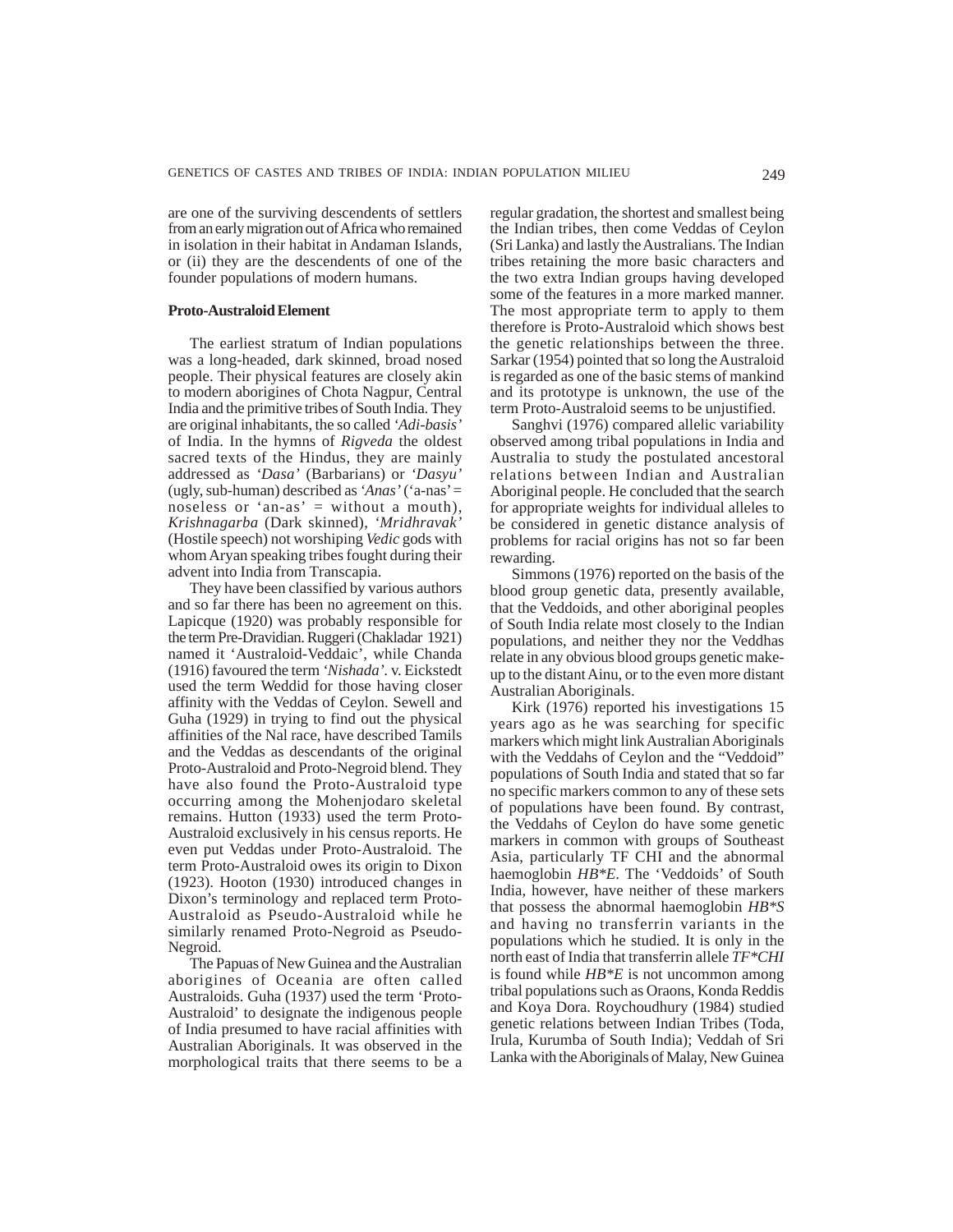and Australia by genetic distance analysis and found the tribes of South India and Sri Lanka genetically closer to each other than to the Aboriginals of Southeast Asia and Oceania. He concluded that despite their morphological similarity there is no genetic evidence to suggest that the Indian tribes and Australian Aboriginals are biologically related.

Pietrusewsky (1990) reported from the craniofacial variation that Australians represent a biologically distinct population, sharing ancestral ties with Melanesians but not with the recent populations of Asia and the rest of the Pacific. The latter represent a second major population complex.

#### **Mongoloid Element**

The Mongoloids are mainly present in the northern and north eastern zones of the Himalayan ranges, valleys and eastern frontiers. Regarding the Mongoloid element, Hutton is of the view, that it may be said to fringe upon the area to Indo-European languages. There is very considerable overlap in the places. In all the overlapping areas the Indo-European languages are definitely intrusive and the Mongoloid element in the population is strong enough to retain its own languages. It is possible that the extension of Mongoloid physical elements has gone a good deal further than the present range of their language would suggest. One of the Mohenjodaro skulls has been identified as definitely Mongoloid and from the lowest stratum of the excavation have been recovered terracotta figurines with unmistakable Mongoloid features having the typical sloping narrow eyes of caricatures of that type.

On the other hand, Eastern Bengal is strongly suggestive of mixed Mongoloid and Proto-Australoid strain. Buxton suggests that the Pareoean element extends to southern India. Burma, of course, is almost completely Mongoloid and though the existence of other strains is not doubted, they are no longer easy to isolate. There are Proto-Australoid elements too. In some of the hill tribes and on the Assam side a Melanesian strain is to be expected.

Mongolian features have been observed among the tribes of Central and Eastern India, the tribes occupying the such States as Bihar, Orissa, Madhya Pradesh and Andhra Pradesh, in the latter state in areas adjoining Orissa and Madhya Pradesh. The list includes almost

important Mundari speaking (Munda Group of Austro-Asiatic Family) tribes like the Munda, Santal, Ho, Juang, Saora, Gadaba etc. and number of Central Indian Dravidian speaking tribes like the Maria, Muria, Kondh, Oraon etc. The occasional presence of Mongolian features among the central and eastern Indian tribal groups foetalized derivative's of Australian types as suggested by Rakshit (1965).

# **Other Racial Elements**

Amongst the earliest arrivals into Indian subcontinent were long-headed people of Palaeo-Mediterranean stock, who came in successive waves. They were closely related with the Proto-Mediterranean or Proto-Egyptian Brown Race and were long, narrow-headed people, having medium to tall stature, possessed relatively long, narrow faces, low orbit, vertical forehead with protruding occiput and mesorrhine nose. Later waves of this race belonged to the more basic stock of the Mediterranean race. Their skeletal remains have been recovered from the Chalcolithic sites of the Indus Valley (Harappa, 1963, Mohenjo-daro, 1931) etc. and further west from the Aeneolithic sites of Iran and Mesopotamia. They now form a dominant element among the populations of North India and the upper classes.

The next wave was allied to the so-called Oriental Race of Eugen Fischer (1923). They were relatively broad-headed, medium in stature, and broad faced, thus closely related to the brachycephalic Alpine and Armenoid racial type of Europe. Their major concentration was in Asia Minor, Pamirs or the Iranian plateau, from where they are supposed to have infiltrated into India during the third to second millennium B.C.

The early evidence of these elements was found among a few of Chalcolithic crania from Indus Valley sites and later among Iron Age crania from Adittanallur in the Tinnevally District of South India (1963). The origin of the broadheaded strain allied to Alpine and Armenoid lies primarily among the brachycephalic hordes of prehistoric *Homo alpinus* stock of Central Asia. However, the original source of brachycephaly in Western India appears to have come from Scytho-Iranians who had infiltrated from the ethnic intrusion of the Sakas, Huns, Kushans and Abhiras. Today the stronghold of this type is in Bengal, Rajasthan and Gujarat.

The Dinaric type (mediumly to light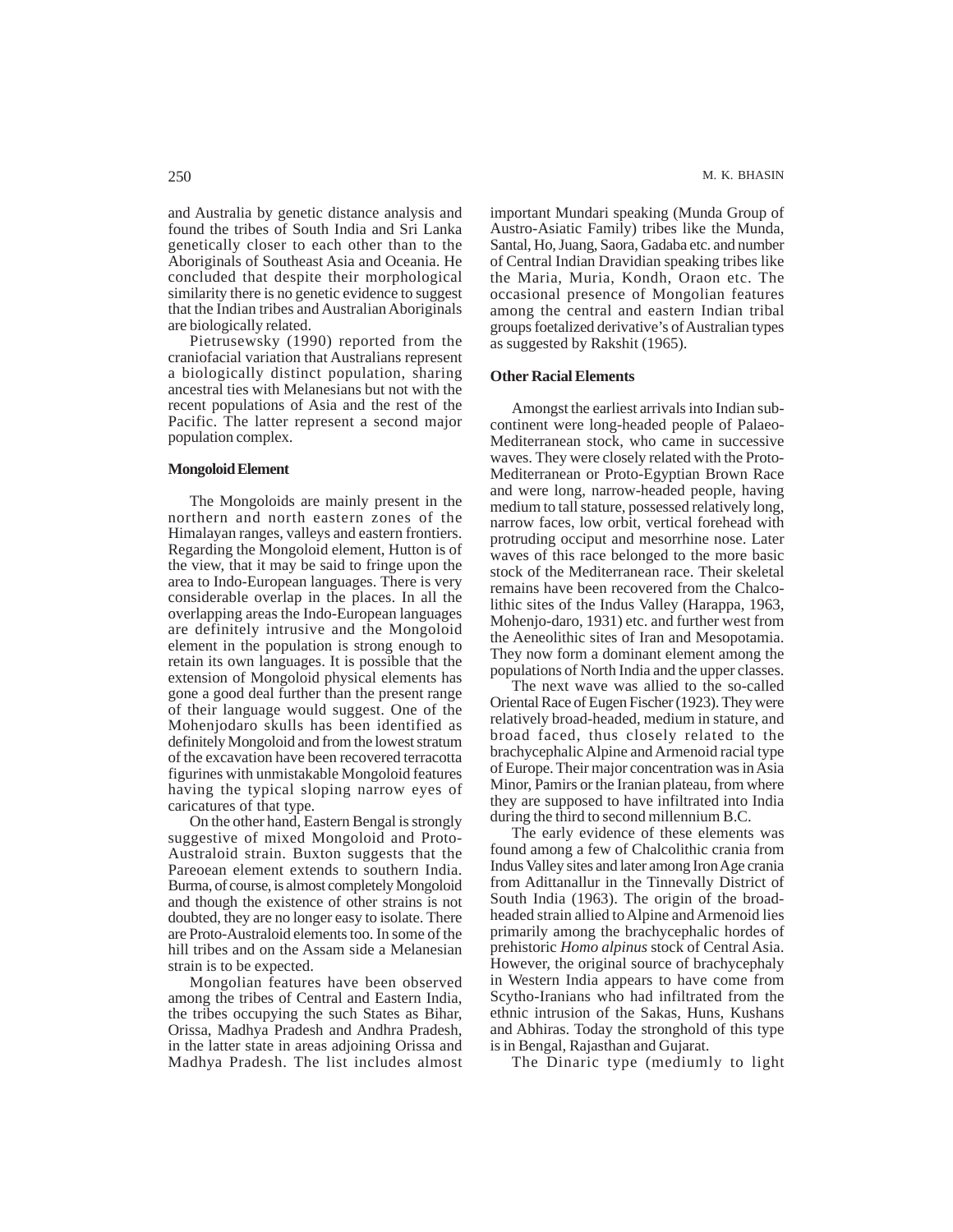pigmented, hook nosed, acrocephalic, round heads) finds expression among the population of Bengal and Orissa and got mixed with varying degrees of the Mediterranean element. It is also to be seen in Kathiwar, Kannanda and Tamil areas. The latest great racial movement into India was associated with a long-headed, tall, delicatenosed, fair-skinned people having a long face with well-marked chin, possessing blue eyes more akin to the so-called Nordic Race (pure blond or near blond, long heads) of Europe. During the close of the third or at the beginning of the second millennium B.C. they were supposed to have entered India across the northwestern frontier from the Eurasiatic steppes between southwestern Russia and Siberia. On the basis of linguistic and cultural evidence, they have been described as Indo-European, Indo-Iranian, or Aryan people, who were Proto-Nordics. The area of their civilization was said to be in the Aralo-Caspian Basin.

If the millions of population of India are members of some great branch of humanity, yet strange to say, all or nearly all, who have sought to explain the differentiation of population of India into racial types, have sought the solution of this problem, outside the peninsula. They have never attempted to ascertain how far India has bred her own races. They have proceeded on the assumption that evolution has taken place long ago, far too away but not in India, the great anthropological paradise (Keith 1936). No doubt India has been invaded time and again but it is a fact that 85 per cent of the blood in India is native in the soil. It is necessary that our eyes should be more directly focussed on the possibility of India being an evolutionary field both now and in former times.

Abe and Tamura (1983) and Abe (1985) used multivariate analysis to classify the people of India (South) and Sri Lanka. On the basis of morphological types, Malhotra (1978) stated that Negrito, Australoids, Mongoloids and Caucasoids have contributed to the biological composition of the people of India.

Mourant (1983) classified the peoples of the Indian region broadly into three zones - tribal peoples of Australoid type, living in pockets chiefly in the south, the Caucasoids of slender type and with rather dark skin mostly speaking Dravidian languages occupying the main southern part of the region and more robust Caucasoids, with paler skins and speaking IndoEuropean languages, in the north.The people of the Himalayan regions, are partly or wholly Mongoloid (Mourant 1983).

In India the range of somatic variations in different physical traits of its people is remarkably wide. On the basis of these variations a number of European and Indian anthropologists attempted various taxonomic classifications of the Indian peoples. Among Indians all the major racial elements namely Caucasoid, Mongoloid, Australoid and Negritos have been reported. In general, all the classifications given by different authors agree that Himalayan mountain complex region populations have Caucasoid (Aryan and/ or Dravidian) and Mongoloid racial elements in Western and Central Himalayan region and Australoid (Pre-Dravidian), Caucasoid (Aryan and/or Dravidian) and Mongoloid racial elements in Eastern Himalayan region. Whereas in Indus-Ganga-Brahmaputra plains region, the people from north are having predominantly Caucasoid-Aryan and Caucasoid-Dravidian racial elements and towards western side Caucasoid (Aryans, Dravidians) and Australoid (Pre-Dravidian) racial elements whereas towards East India, from West Bengal, the racial elements present are similar to that observed among peoples from Eastern Himalayan region, albeit Mongoloid racial element is present in lesser degree. Among populations from Orissa and Bihar the Caucasoid (Aryan and Dravidian) and Australoid (Pre-Dravidian) racial elements are present. Among Central India populations the picture is similar to that observed from Bihar and Orissa. Towards South India the major racial elements are Caucasoid (Dravidian) and Australoid (Pre-Dravidian), whereas among Andamanese, Negrito-like traits are present and in Nicobarese, Mongoloid affinities are observed.

In general, the Australoid (Pre-Dravidian) racial element is predominant among scheduled tribes, whereas among scheduled castes also Australoid racial element is present, but it varies in degree among regions/zones and as scheduled caste populations are having admixture with Caucasoids (Aryan and/or Dravidian) in varying degrees. Mongoloid racial element, which is predominant among populations inhabiting Eastern Himalayan region is also observed among peoples living in inner areas of Western and Central Himalayan regions.

Apart from this, some more populations with different racial elements entered India and were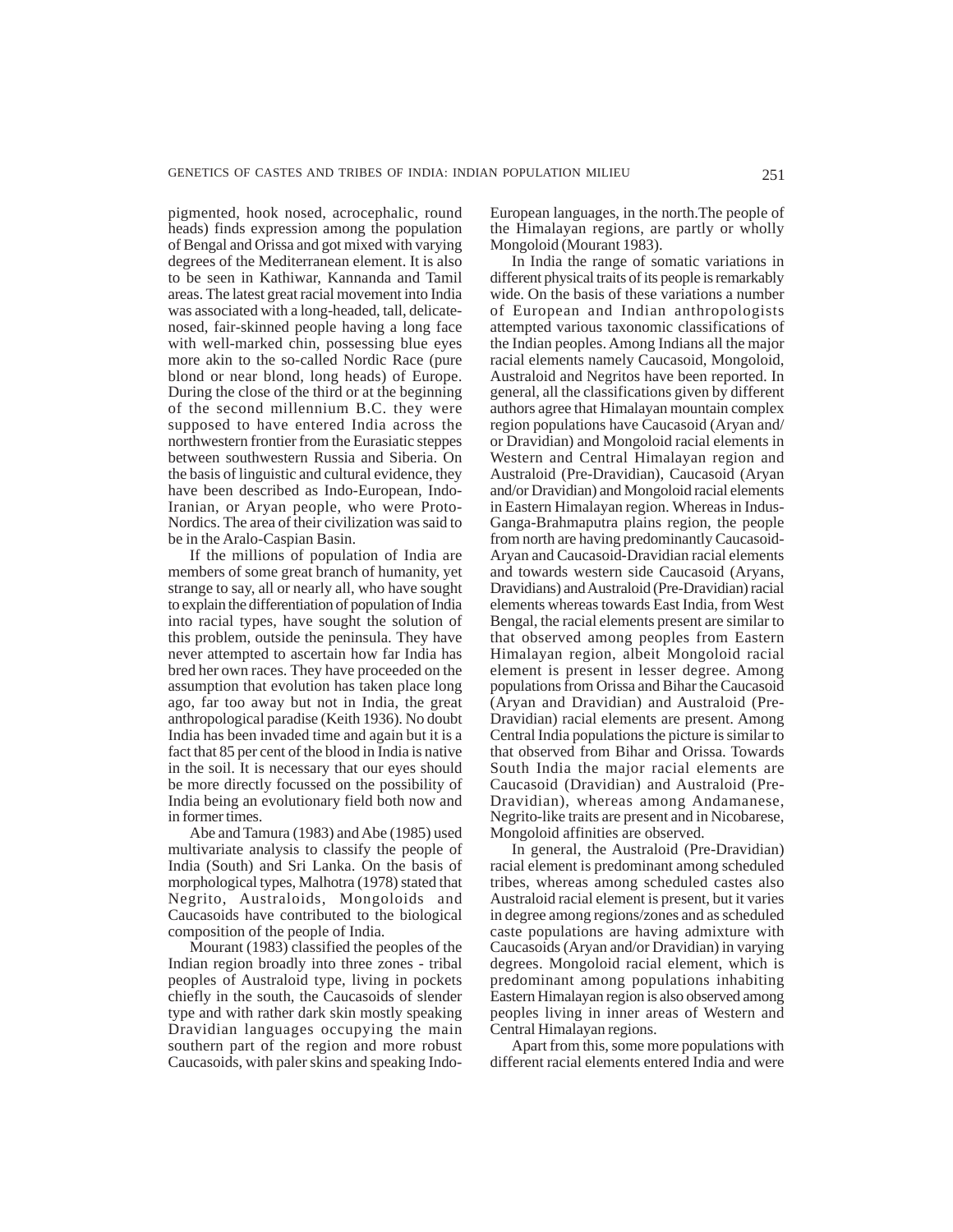assimilated into the local people. The Australoid (Pre-Dravidian) are supposed to be the original inhabitants of India, while the rest are considered to have come in successive waves of immigration of known and sometimes unknown antiquity.

The various classifications given above were initially based on geographical regions, linguistic families, caste group and/or religious groups and were followed by scientifically oriented somatometry and somatoscopy. Finally few genetic markers, like blood groups, were also taken into account. The picture thus emerged was complicated and uncomprehensive as India from the fourth century B.C. for 2000 years, particularly in north received wave after wave of immigrants [(Indo-Aryans, Greeks, Parthians and Sakas (Scythians), Kushans, Huns, Arabs, Turko-Afghans, Mongols (from north and north west directions), Shan (from eastern side)] from different directions and thus took on the character of a miniature museum of races commingling in all sorts of permutation and combinations.

From the section of Indian population milieu of this chapter it may be evaluated that migration from different places formed the Caucasoid (Dravidian, Aryan) and Mongoloid components of India's populations, whereas the original inhabitants who have been classified as Negrito and/or Proto-Australoids may be referred as Nishada (Pre-Dravidians). It is worthwhile to mention here that the racial classifications are currently only of academic interest and are seldom used for categorizing populations, as the population composition at any time is influenced by mating patterns, migrations, genetic drift, mutation and selection under different environments. It should not be forgotten that racial categories are artificial constructs, which have not been able to withstand the test of time. Populations have always intermixed, with the consequence that the pure type ('race') was nothing but a figment of imagination. I dissociate myself from the old race concepts.

# **IDENTIFY AND DISTINGUISH THE PEOPLE**

For the study of the people of India, researchers have generally used the following criteria to identify and distinguish the people: 1. Regional Groups, 2. Ethnic Groups, 3. Linguistic Groups, and 4. Religious Groups (Bhasin 1988; Bhasin et al. 1992, 1994)

It should, however, be kept in mind that these are the convenient units of study, although there are significant levels of overlapping between them. For example, an occupational group pursuing traditional job inhabits a region, shares religion with other categories, belongs to one or the other language group and has an aggregation of ethnic properties (Bhasin, 1988).

In the present study an attempt has been made to analyse the above mentioned biogenetical traits into 1. Regional Groups, 2. Ethnic Groups, 3. Traditional Occupational Groups and 4. Linguistic Groups. (after Bhasin 1988; Bhasin et al. 1992, 1994)

# **1. Regional Groups**

These can be divided into the following groups:

- 1. Natural Regions of India
- 2. Climatological Factors and Climatic Regions of India
- 3. Political Division of India

Each region has its own characteristics and a brief description of each one will give an idea of what it constitutes of.

#### *1.1. Natural Regions of India*

The natural regions have broad uniformity in their characteristics, such as relief, geomorphological history, drainage, climate, soil, natural vegetation and wild life. Broadly speaking the Indian sub-continent may be divided in the following natural regions:

- 1. The Himalayan Mountain Complex
- 2. The Indus-Ganga-Brahmaputra Plain
- 3. The Peninsular Plateau and
- 4. The Islands

#### *1.2. Climatological Factors and Climatic Regions of India*

Various climatological factors (Rainfall, Humidity, Temperature) and Altitude have been considered to study correlations with different biological traits. The values for the climatological factors are after "Climatological Tables of Observations in 1931-1960" Meteorological Department, Government of India, New Delhi.

A climatic region generally possesses a broad uniformity in climatic conditions produced by combined effects of climatic factors. India can be divided into the following climatic regions after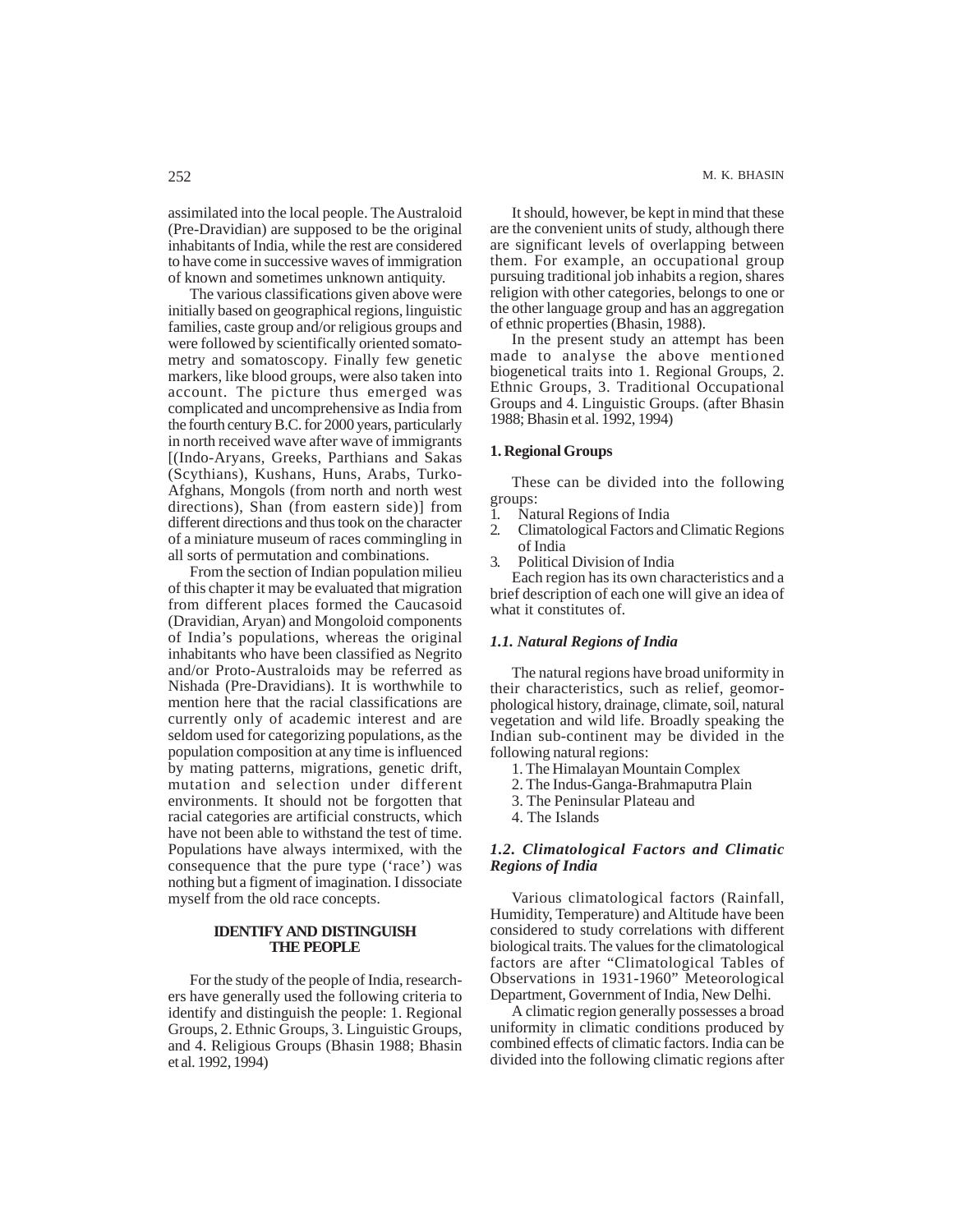Köppen's method, based on the monthly values of temperature and precipitation:

 (1) Tropical Savannah Type, (2) Monsoon Type with Short Dry Season, (3) Monsoon Type with Dry Season in High Sun Period, (4) Semiarid and Steppe Climate, (5) Hot Desert Type, (6) Monsoon Type with Dry Winters, (7) Cold Humid Winters Type with Shorter Summer, and (8) Polar Type.

#### *1.3. Political Division of India*

India is a Union of States. Comprising 29 States and 6 Union Territories, according to the Census 1991, there are 4689 towns and 587,226 inhabited and 47,095 uninhabited villages in the country. The country had 466 districts in 1991.

*India-Political and Ethnic Zones:* The 29 States and 6 Union Territories (U.T.) have been categorised as follows (after Bhasin 1988):

I. North India, II. West India, III. East India, IV. Central India, V. South India, and VI. Islands (Fig. 8). Himalayan Region may be divided into three divisions, *i.e.,* A) Western Himalaya, B) Central Himalaya, and C) Eastern Himalaya as follows:

*I. North India:*

(A) Western Himalaya (S. No. 1, 2) and (B) Central Himalaya (S.No. 8):

(1) Jammu and Kashmir, (2) Himachal Pradesh, (3) Punjab, (4) Chandigarh (U.T.), (5) Haryana, (6) Delhi , (7) Uttar Pradesh, (8) Uttaranchal, and

(9) Rajasthan *II. West India:*

(1) Gujarat, (2) Maharashtra, (3) Goa, (4) Daman and Diu (U.T.) and (5) Dadra and Nagar Haveli (U.T.)

*III. East India:*

*C) Eastern Himalaya: (S. No.1 to 8 and Darjeeling District of West Bengal)*

(1) Arunachal Pradesh, (2) Assam, (3) Nagaland, (4) Manipur, (5) Mizoram, (6) Tripura, (7) Meghalaya, (8) Sikkim, (9) West Bengal, (10) Bihar, (11) Jharkhand and (12) Orissa

*IV. Central India:*

(1) Madhya Pradesh (2) Chhatisgarh

*V. South India:*

(1) Karnataka, (2) Andhra Pradesh, (3) Tamil Nadu, (4) Kerala and (5) Pondicherry (U.T.).

*VI. Islands:*

(1) Lakshadweep (U.T.) and (2) Andaman and Nicobar Islands (U.T.).

# **2. Ethnic Groups**

The aggregation of biological and sociocultural characteristics constitutes an ethnic group. Within the category of Ethnic Group, we include Castes, Scheduled Castes, Scheduled Tribes and Communities (for details *see* Ghurye 1969; Hutton 1981). Biological Anthropological studies of such ethnic groups as well as "Communities" have been reported in India. Community is generally referred to a group of people who may have occupational, linguistic, religious or regional characteristics (Bhasin et al. 1992, 1994; Bhasin and Walter 2001).

#### *2.1. Castes*

The Indian society is highly stratified and is divided into castes, scheduled castes, scheduled tribes etc. It should be understood at the outset that our intention is not to give the detailed account of individual castes, their ceremonies, and their machinery for regulating their relation with other castes, nor of their own internal conduct, but to examine caste in terms of Mendelian population groups.

Hindu caste system is a highly complex institution, though social institutions resembling caste in one respect or another are not difficult to find elsewhere, but caste as we know it in India, is an exclusively Indian phenomenon. The word 'caste' comes from the Portuguese word 'casta', signifying breed, race or kind. Risley (1915) defines it as "a collection of families or groups of families bearing a common name; claiming a common descent from a mythical ancestor, human or divine; professing to follow the same hereditary calling; and regarded by those who are competent to give an opinion as forming a single homogeneous community' is generally associated with a specific occupation and that a caste is invariably endogamous, but is further divided as a rule, into a smaller of smaller circles each of which is endogamous (this is called *Jati*), so that a Brahman is not only restricted to marrying another Brahman, but to marrying a women of the same subdivision of Brahmans." The internal exogamous division of the endogamous caste is *'Gotra'*. There are several stages of groups and the word 'caste' is applied to groups at any stage. The word 'caste' and 'sub-caste' are not absolute but comparative in significance. The larger group will be called a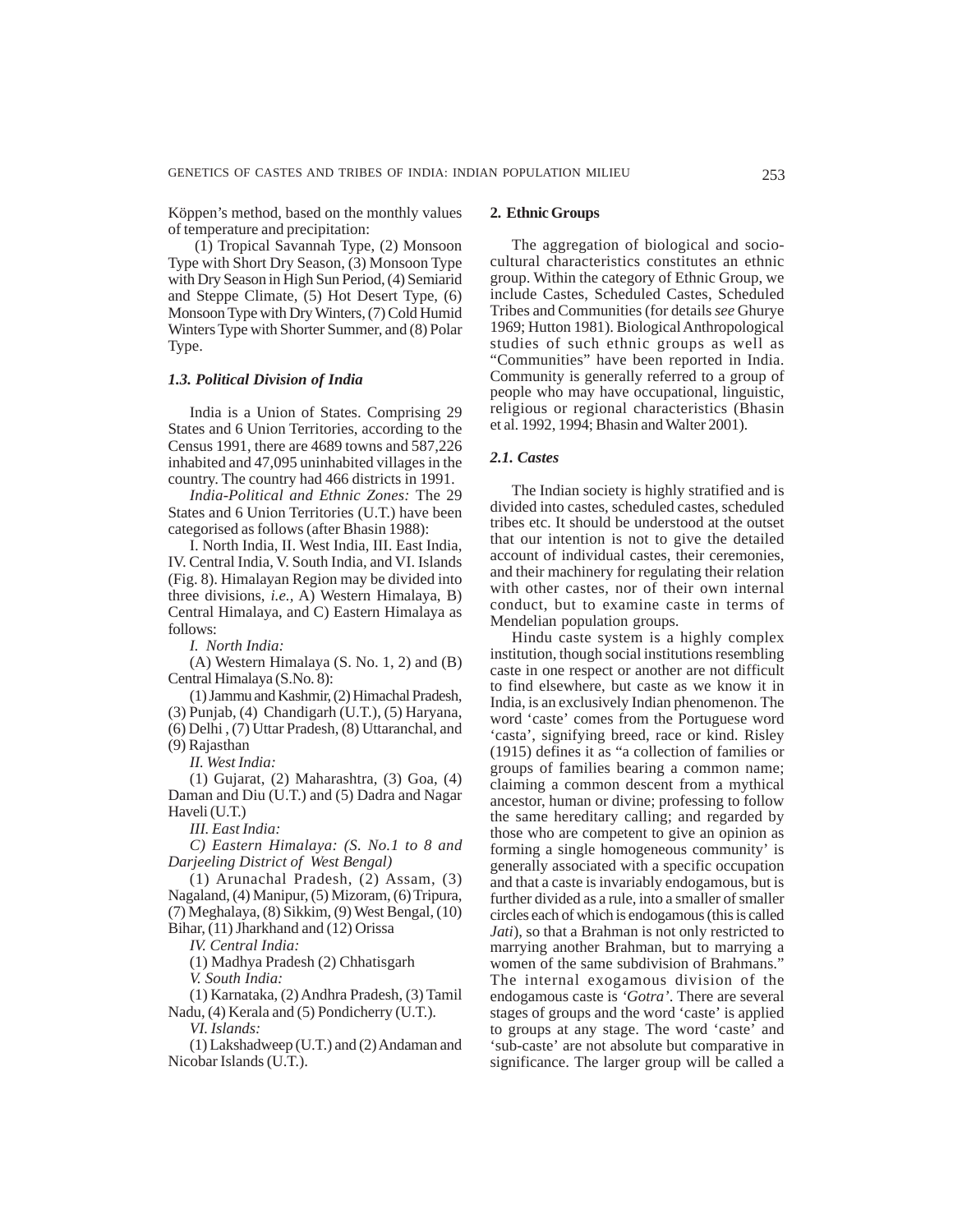

**Fig. 8. India-Ethnic and Political Zones (after Bhasin 1988)**

caste while the smaller group will be called a subcaste. These divisions and subdivisions are introduced on different principles. At theoretical level, *Gotra* or *Got* is derived either from the *Gotrakara rishis* of early Vedic time or from *Gotra* of some Brahman priests who ministered to a non-Brahman caste. In reality, *Gotras* are exogamous units of various kinds, territorial, occupational, totemistic and so forth.

At organization level considerable variation is found, caste mobility in few castes and in certain areas is a common factor. Theoretically, the caste definition seems to serve the purpose but the word caste, for example, "translates two vernacular terms with different meanings". In Northern India, the word *'Jat'* (breed) and *'Qaum'* (tribe) are synonymously used. The other word used is *'Biradari'* or *'Bhaiband'* (brotherhood). The *'Jat'* is the caste as a whole, while *'Biradari'* is the group of caste, who lives in a particular neighbourhood and act collectively for caste purposes. Quantitatively the *'Biradari'* can be conceived as a fraction of caste, but qualitatively it can be conceived as a *'Jat'* in action.

Ethnographic and genetic evidence both support that Hindu Castes have been highly endogamous for a considerable length of time (Karve 1968; Bhasin et al. 1994; Bamshed et al. 2001; Bhasin and Walter 2001; Misra 2001; Wooding et al. 2003). Although level of genetic differentiation between castes is relatively small, genetic distances observed suggest that gene flow is limited (Bhasin et al. 1994; Bamshed et al. 1998; 2001; Bhattacharya et al. 1999; Bhasin and Walter 2001; Dutta et al. 2002; Lakshmi et al. 2002)

It has been reported that paternally inherited DNA was overall more similar to Europenas than to Asians but, unlike in the case of maternal inheritance with no significant variation in affinity across the castes and this may be due to the migrating Eurasians populations are likely to be mostly males who integrated into the upper castes and took native women. Inter-caste marriages practices, while generally taboo, are occasionally allowed, in which women can marry into an upper caste and move up in the social hierarchy, whereas, such upward mobility, is not permissible for men because caste labels of men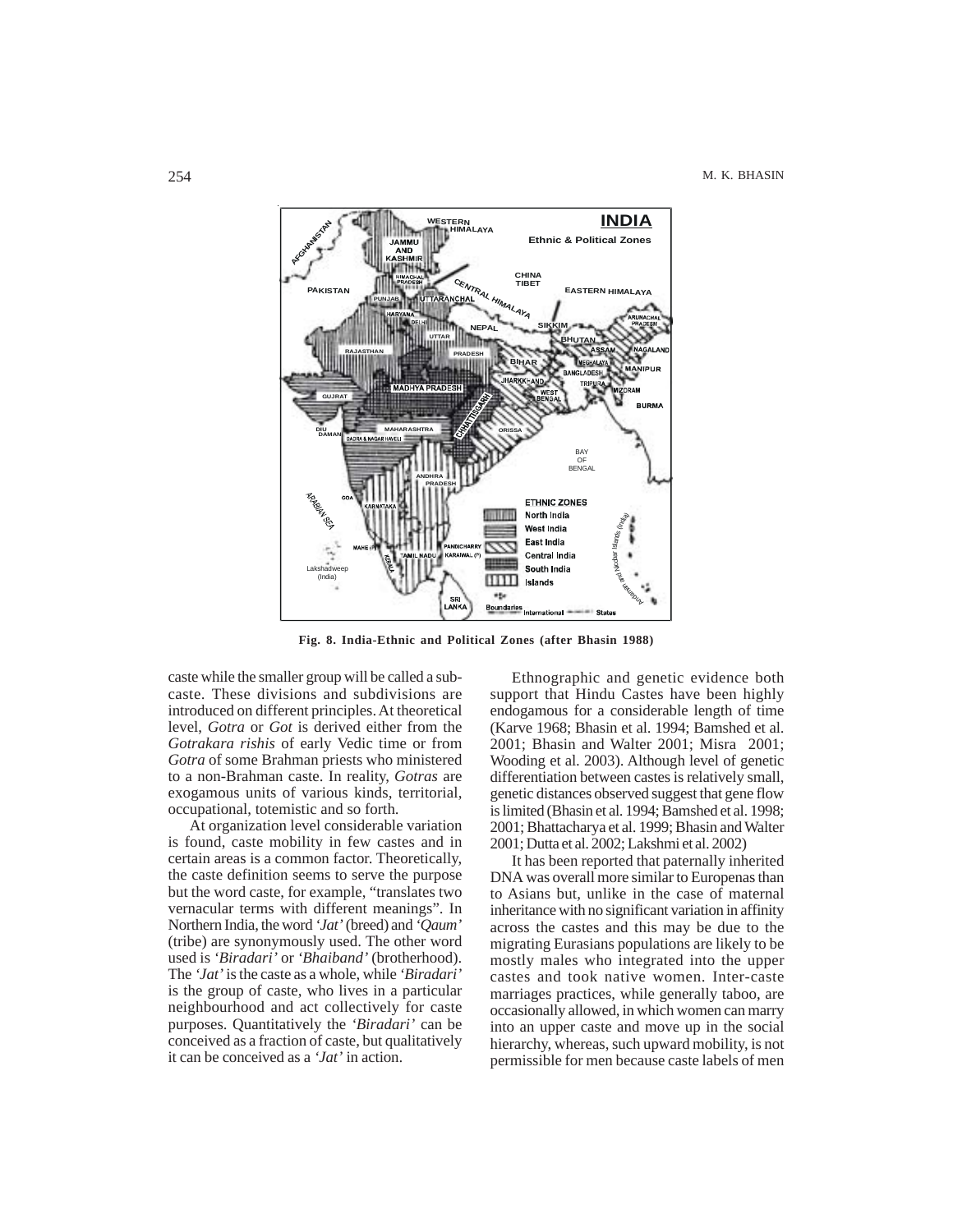are permanent, but women, by means of their limited mobility, cause a gene flow across caste barriers (Bamshed et al. 2001; Basu et al. 2003; Kivisild et al. 2003).

#### *2.1.1. The Features of the Castes*

The feature of the castes are: hierarchy; endogamy and hypergamy (male of higher caste marrying a female of lower caste) occupational association; consciousness of caste membership and restriction on food, drink and smoking; distinction in dress and speech and confirmation to peculiar customs of particular caste; ritual and other previleges and disabilities; caste organization and caste mobility.

The essence of the caste is the arrangement of socio-economic hereditary groups than hierarchy. The popular impression of the hierarchy is derived from the idea of *Varna* with Brahman at the top and scheduled caste at the bottom. Only the two opposite ends of the hierarchy are relatively fixed, in between and especially in the middle regions, there is considerable room for debate regarding mutual positions. In a dispute over rank each caste would cite as evidence of its superiority the items of its diet, the other caste groups from which it accepted or refused to accept food and water, the ritual it performed and the custom it observed, its traditional privileges and disabilities and the myth of its origin. This fact of mutual position and arguments regarding it permit social mobility in certain areas. Mobility is not a recent phenomenon, but is restricted. All Hindus regard scheduled castes as being at the bottom of the ladder, but the category of scheduled castes is not homogeneous. In each linguistic area there are a few scheduled castes which form a hierarchy.

It cannot be said for certain when and in what circumstances the caste system originated. However, many theories have been put forward, which are as follows:

*(1) Based on Colour***:** It is generally believed that in the early Vedic period there were no castes in Punjab. Only the fair skinned invaders called themselves Aryans and they called the dark skinned aborigines as *Dasyus, Dasas* or *Asuras*.

The term *Varna* (colour) is often confused with caste (*Jati, Jat*), though it is far from having the same meaning. The Rigvedic society was divided into four classes on the basis of *Varna,*

three categories of twice-born (*Dvija*)—Brahman, Kshatriya and Vaishya, and fourthly the Sudra below whom were the outcastes.

*(2) Based on Purushukta***:** In the *Purushukta* of the *Rig-Veda,* there is a *mantra* interpreted by scholars as such: "The Brahmans were born from the mouth of God, the Kshatriyas from his arms, and the Vaishyas from the thighs and Sudras from his feet." Some people regard this *Mantra* as the basis of the caste system.

 *(3) Based on Division of Occupation***:** After the Aryan invasion into Ganges valley, the stratification in the Indian society began. Social mechanisms were built up in order to carry on the organization of production and supply of services. One such well known mechanism was caste. Caste was not wholly an economic structure. Yet undeniably, it was built up on the basis of monopolistic guilds which were endogamous, each of these guilds grew up into separate caste. Exchange of goods and services was a highly stratified affair and each caste specialized in certain type of industry or delivery of goods. So each unit in the economic structure was virtually a monopoly of one caste and every tribe if possible was brought into more than one caste according to their specialization. Each caste or tribe was allowed to preserve its diverse sociocultural pattern as long as it did not give rise to conflicts with Brahmanical priesthood. Brahmans were trying for the uniformity of the rites and practices at a community level, local communities were allowed to carry on their modified version at family level.

Traditionally, each caste was associated with hereditary occupation and had a limited monopoly over it *e.g. Brahmans* (priestly and learning); *Kshatriyas* (warrior and aristocracy); *Vaishyas* (land owners and traders); and *Sudras* (crafts and service). It is not true to say that every member of the caste practised the associated occupation exclusively. It can only be said true of castes like *Dhobi* (washerman) and *Kumhar* (potter). However, generally speaking most practised agriculture along with their traditional occupation. Even agriculture as a single occupation cannot be associated with castes, as agriculture also means number of things: land ownership, tenancy and labour. Often the artisans and servicing castes do not earn enough from traditional occupation, so they augment their income by working as casual labourers or tenants on land.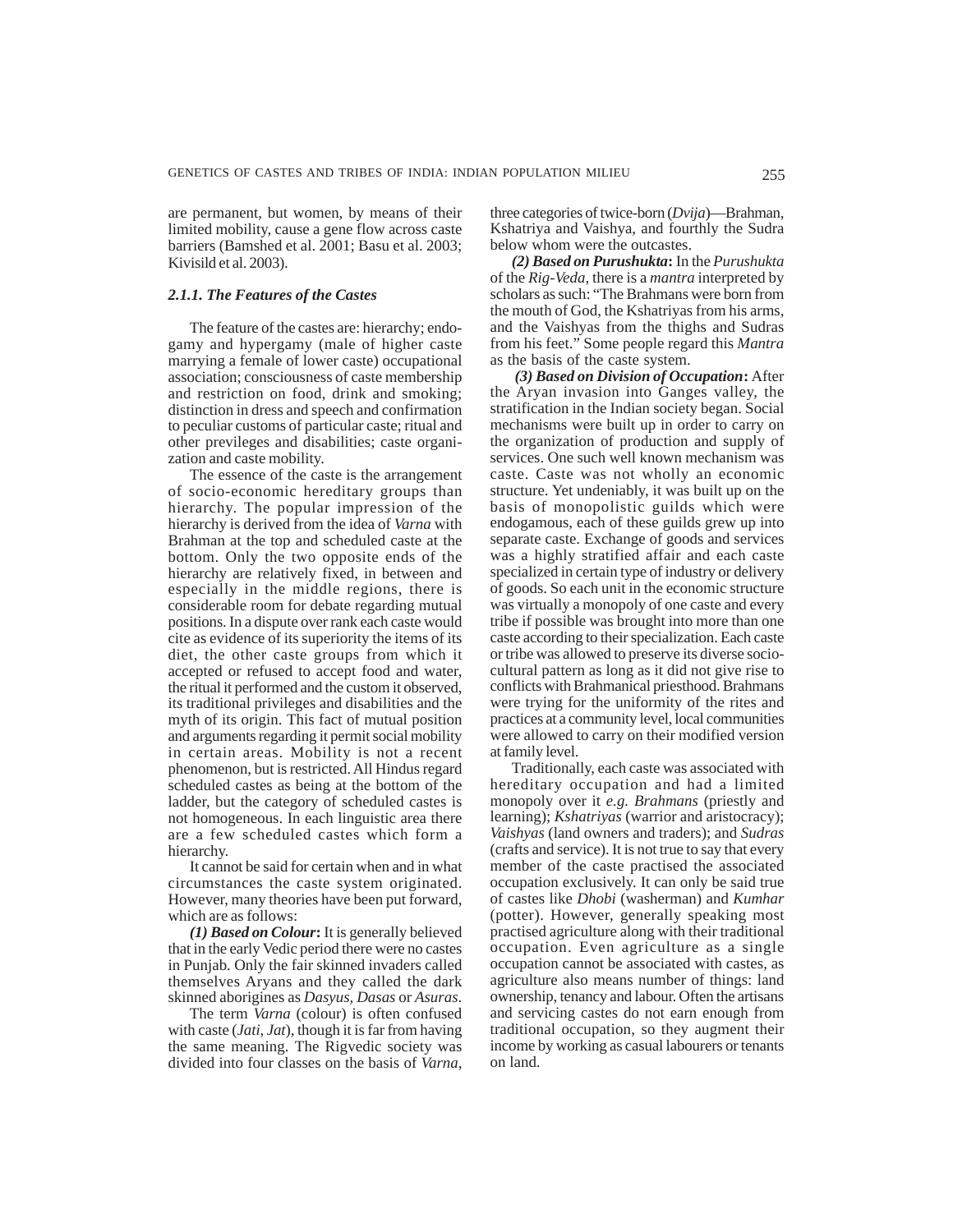An analysis of the occupational statistics for 84 selected castes in 1931 showed that only 45 per cent of their members were following the traditional occupation (Census of India, 1931, Vol. 1, Part 2, pp. 416-19).

Occupations practiced by high and low castes are considered high and low, respectively. Manual labour is looked down and certain occupations like swine-herding and butchery are considered to be polluting and low.

Castes are governed by their own organization of authority. A greater uniformity has been retained at the economic level of caste than perhaps in relation to customs regulating marriage in particular. Though, there is a wide prevalence of the above model in all parts of non-tribal India, the system of economic inequalities has been encapsulated so to say, in regional moulds. The Saryuparis of Avadh (Uttar Pradesh), Namboodaris of Kerala, Chitpavans of Maharashtra, Chattopadhayas of Bengal and Iyengars of Tamil Nadu are all Brahman, but these categories are essentially regional. In the same way, the Jats of Haryana, the Bhumiyars of Bihar, the Reddys of Andhra and Vakilagas of Karnataka are cultivating castes, but the regional structure imposes boundaries which are generally recognised especially for inter-marriages. The Chamars of Uttar Pradesh, the Balais of Bengal, the Magirs of Gujarat, the Mahars of Maharashtra, the Malls of Andhra or the Adi-Dravidas of Tamil Nadu are all toiling scheduled castes but they are all highly concentrated in specific regions. It is, therefore, clear that, in spite of its wide prevalence, the caste system is, in many ways, also a regional phenomenon. The status and position of every caste group may be determined on an All India scale of social hierarchy, but the caste group itself, in many important respects is also a regional category.

## *2.2. Scheduled Castes and Scheduled Tribes*

In the Indian censuses prior to 1931, information was collected and published for each caste or tribe separately. In the 1931 census, data for individual communities was limited to (i) Exterior Castes (ii) Primitive Castes and (iii) all other castes with the exception of (a) those whose members fall short of four thousand of the total population and (b) those for which separate figures were deemed to be unnecessary by the local government.

In the 1941 census, 'group totals' were tabulated for scheduled castes, tribes and Anglo-Indians. For selected individual tribes separate tables were furnished. By 1951 census, community distinctions based on caste were being discouraged. It was decided to enumerate population on the basis of race, caste or tribe only to the extent necessary for providing information relating to certain special groups of the people who are referred to in the Constitution of India. The Scheduled Castes and Scheduled Tribes were enumerated from 1951 census onwards. The President by a special order scheduled particular castes among Hindus and Sikhs in particular areas for special treatment that also applies to tribes irrespective of their religious persuasion. The Scheduled Castes and Scheduled Tribes have been specified by 15 Presidential Orders issued under the provisions of Articles 341 and 342 of the Constitution. They are listed in Scheduled Castes and Scheduled Tribes Orders (Amendment) Act 1976.

The constitution prescribes protection and safeguards for the Scheduled Castes and Scheduled Tribes, and other weaker sections either specially or by way of insisting on their general rights as citizens with the object of promoting their educational and economic interests and of removing the social disabilities. However, in spite of all Governmental efforts, even when following the same profession as their neighbours, the Scheduled Castes and Tribes often have an inferior social status and are ruthlessly exploited by their employers and by money lenders.

In the Census of India 1991, 16.5 per cent of the population was enumerated as belonging to 'Scheduled Castes' or another 8.1 per cent as belonging to 'Scheduled Tribes' (Table 1). Thus roughly one in every four persons in India belongs to Scheduled Castes or Scheduled Tribes. There are, however, vast differences in the concentration pattern of Scheduled Castes in the different regions of the country. The fact

**Table 1: Percentages of Scheduled Castes and Scheduled Tribes to total population 1961-91**

| Year | <b>Scheduled Castes</b> | <i>Schedueld Tribes</i> |
|------|-------------------------|-------------------------|
| 1961 | 14.67                   | 6.36                    |
| 1971 | 14.60                   | 6.94                    |
| 1981 | 15.75                   | 7.76                    |
| 1991 | 16.48                   | 8.08                    |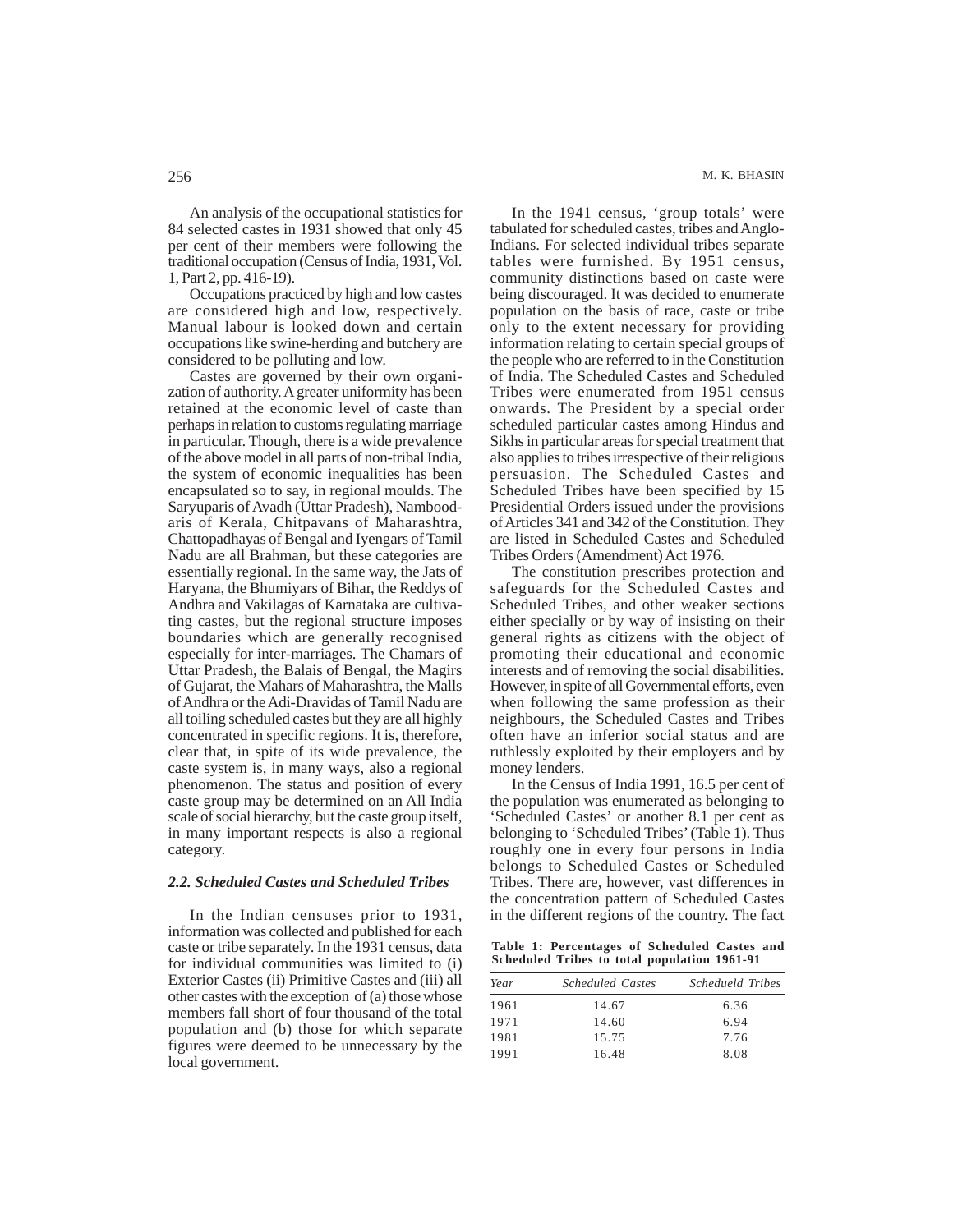

**Fig. 9. India-Scheduled Castes in percent to the Total Population (after Bhasin and Walter, 2001)**

that these castes are associated with agriculture explains their main concentration in the alluvial and the coastal plains of the country (Fig. 9). The hilly and the forested tracts of the tribal belt of the central and north-eastern India have only a sparse population of the Scheduled Castes.

The total population of the Scheduled Tribes in the states of Madhya Pradesh, Orissa, Bihar, Gujarat, Rajasthan, Maharashtra and West Bengal together accounts for about 80 per cent of the entire tribal population of the country (Fig. 3). On the contrary, the States and Union Territories with high tribal percentages have a far lesser share in the country's total tribal population. The tribal population of Mizoram, Lakshadweep, Arunachal Pradesh, Nagaland and Meghalaya accounts only one twentieth part of the total population of India.

Kivisild et al. (2003) reported that tirbes and castes share considerable Pleistocene heritage, with limited recent gene flow between them, whereas Cordaux et al. (2004) observed that caste and tribes have independent origins.

Ninety per cent of the Scheduled Castes are

rural based and provide substantial support to Indian agriculture which is significantly more than that provided by Scheduled Tribes. The occupational structure of the Scheduled Caste work force is, by and large, made up of the following components:

- (1) Landless agricultural labourers,
- (2) Cultivators with small holdings,
- (3) Small commodity producers or artisans,
- (4) Services particularly of 'polluting' kind, and
- (5) Industrial workers, mainly in industries related with their traditional crafts—leather tanning, shoe making etc.

Among the ethnic groups of India, the Scheduled Tribes hold a significant position. They belong to different ethnic, linguistic and religious groups having different economic organisation and socio-cultural characteristics.

In the census of 1951 the Scheduled Tribes were 5.35 per cent of the population of India.

In addition, some state governments have also specified other categories of people known as 'Other Backward Classes' and Denotified Nomadic and Semi-Nomadic communities.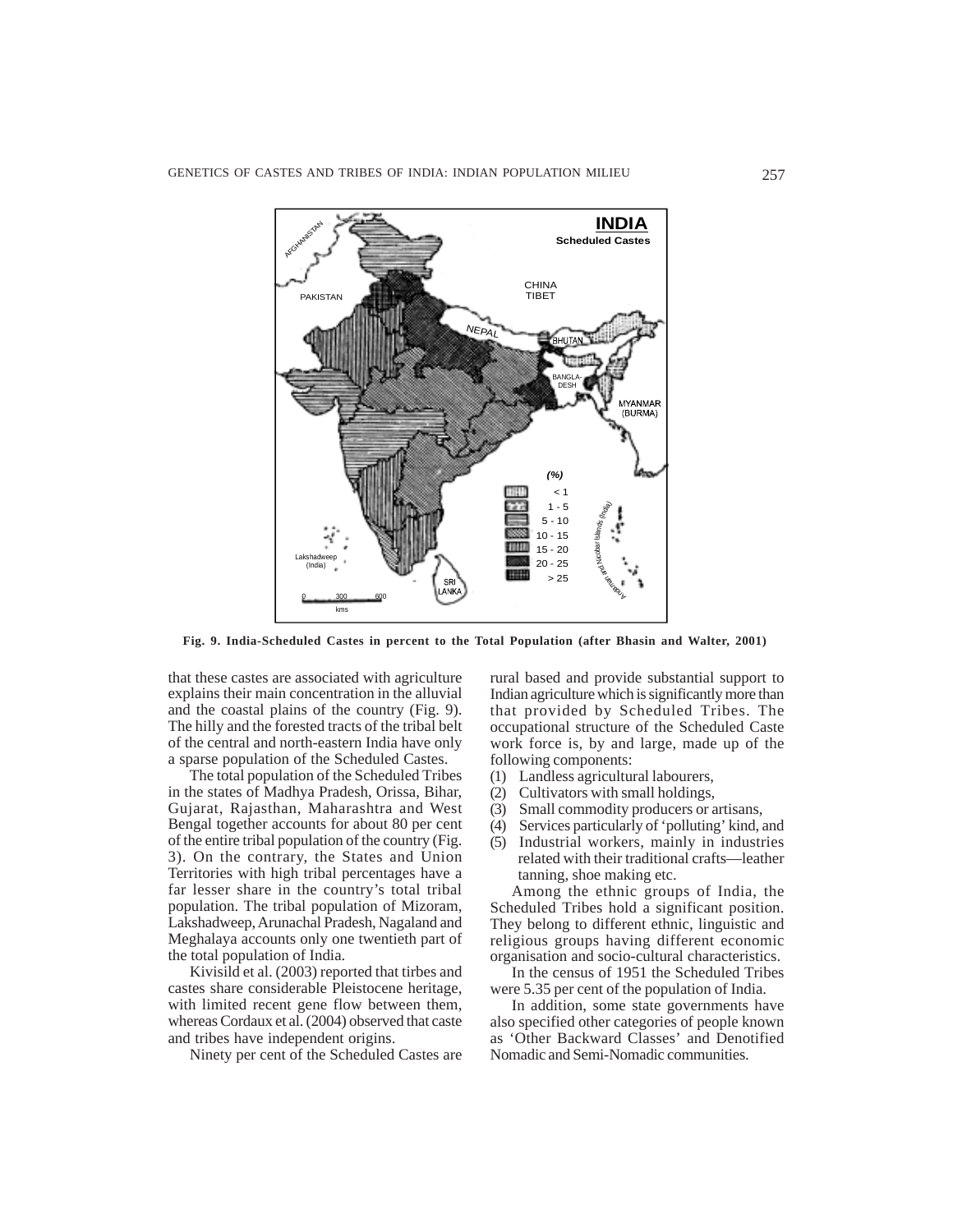

**Fig. 10. India-Scheduled Tribes in percent to the Total Population (after Bhasin and Walter 2001)**

According to Mandal Commission Report (1980) fifty two percent of the total population was belonging to Other Backward Classes (OBCs). The total number of identified OBCs that exist in the Central List is 3743. The states with high percentages of total population of OBCs are Uttar Prdesh (38 percent), Rajasthan (28 percent), Gujarat (34 percent), Maharashtra (60 percent), Madhya Pradesh (50 percent), Karnataka (67 percent), Andhra Pradesh ( (44 percent) and Tamil Nadu (67 percent).

The caste system may have given stability to society but it is considered as an instrument that is responsible for the social disharmony, rivalry among different castes and exploitation with in and outside the castes. Social formation has emerged as a challenge to the hierarchical caste system based on Brahminical ideology

# *2.3. Communities*

The population groups which have not been identifiable on the basis of caste system or are not denoted as tribes, have been referred by some authors on regional basis like Punjabis, Bengalese etc., by others on religion basis like Hindus, Muslims, Sikhs etc., by others on language basis like Telugus, Tamils etc. These authors have not specified or defined explicitly their caste and/or specific groups. All these groups have been classified under the category of community.

Confusion may be created if we assume that the surname attached to a name is the 'caste' name. Quite often these may be misspell or substituted with occupation, locality or religion. Quite often, as in the case of low castes who originally did not have the custom of writing a surname or caste or *'Gotras'* name, use a high caste surname to identify themselves. Identification by name is thus fallacious. A caste group is best identified by tracing its social relationship, especially that of marriage. Endogamy most often defines the operational limits of a caste group. However, wider identification is possible with a region, language or occupation. Even then it is found that an endogamous group, even where it is cross-cutting geographical boundaries is likely to be identifiable as a social group in terms of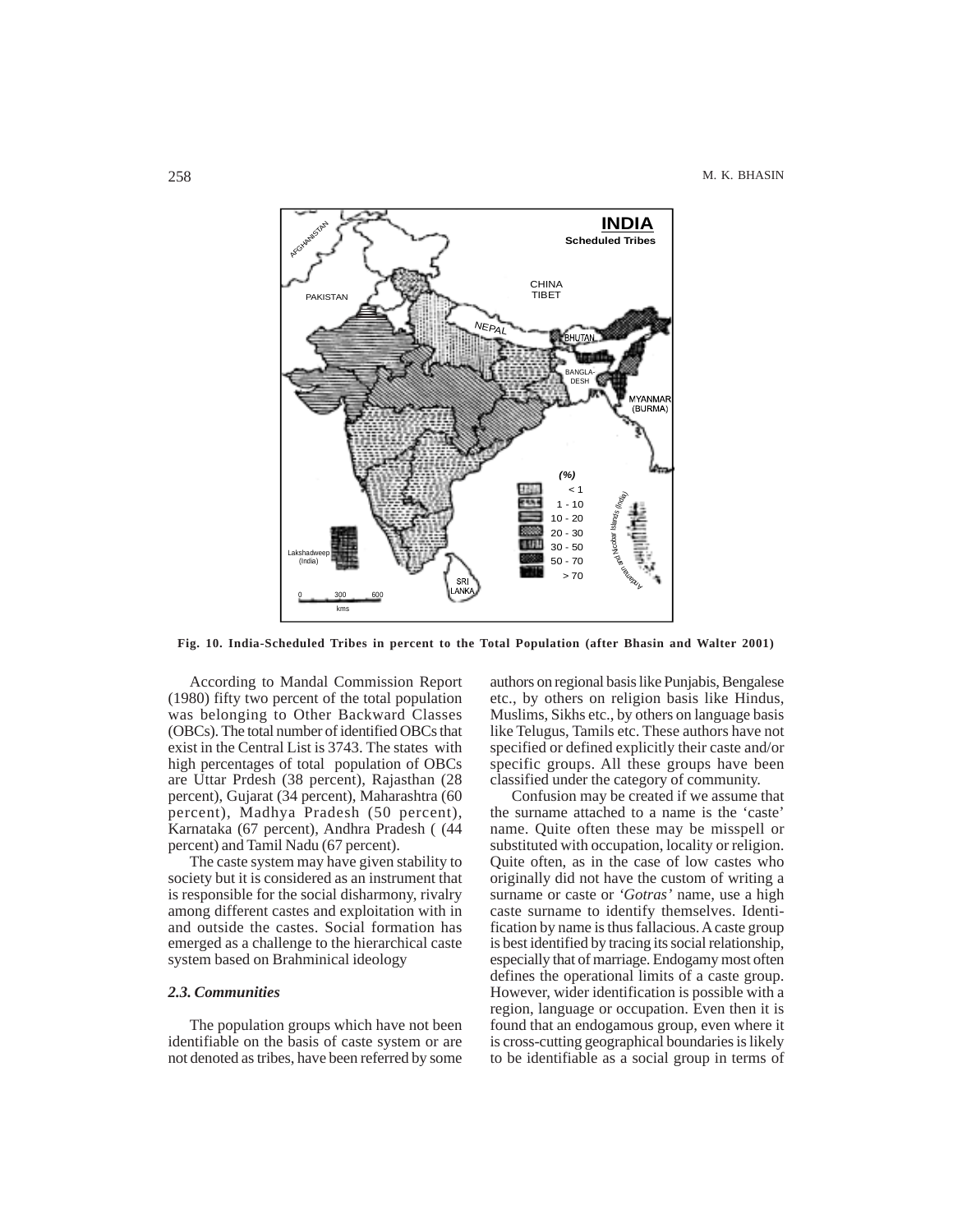caste ranking, social interaction, language, culture and sometimes even as a political grouping.

#### *2.4. Traditional Occupational Groups*

In the traditional society, there were occupational guilds. The *chatur-varna* system with its division into *Brahman* (priestly caste), *Kshatriya* (warrior caste), *Vaishya* (land owners and traders) and *Sudra* (labouring caste) was in fact based on occupational differentiation. The occupations are graded - manual labour is looked down upon and those dealing with swineherding, scavenging (removal of night soil) butchery are regarded as polluting. In table 2 is given a list of castes based on occupational division.

#### *2.5. Marriage Patterns*

People generally marry within a close-knit social circle in which many points of likes and dislikes are shared. The size of mating groups may be small or large, but if the preference operates over a long period of time, certain characteristics segregate and one population is marked off from another by visible differences.

Marriage patterns may be considered from the three aspects: the field of selection, the party to selection, and the criteria of selection. The restrictions posed among some tribes and communities in the field of selection are preferential and obligatory marriage. There are certain rules prohibiting marriage with certain relatives or between groups. The endogamous character of certain groups limits the boundaries or marital circles. Exogamous restrictions are defined in terms of sib, totem, territorial group, *Gotra* or *Sapinda* relationship (for detail *see* Kapadia 1982).

The Hindus have both endogamous and exogamous rules limiting the selection of mate. The Hindu society is divided into a number of endogamous caste groups each of which is further divided into endogamous groups based in terms of locality. This multiplicity of groups thus restricts the choice of mate within a boundary. Caste exercises a great influence on the social life of a man. The breach of caste endogamy was a punishable offence till recently. People were excommunicated by caste panchayat. With the advent of industrialization changes have taken place in the Indian society. One is the freedom in the matter of choice of occupation and secondly with the widening of area of social intercourse, intercaste marriages are taking place. The general attitude of the members of the caste concerned in such a union is either of non-opposition, tolerance or indifference.

The internal exogamous division of endogamous caste is *Gotra* or *Sapinda.* The rules of exogamy prohibit marriage between members of same *Gotra;* marriage between persons related to each other within certain generations on the father's and the mother's side. According to some scriptures the restrictions of *Sapinda* exogamy primarily implied marriage beyond the family *i.e.* four generations on the father's side and three on the mother's. The term *Sapinda* has two

| Social<br>status         | Social                                        | Economic activities       |                                                             |
|--------------------------|-----------------------------------------------|---------------------------|-------------------------------------------------------------|
|                          | group                                         | Traditional<br>occupation | Primary<br>occupation                                       |
| I. High Castes           | <b>Brahamans</b>                              | Priesthood                | Priesthod, Agriculture, Trade and Commerce,<br>Armed Forces |
|                          | Kshatriyas or Rajputs                         | Warfare                   | Agriculture, Trade and Commerce<br>Armed Forces             |
|                          | Vaishyas (Banias)                             | Commerce                  | Trade and Commerce, Agriculture                             |
| II. Backward<br>(Middle) | (a) Jats, Reddies,<br>Kammas, Vokalligas etc. | Agriculture               | Agriculture, Trade and Commerce,<br>Armed Forces            |
|                          | (b) Ahir, Gollas,                             | Animal                    | Animal Husbandry, Agriculture, Trade and                    |
|                          | Gujars                                        | Husbandry                 | Commerce                                                    |
|                          | (c) Porter, Barber,<br>Teli, Lohar etc.       | Artisan                   | Artisan, Agriculture, Agricultural Labourers                |
| III. Low Castes          | Chamar, Dom, Bhangi,<br>Khatik                | Menial Workers            | Menial Workers, Agricultural Labourers                      |

**Table 2: Caste based on division of occupation**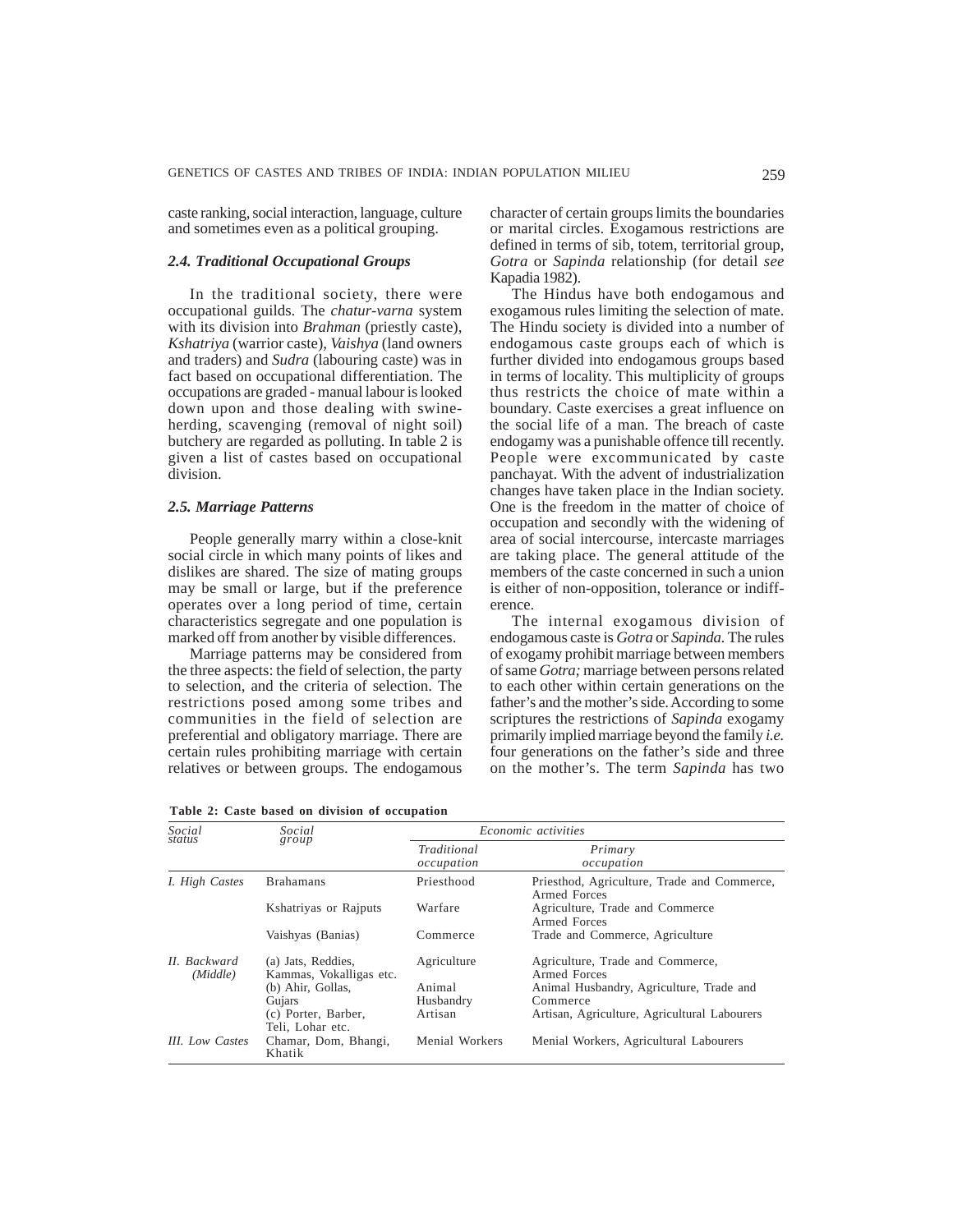meanings: (1) those who share the particles of the same body; and (2) those who are united by offering balls of cooked rice *(Pinda)* to the same dead ancestors.

The Hindu Marriage Act of 1955 has upheld the Bombay legislation by removing the endogamous restrictions of caste and the exogamous restriction of *Gotra* from the condition of a valid marriage. The Act lays down the condition of a valid marriage, that the parties are not *Sapindas* of each other unless the custom or usage governing each other permits of a sacramental marriage between the two. The violation of this rule renders marriage void. According to the Act, marriage between two persons related within five generations on the father's side and three on the mother's is void unless permitted by local customs. Cross-cousin marriage in Southern parts of India is not only a valid marriage but preferential form of mating in that part of the country. In fact, cross-cousin marriage seems to have been a characteristic feature of the Dravidian peoples. In the kinship terminology of all three principal languages of this family, there is a clear indication of cross-cousin marriage. Among the Telugus, the Kannadigas and the Tamilians marriage with sister's daughter was also prevalent. The Hindu Marriage Act of 1955 has allowed cross-cousin marriage to continue as local custom but has prohibited marriage between uncle and niece. In some parts of South India the institution of domestic deity *(mane deraru, vittu perumal)* serves to define the exogamous unit in the absence of known genealogical links. In North India, high caste Hindus regard the village as an exogamous unit. Girls born within the village are called 'village daughters'.

In addition to endogamous marriage types, there are hypergamous and hypogamous marriages. Hypergamous marriage, in which the status of the bridegroom is socially higher than that of the bride, is known as *anuloma i.e.* with the grain; Hypogamous marriage, on the other hand is *pratiloma,* against the grain, that is, against what is natural or proper, since the status of the bride is in this case higher than that of the bridegroom. The significance of marriage pattern lies in the fact that the social hierarchy provides the basis, and the *anuloma* theory divine sanction for future hypergamy in India. Hypergamy occurs in different parts of India and was accepted by Brahmanical culture. With the growth of endogamous character of caste and

social hierarchy, it became a more widely distributed pattern of marriage. It is known to exist among some Brahman castes such as Kulin, Audich, Khedaval and Anavils and among non-Brahman groups such as Marathas, Rajputs, Leva Patidars of Gujarat and Nambudiri Brahman of Malabar. The Kulin Brahmans are the highest among the three *Jatis* (Kulia, Bansaj and Sretriya) of Brahmans. Hypergamous marriages between different castes of Brahmans of Bengal were taking place, Leva-Patidar hypergamy of Gujarat is more intricate than Kulin hypergamy. The Patidar of Charotar are divided into thepeople of twenty six, twelve and finally, six villages respectively. The women of first group may marry men in the first, second and third group, while the women in the second group may marry men in second and third group, and the women in the third group may marry men in only the third group.

During *Vedic* period the favoured marriage pattern was monogamy, but polygynous and polyandrous marriages were also taking place. Polygyny is that form of union in which a man has more than one wife at a time. Polyandry is a form of union in which a women has more than one husband at a time, or in which brothers share a wife or wives in common. This form of union was once practised by the people of the Cis-Himalayan tract in Northern India and among some tribes of the Pre-Dravidian or Dravidian groups in South India. Though polygyny was allowed by the Hindu ideal of marriage it was resorted to only when no male child was born to the first wife within the first few years of marriage.

Levirate alliances are also prevalent among the Ahirs of Haryana, amongst Jats and Gujjars and several other castes in Uttar Pradesh, the Kodague of Mysore and some Muslim castes. In levirate marriage a man is obliged to marry the widow of a brother, and the children born to the new couple are their own.

Sororate alliances *i.e.* the marriage of a widower with his wife's younger sister, occur in South India.

A widower is permitted to marry in all religious groups, but it is not true for a widow. Widow remarriage is permitted among Muslims, Christians and Parsis. Among other groups local customs determine the question.

Among Muslims, parallel cousin marriage is preferential and obligatory. We have already seen that Muslim castes are also endogamous in practice though not in theory. The aristocratic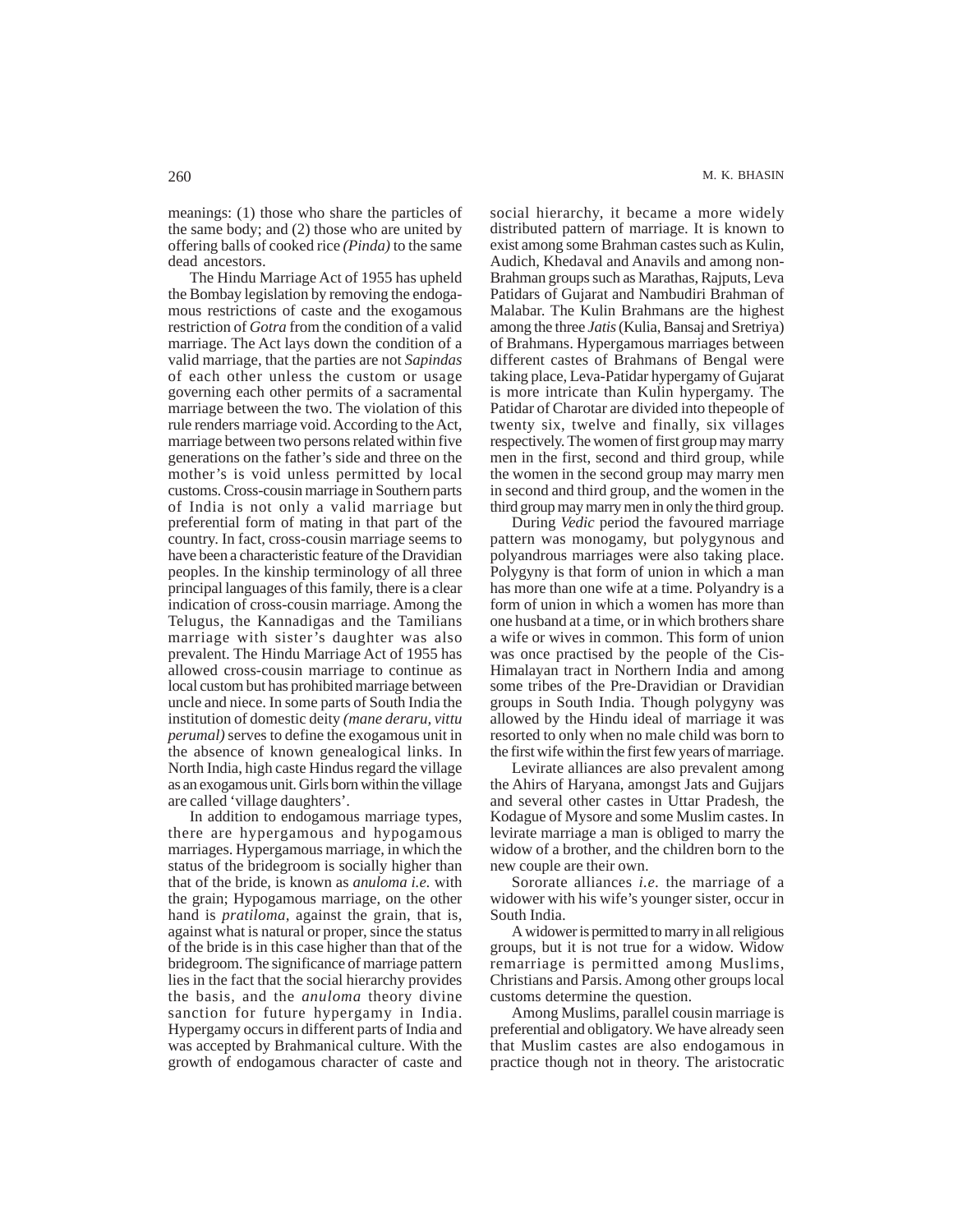Muslim caste Syed are divided into endogamous groups. Sometime the endogamous group is so small that it includes the extended families of man's parents. Such a group is called a *Kufw* while the maximal endogamous group is called *Biradari*.

Generally, among Christians and Muslims, the nuclear family is a exogamous unit. Lineage exogamy also exists among the Muslim Gujjars of Jammu and Kashmir. Some Muslims sub-castes are also endogamous, but the rules are not as strict as among Hindus. Hypergamous marriages do take place among Muslim converts to Islams from Jats and Rajput castes. Artisan castes which consider themselves mutually equal, intermarry among themselves.

The Sikhs are generally endogamous, though hypergamy does occur among them who are converts from Hindu castes *e.g.* Jats.

#### *2.6. Inbreeding*

In India each of the endogamous castes, tribes and religious communities has distinct and well-defined cultural norms, which include varied marriage customs/practices. Generally speaking, most of the Indian communities follow endogamy, but marriage within relatives is not permissible uptill the seventh generation. However, a few groups prefer marriages between related individuals like cross-cousins, parallel cousins, uncleniece etc. The type of preferential marriages vary across the country and different communities. For example whereas cross-cousin and parallel cousin marriages are preferred among the Muslims of the Northern India, the caste Hindus of Southern India prefer uncle-niece marriages.

Marriage between two individuals who have at least one traceable common ancestor is said to be consanguineous and the offsprings of such matings are inbred. There have been a number of studies in the recent past focussing attention on various aspects of inbreeding. But, it was Sanghvi (et al.) who initiated and stressed this kind of studies long back in 1956. After that, Dronamraju and Meera Khan (1961, 1963), Dronamraju (1963a) and others published extensive data from Andhra Pradesh. In 1966, Sanghvi again brought to light rather high rates of inbreeding in Andhra Pradesh and Maharashtra. Since then a large number of studies have been undertaken. With the help of consanguinity, Malhotra (1976) has put forward a generalization from which the following main

features emerge:

- (i) amongst both castes and tribes of Dravidian speaking states, (Andhra Pradesh, Kerala, Karnataka and Tamil Nadu) consanguineous marriages are preferred and prescribed; and that the coefficient of inbreeding is fairly high;
- (ii) the castes in Indo-Aryan speaking areas (most of the Northern states) prohibit consanguineous marriages, the exception being Maharashtra, which has Dravidian influence on its marriage customs, and parts of Gujarat;
- (iii) the position of tribal groups in the Indo-Aryan and Tibeto-Burman (North-East) speaking states is not clear; and probably low rates of consanguineous marriages would be discerned;
- (iv) The Muslims, Christians of southern states, Delhi, parts of northern states like Jammu and Kashmir, Uttar Pradesh etc., West Bengal, Maharashtra and also Jews, Parsees etc. practice consanguineous marriages, however, their position is yet to be fully explored.

Roychoudhury (1976) noted in his comprehensive review that coefficient of inbreeding is highest in Andhra Pradesh. It varies from 0.013 to 0.041 depending on the social or religious communities that are studied within the state, it is highest among fishermen (0.047, Sanghvi 1966) and tribals (0.041, Veerraju 1973) followed by Hindus (varies from 0.022 to 0.033, Sanghvi 1966).

However, many other studies (among others—Dronamraju and Meera Khan 1963; Chakravartti 1968; Murty and Jamil 1972; Reid 1973; Veerraju 1973; Pingle 1975; Rao and Mukherjee 1975; Reddy 1983) show contradictory reports regarding the inbreeding coefficients of different tribes and castes in Andhra Pradesh. But, it is generally viewed that Hindus have quite high inbreeding coefficients followed by various tribes, Muslims, Christians, etc.

From Roychoudhury's (1976) review, it was also possible to have an account of frequent types of consanguineous marriages in India as well as in Andhra Pradesh and other southern states (having higher rates ofinbreeding). The most frequent type of consanguineous marriage is between first cousins. There are four kinds of first cousin marriages, namely, the marriages with mother's brother's daughter (MBD), father's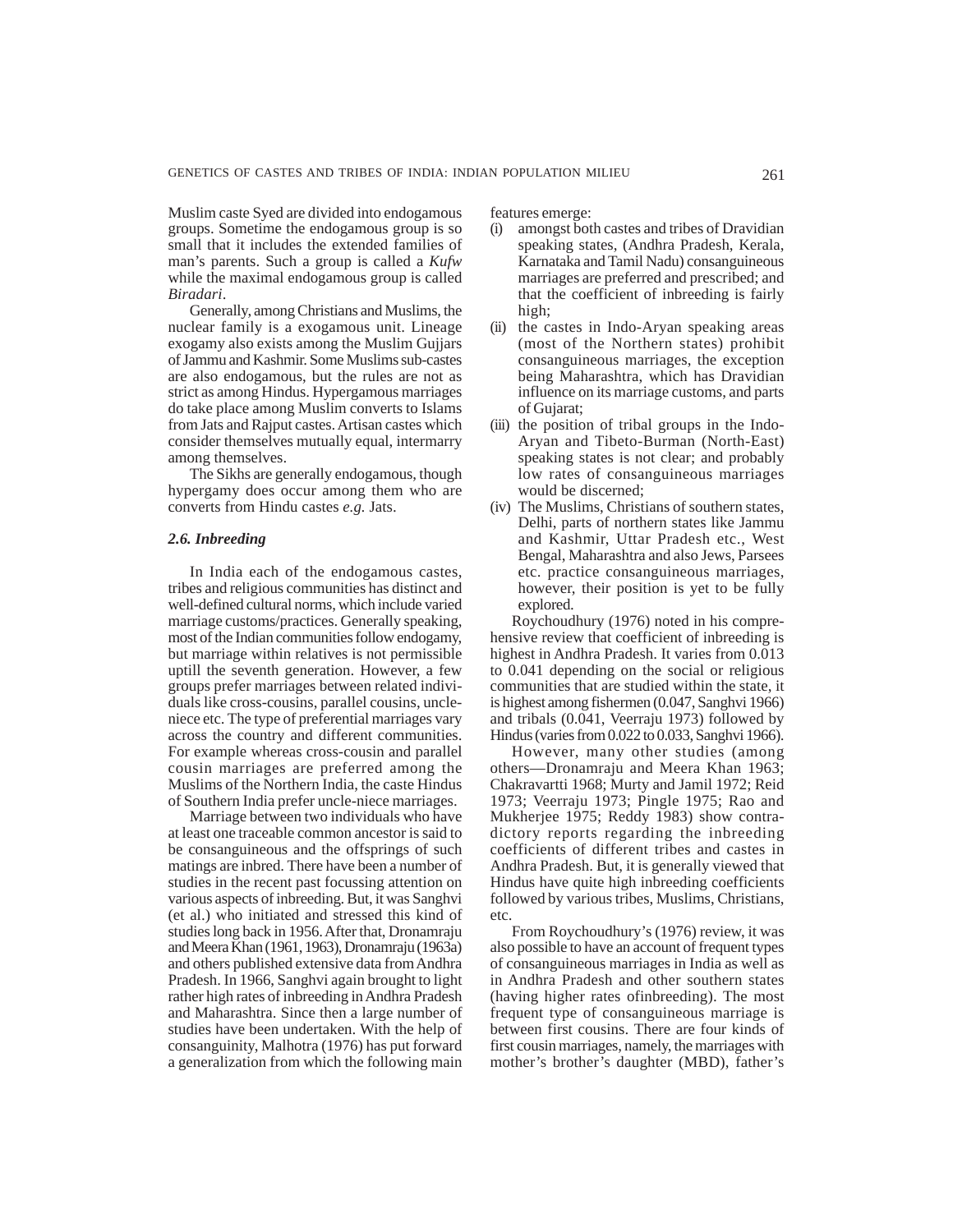sister's daughter (FSD), mother's sister's daughter (MSD) and father's brother's daughter (FBD). The first two are cross-cousin marriages and last two are parallel-cousin marriages. The Hindus practise cross-cousin marriages and prefer to marry MBD or FSD, while the Muslims practise both. Marriage with elder sister's daughter or uncle-niece marriage though prevalent among Hindus (but frequency is quite low), is forbidden among Christians or Muslims.

The reasons for high frequency and degree of inbreeding (especially in southern states of India) are believed to be influenced mainly by various socio-economic and cultural factors (Reddy 1983). However the geographical barriers between the communities or physically isolated groups are very few. This is clear from the fact that even the size of 'small' castes or tribes (in most of the cases) are large enough to permit the choice of unrelated spouse (Dronamraju and Meera Khan 1963). Only in some small restricted isolates, besides preference for consanguineous marriages, lack of choice accounts for high frequency of inbreedings.

Dronamraju (1963a), while discussing high rates of inbreeding in Andhra Pradesh, outlined the possible reasons. The most important ones seem to be (a) to keep the cultivable land in larger pieces for growing food crops, (b) the parental domination in arranging the marriage, (c) the mutual knowledge of families, (d) the relatives are better suited for economic and other reasons, to fit into the Hindu joint family system etc.

Bhasin and Nag (1994) have attempted to put forward a comprehensive review of incidence of consanguinity, viz., fertility, mortality, morbidity in the Indian region and other South Asian countries-Bangladesh, Bhutan, Maldives, Nepal, Pakistan and Sri Lanka.

They observed that in Indian region incidence of consanguineous marriages has not declined yet. Such types of marriages are preferred not only in small isolates or geographically restricted communities, but also in numerically large castes, communities and tribes (various caste Hindus, Muslims, Christians, Buddhists, Parsis, Jews and Scheduled Tribes) mainly due to diverse socioeconomic and cultural reasons. Regional appraisal shows that the states of the southern region of India overwhelmingly prefer and practice consanguineous marriages across all major religious groups and ethnic entities except Kerala, where comparatively low incidence is observed, owing perhaps to higher educational status, influence of Christianity and absence of a major type of consanguineous marriage - (prevalent especially in the southern states), those between uncle-niece. In the western region, the marriage customs of many communities of Maharashtra, seem to submit to Dravidian influence thereby preferring consanguineous marriages fairly frequently. In the other states of western region; and the northern region, eastern region, Islands and other South Asian countries, except among Muslims and certain tribal groups, consanguinity is usually proscribed or preferred occasionally. They further added that consanguinity is often positively related with fertility, mortality, morbidity, and sterility. But there also exist contradictory evidences leading to ambiguities and therefore, such generalized notions may require future revision.

However, it is apparent today that higher education, industrialisation and urbanisation etc. are reducing the frequency of consanguineous marriages as they are negatively correlated.

# **3. Religious Groups**

In the present book, studies have not been categorised into various religious groups for the statistical analysis, however to facilitate a comparative discussion, a brief text on the different religious groups is given below.

In India, several religions have flourished since time immemorial. India is the original home of Hinduism, which constitutes the system of beliefs and rituals of the majority of its people. The major religious groups are Hindus, Muslims, Christians, Sikhs, Buddhists and Jains and each account for not less than a million populations in the country as a whole. A total of 183 other religions under the head 'Other Religions and Persuasions' have been recorded in Census of India 1981 with the strength of 100 and above, at the country level.

#### *3. 1. Hindus (Hinduism)*

Hinduism has developed gradually out of the synthesis of sacrificial cults brought into India by the Aryan invaders around 1500 B.C. with religion of various indigenous people. In historic times the complexity of religious belief, custom, and practice has been influenced by Zoroastrianism, Christianity, Islam, the tribal religions of Central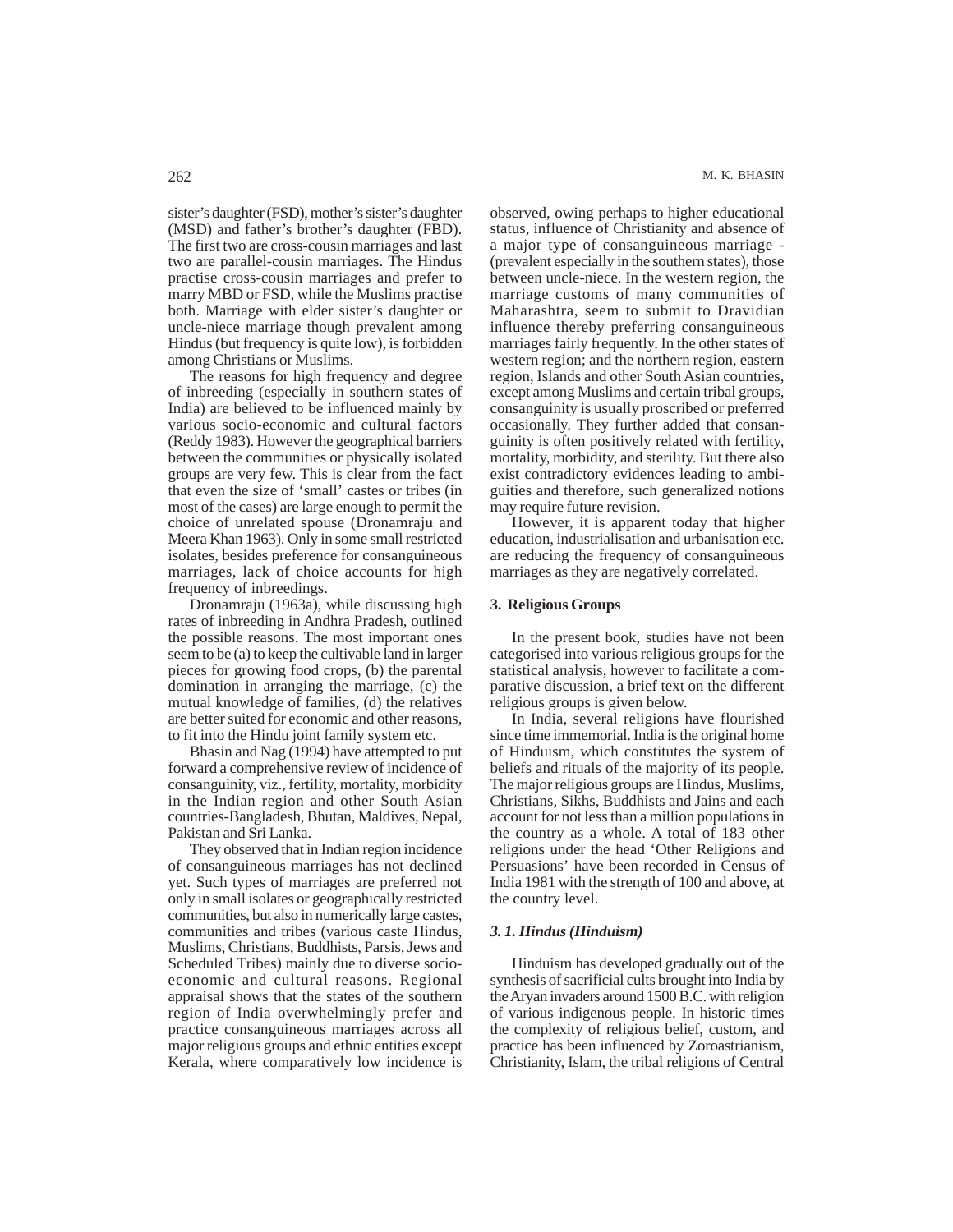Asian Nomads and perhaps even Chinese Taoism.

The most characteristic feature of Hinduism, however, is the doctrine of an eternal soul and its rebirth. Even in its classical period (600 B.C. to 450 B.C.) Hinduism was characterized by an astonishing variety of doctrines and cultures. It was regarded, however, as a retrograde step when these varieties of culture, ritual and mythology became hardened into social strata and castes. The distribution of Hinduism is widespread, throughout the length and the breadth of the country.

Almost the entire country with the exception of the extreme North in North Western corner and the North Eastern corner shows that Hindus form over 80 per cent of the total population. There is a distinct continuous stretch of the country constituting the entire Orissa state, adjoining areas of Andhra Pradesh and a large adjoining tract of Madhya Pradesh, where the population is almost entirely (about 90 per cent or more) made up of Hindus. There is another distinct area of Himalayan region (Himachal Pradesh and Uttar Pradesh), which is also mostly Hindu in its population composition.

#### *3. 2. Muslims (Islam)*

Islam began in Arabia in the beginning of the 7th century. The founder of this religion was Prophet Muhammad who was born in 570 A.D. in a distinguished family of Mecca. After Prophet Muhammad's death (A.D. 632) the leadership passed to Calipus or *Khalifas* who were both religious and political heads. Arabs spread Islam from the Atlantic to Sind within eighty years of Prophet's death.

Though Islam proclaimed the idea of equality, but in India it has been characterized by caste. The true Muslims are divided into four large families—Saiyad, Shaikh, Pathan and Moghul. Though they are referred as castes in India, they are neither castes nor tribes but are merely names given to groups of tribes supposed to be of similar blood (Blunt 1931: p. 189).

Muslims are divided into two major religious, endogamous sect—*Shia* and *Sunni* and several minor groups like *Momins,Domon, Khoja, Bohra, Moplahic.*

In addition there are interior and exterior castes among *Muslims*- (a) *Ashraf* or *Sharif* meaning noble or person of high extraction. It includes all undoubted descendants of foreigners

and converts from higher Hindu castes. (b) *Ajlaf Alrop* - meaning "wretches", embraces all other Mohammedans, including the functional groups and low ranking converts.

Traditional occupation of *Saids* is the priesthood, while the *Moghuls* and *Pathans* correspond to *Kshatriyas* of the Hindu regime. All converts are endogamous groups and many are split into further smaller endogamous groups "amongst the *Bhands, Gujjars* and *Rangrej,* Sunis and Shias do not intermarry...; Pathan and Shaikh. Muhammadan Rajputs preserve their Hindu rules of hypergamy". "In fact, most of these castes of Hindu converts preserve some trace of their former marriage system", (Blunt 1931: pp. 201-202). Certain Muslim groups also preserve Hindu commensal taboos and religious rites. The Muslims are a predominantly rural community with marked concentration in the Kashmir valley and adjacent Kargil Tehsil, Mewat, Rohilkhand and upper Doab, Ganga Delta, Malasar and the Lakshadweep.

The States and Union Territories, where Muslims are predominant, are Lakshadweep (94.84 per cent) and Jammu and Kashmir (64.19 per cent). The States in which the proportion of Muslims exceeds the national average (11.35 per cent) are West Bengal (21.51 per cent), Kerala (21.25 per cent), Uttar Pradesh (15.93 per cent) and Bihar (14.13 per cent).

# *3. 3. Christians (Christianity)*

It is believed that Christianity was introduced in South India in the first century A.D. by St. Thomas, who, according to the Catholic Church of Edessa, came twice on missions to India. Cosmas of Alexandria, who travelled in South India (A.D. 522), found two Mestorian Churches - one in Quilon and other in Ceylon. A copper plate grant of A.D. 744 attests to the fact that many Indians have become converts to Christianity. The immigrants from Baghdad, Nineveh, Jerusalem and other places added to the Christian community. Marco Polo (A.D. 1293) mentions the presence of a Christian community at St. Thomas Mount and narrates a story of the martyrdom of St. Thomas on the mount.

Indian Christians are divided into Catholics as well as Protestants. The caste restrictions are rigidly observed among Christian community, a high caste Catholic will marry a Catholic of high caste and similarly Protestants will marry among themselves. It can be concluded that the whole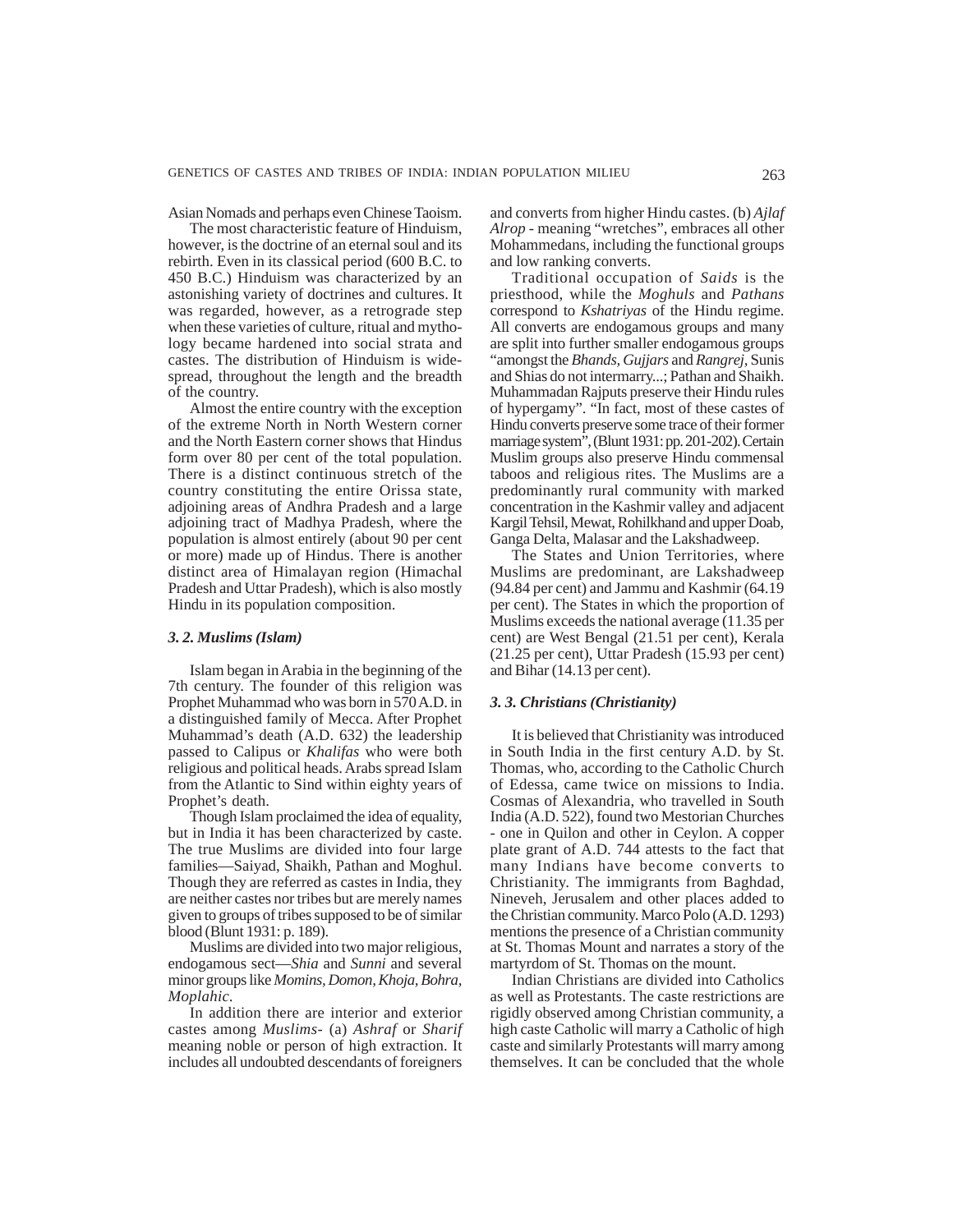Indian society is caste ridden and caste system, in one or the other form, is present in all religions.

Christians constitute the third major religious community in the country. Christianity appears most widespread in the Southern and Northeastern regions of the country. In Kerala, Tamil Nadu, Andhra Pradesh about 60 per cent of the entire country's Christian population is accounted for. In North Eastern states like Nagaland, Meghalaya and Mizoram, the composition of the population is predominantly Christian.

#### *3. 4. Sikhs (Sikhism)*

The word Sikh is the Punjabi form of the Sanskrit word *'Shishya'* which means disciple. The Sikhs are the followers of Guru Nanak Dev and nine other Gurus of whom the last was Shri Guru Govind Singh. Sikhism was based on the teachings of Unity of God; rejection of caste and ritualism and brotherhood of man. Though based on the idiom of equality, Sikhism is as caste ridden as Hinduism. Sikhs are broadly divided into *Sardars* and *Majhabis*, the former consisting of high castes and latter of sweepers. The Sardars include *Jat* and *Kamboh* (Landowners), *Tarkhan* (Carpenter), *Kumhar* (Potter), *Mehra* (Water carrier) and *Cimbma* (Washer man). The first two castes regard themselves as superior to the others. *Majhabis* are later converts. In some parts of Punjab, *Sansi* (Shepherd), the members of criminal tribe are later converts and are at lowest level. There are some other religious sects among the Sikhs like *Nihangs, Namdharis* and *Ramgarhias*. The Sikhs though extremely mobile are concentrated in all districts of Punjab and parts of Haryana.

In Punjab 60.75 per cent and in Chandigarh 21.11 per cent of the population is Sikhs. In no other state or Union Territory do they constitute even 5 per cent of the population except in Haryana (6.21 per cent) and Delhi (6.33 per cent).

#### *3. 5. Buddhists (Buddhism)*

Buddhism was evolved as a revolt against *Vedic* religion or *Brahmanism*. In the sixth century B.C., number of new sects sprang up, and Buddhism was one of them. Buddhism was founded by *Kshatriya* Prince Siddartha and was based on the principles of non-violence and simple living instead of ritualism. Buddhism is further divided into two sects:

*(i) Hinayan* (The Small Vehicle)—Old followers of the old religion who believed in Buddha as a Guru or the Great Master.

*(ii) Mahayanas* (The Great Vehicle)—They raised Buddha to the position of a saviour god.

Taking the country as a whole the largest number of Buddhists is found in Maharashtra. It is well known that the neo-Buddhist movement during the decade 1951-61 saw a large scale adoption of Buddhism particularly by the Scheduled Castes population in Maharashtra, though this tempo was not maintained in 1961- 71; in fact the growth rate recorded appears to be less than even the natural growth rate. It is possible that certain converts from Scheduled Castes to Buddhism preferred to return their religion as "Hindu" finding that as Buddhists they were not entitled to certain concessions available to Scheduled Castes.

In North Eastern states the Buddhists account for 28.71 per cent in Sikkim, 13.69 in Arunachal Pradesh and 8.19 per cent in Mizoram.

#### *3. 6. Jains (Jainism)*

The other sect which evolved against *Brahmanism,* was Jainism founded by another *Kshatriya* Prince Vardhaman. It also laid stress on right actions and good deeds instead of sacrifices and prayers. Jains are further divided into two sects—

(i) *Svetambara* - clothed in white

(ii) *Digambara* - clothed in atmosphere, because their Munis wear no clothes.

The Jains are essentially urban dwellers; this is the only religious community which is more numerous in urban areas than in rural areas. They are spread largely in States of Rajasthan, Maharashtra, Gujarat, Madhya Pradesh, Karnataka and Union Territory of Delhi.

# *3.7. Parsis*

An endogamous group migrated from Iran and settled primarily in West India. They show a high frequency of inbreeding. They were Zoroastrian fire worshippers, and came to India [as their name suggests from Fars (Persia)] about 8th century A.D. to escape from forcible conversion to Islam. In 1981, they were only 71,630 in India (Census of India 1981).

# *3.8. Jews*

Indian Jews are divided into: *Beni-Israel,*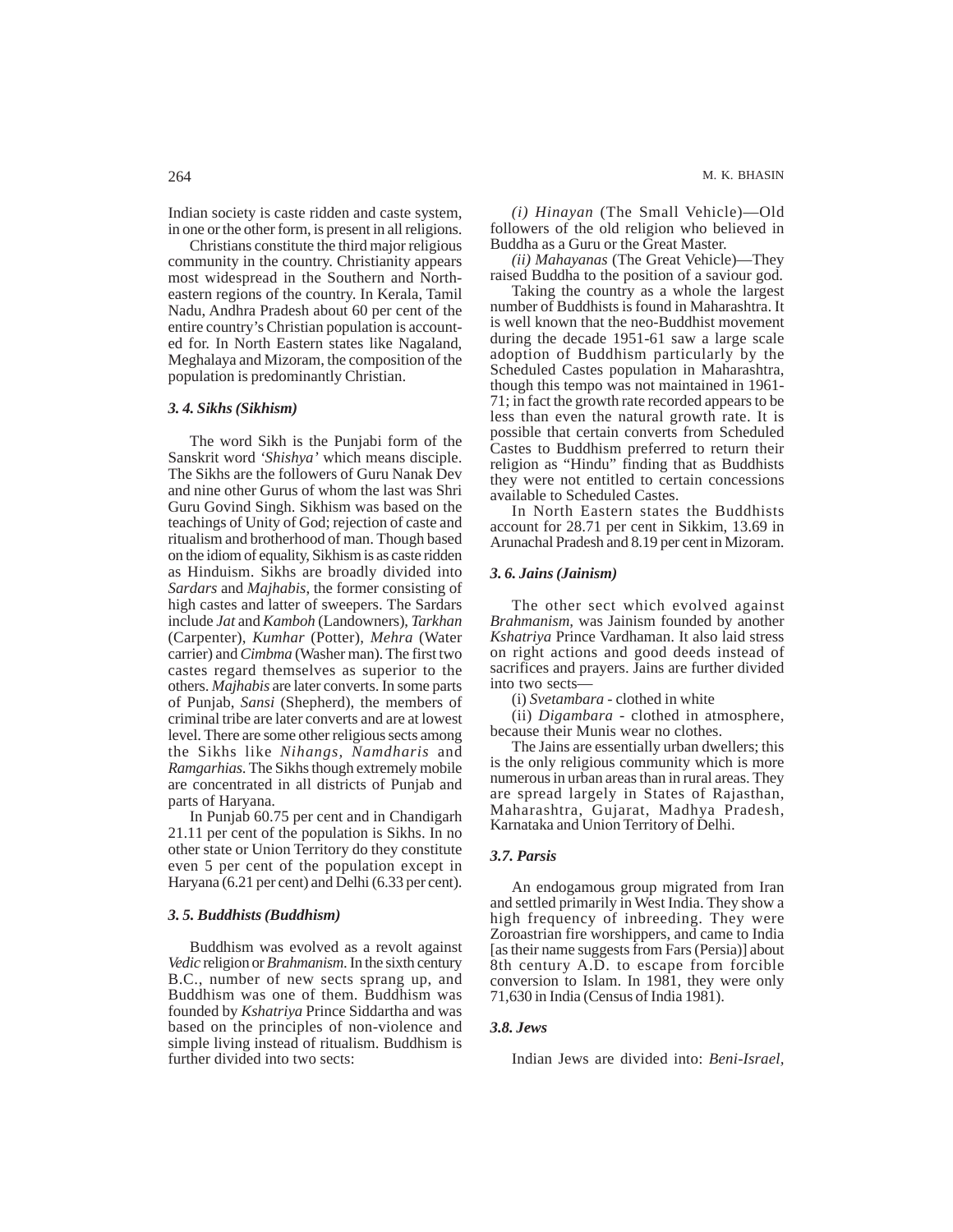*Cochin Jews* and Baghdadi *Jews*. Beni-Jews, who are mostly found in Bombay, are again divided into *Gora* (White) and *Kala* (Black), the former being considered higher in rank. The Cochin Jews, found mostly in Cochin, are divided into three categories—*Gora, Kala* and *Meshurarim* (descendants of Cochin Jews and their slave concubines). The Baghdadi Jews are found in Bombay and Calcutta. They were 5618 in India (Census of India 1981).

#### **4. Linguistic Groups**

The people of India display a high degree of diversity in their languages and dialects. It has been acquired through a long process of peopling of the sub-continent by heterogeneous ethnic groups drawn from the neighbouring regions of Asia. A linguistic group is an entity of social significance. There is a broad social integration among all the speakers of a certain language. In the beginning languages and dialects developed in the different regions of the country under conditions of more or less isolation. The language and the dialect thus play a significant role in defining the elements of regional identity.

In free India the distribution pattern of major language groups was considered as a satisfactory basis for the formation of states. This has given a new political meaning to the geographical patterns of the linguistic distribution of the country.

According to Grierson (1903-1928), India has 179 languages and 544 dialects. Of these languages (the separate enumeration of dialects is irrelevant, since they also come under "languages"), 116 are small tribal speeches of the Tibeto-Chinese family; these are found only in the northern and north-eastern fringes of India and are present among less than 1per cent of the entire population of the country. Nearly two dozen more are likewise insignificant speeches of other language groups; or they are languages not truly belonging to India (Census Centenary Monograph No.10, 1972; Gazetteer of India 1973).

According to the 1961 Census of India there were 187 languages spoken by different sections of our society. This is, however, not surprising, considering a large number of people inhabiting a vast land. The picture though becomes less confusing when it is noted that as many as 94 of these 187 languages are spoken by less than 10,000 persons each and that 23 languages together account for 97 per cent of the total population of the country. Out of these 23 languages, 15 besides English have been specified in the Eighth Schedule of the Constitution of India. These are Assamese, Bengali, Gujarati, Hindi, Kannada, Kashmiri, Malayalam, Marathi, Oriya, Punjabi, Sanskrit, Sindhi, Tamil, Telugu and Urdu. Hindi has been given the status of India's official language along with English. Sanskrit included in the list is no longer a spoken language, though it has great importance even today. The Eighth Schedule does not recognize any of the languages belonging to the Austro-Asiatic and Tibeto-Chinese families, because of their numerical as well as cultural insignificance.

#### *4.1. Classification of Indian Languages*

The languages spoken by the people of India (Fig. 11) belong to the following four language families:

4.1.1. The Austro-Asiatic Language Family (Nishada),

4.1.2. The Tibeto-Chinese Language Family (Kirata),

4.1.3. The Dravidian Language Family (Dravida), and

4.1.4. The Indo-European Language Family (Aryan).

"It is not known how and when these language families moved into India. Before their advent, there was the language of the Negroid peoples, who pioneered into India from Africa along the Asian coastline probably before the 6th millennium B.C. But on the mainland of India nothing has remained of their language, the original Negroid peoples having been killed or absorbed by subsequent immigrants" (Gazetteer of India 1965).

Chronological sequence in the matter of the advent into India of the three groups other than Aryan has not been established. It is not clear as to who came first - the Austro-Asiatic, Tibeto-Chinese or Dravidians. But the fact remains that all these three groups were in India when the Aryans came.

Renfrew (1987, 1989) and Cavalli-Sforza et al. (1994) reported that Indian sub-continent had experienced massive gene flow from at least two Neolithic episodes of migrations. Firstly about 10-15 thousands years ago, when agriculture developed in the fertile cresent region, a part of an eastward wave of human migration entered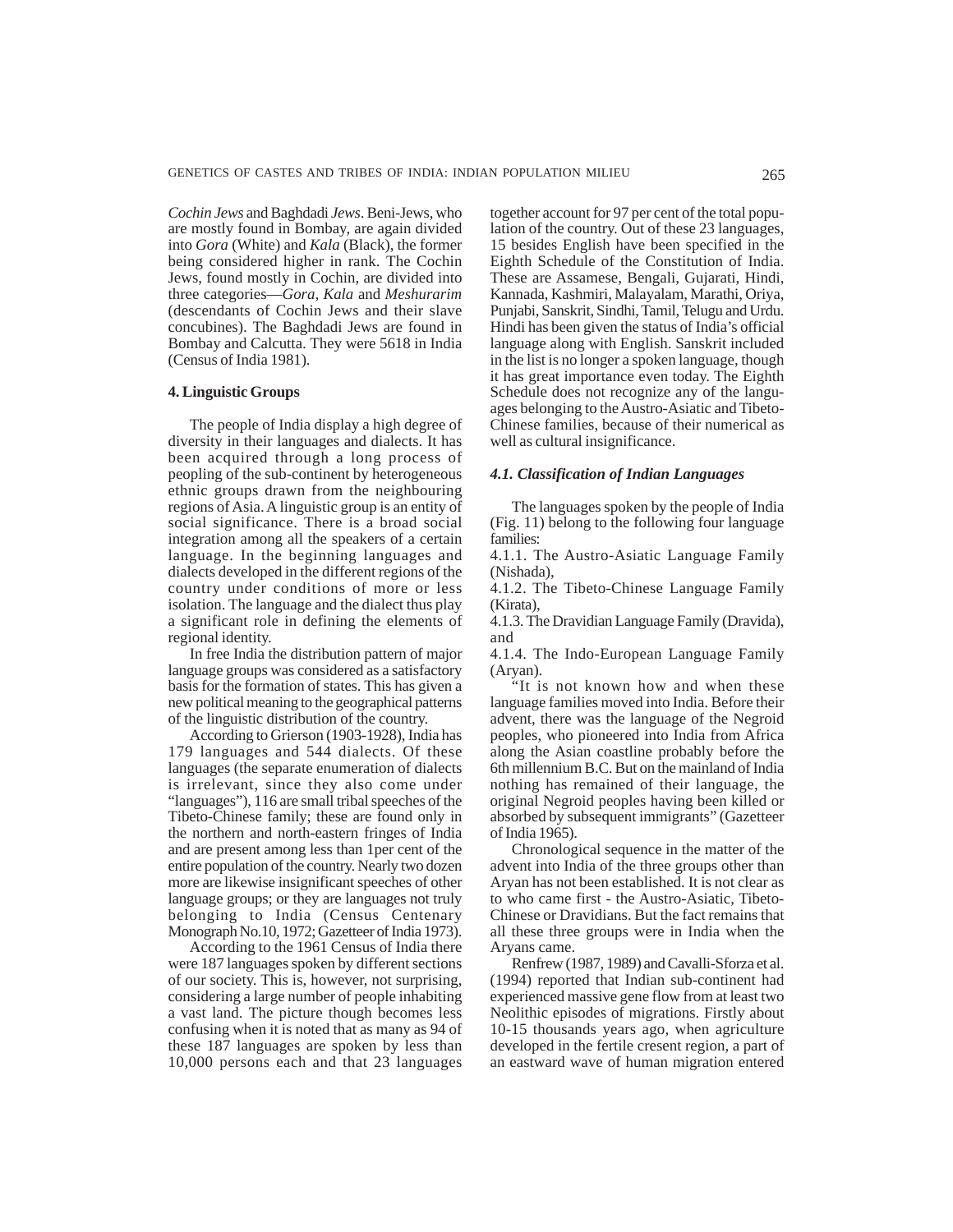India and brought Dravidian languages (Renfrew 1989) mainly, Elamo-Dravidian languages (Ruhlen 1991), which may have originated in the Elam province (Zagros Mountains, Southwestern Iran) and are confined to southeastern India and to some isolated groups in Pakistan and northern India. The next was the arrival of pastoral nomands from the central Asian steppes to the Iranian plateau about 4000 years before present, brought with it the Indo-European language family which eventually replaced Dravidian languages from most of Pakistan and northern India, perhaps by an elite-dominance process (Renfrew 1987, 1989, 1996, Cavalli-Sforza et al.

1988; Quintana-Murci et al. 2001) Out of these language families, the Aryan family is numerically and culturally the most important in India. According to 1961 Census of India over 73.3 per cent of the Indian people spoke languages belonging to the Aryan family. Dravidian came next representing 24.47 per cent. There are only 1.5 per cent for the Austric languages and still less for the Tibeto-Chinese languages (0.73 per cent).

# *4.1.1. The Austro-Asiatic Language Family (Nishada)*

"Between the Austrics and Dravidians, the former possibly represent the earlier group. According to some scholars, the Austrics had their origin in Indo-China and South China; they spread east into India and south into Malaya, and then passed into the islands beyond. Another view, which is more recent is that the Austrics are a very old off-shoot of the Mediterranean people who came into India from the west, probably even before the Dravidians. Austric speech influenced Dravidian and Aryan. In the plains, Austric has been very largely suppressed by Dravidian and Aryan, but Austric languages survive in the less easily accessible hills and forests of Central and Eastern India. On the Himalayan slopes, Austric languages have deeply modified the Tibeto-Chinese dialects these took over some Austric features. In Assam, one Austric language survived among the Khasis, who are largely Mongoloid in race but Austric in speech" (The Gazetteer of India 1965).

The Austro-Asiatic family is represented in India by the speakers belonging to the two main branches—(i) Mon-Khmer Branch (Mon-Khmer Group) and, (ii) Munda Branch (Munda Group).

*(i) Mon-Khmer Branch:* This includes the two groups—1. Khasi group of languages of Assam, and 2. Nicobarese of the Nicobar Islands.

*(ii) Munda Branch:* This is represented by the speakers belonging to the Central and Eastern regions of India. This is the largest of the Austro-Asiatic family. This includes the people inhabiting mostly the hills and jungles of Bihar, Chota Nagpur, Orissa and Central India. The largest single group is that of Santhali speakers, who alone account for more than half of the total Austro-Asiatic speakers. The names of the speeches in the branch are given below:

1. Kherwari 2. Santali 3. Mundari 4. Bhumij 5. Birhor 6. Koda/Kora 7. Ho 8. Turi 9. Asuri 10. Agaria 11. Birjia/- Brigia/Binjhia 12. Korwa 13. Korku 14. Kharia 15. Juang 16. Savara 17. Gadaba and Munda - unspecified.

Of the two speeches of Mon-Khmer, Khasi is confined to the Khasi and Jaintia Hills of Meghalaya, while Nicobari to the Nicobar Island in the Bay of Bengal. The Mundari speakers are concentrated in the tribal districts of Santal Parganas, Mayurbhanj, Ranchi, East Nimar, Betul and Baudh Khondmals.

# *4.1.2. The Tibeto-Chinese Language Family (Kirata)*

 "The original Sino-Tibetan speakers appear to have become characterized with their basic language at least 4000 years before Christ in the area to the west of China, between the sources of the Yangtze and the Hwang Rivers. There they developed a language which ultimately became the source of Chinese, Tibetan, Burmese and possibly also Thai, though the genetic connection of Thai with the Sino-Tibetan family is now being questioned. The Tibeto-Burman speaking Mongoloids with yellow complexion came to be known among the Vedic Aryans as the Kiratas. The Kirata influence in the amalgam of Aryo-Dravido-Austric culture, which is Indian culture or Hindu culture, was not very farreaching. The role of the Sino-Tibetan languages and their present position also are not very significant" (The Gazetteer of India 1965).

The speakers of Tibeto-Chinese family of languages are people of Mongoloid origin, who are considered to have entered the Indian frontiers much earlier than the Indo-Aryan speakers. The area of the speeches stretches right from Baltistan in the west to the north-eastern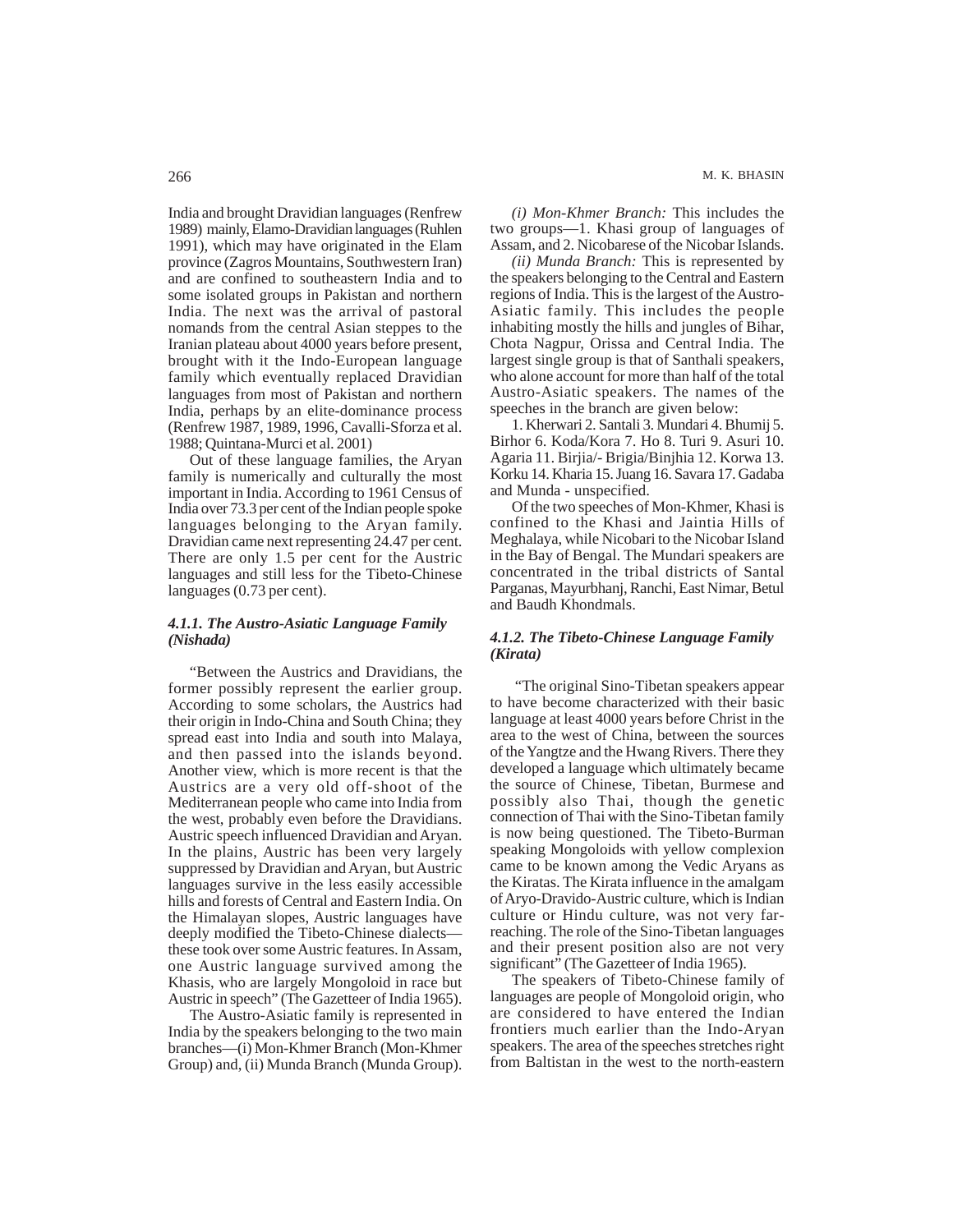

**Fig. 11. India-Linguistic Groups (after Bhasin, Walter, Danker-Hopfe 1994)**

frontiers of the country and further reaching up to the southern most portions of Assam.

The speakers of Tibeto-Chinese family fall into two main sub-families—I. Siamese-Chinese Sub-Family and, II. Tibeto-Burman Sub-Family.

*I. Siamese-Chinese Sub-Family:* It includes the Tai Group of languages which is distinct from Tibeto-Burman, and is represented only by one language *i.e.* Khamti.

*II. Tibeto-Burman Sub-Family:* The second sub-family of Tibeto-Chinese Family is divided into three branches—(a) Tibeto-Himalayan Branch; (b) North-Assam Branch; and (c) Assam-Burmese Branch.

*(a) Tibeto-Himalayan Branch:* This branch consists of the following groups:

(i) Bhotia Group (Tibetan Group)

(ii) Himalayan Group

*(i) Bhotia Group (Tibetan Group):* This group is represented by a number of important numerically strong speeches within Indian borders, namely: Ladakhi, Lahuli, Sikkim Bhotia, Balti and a number of small communities combined under the common name of Bhotia. This group includes the following languages:

1. Tibetan 2. Balti 3. Ladakhi 4. Lahauli 5. Spiti 6. Jad 7. Sherpa 8. Sikkim Bhotia 9. Bhutani 10. Kagate and Bhotia-Unspecified.

*(ii) Himalayan Group (Pronominalized/ Non-pronominalized Himalayan Groups):* This group of speeches is spoken along the tracts to the south of the Himalayas from Himachal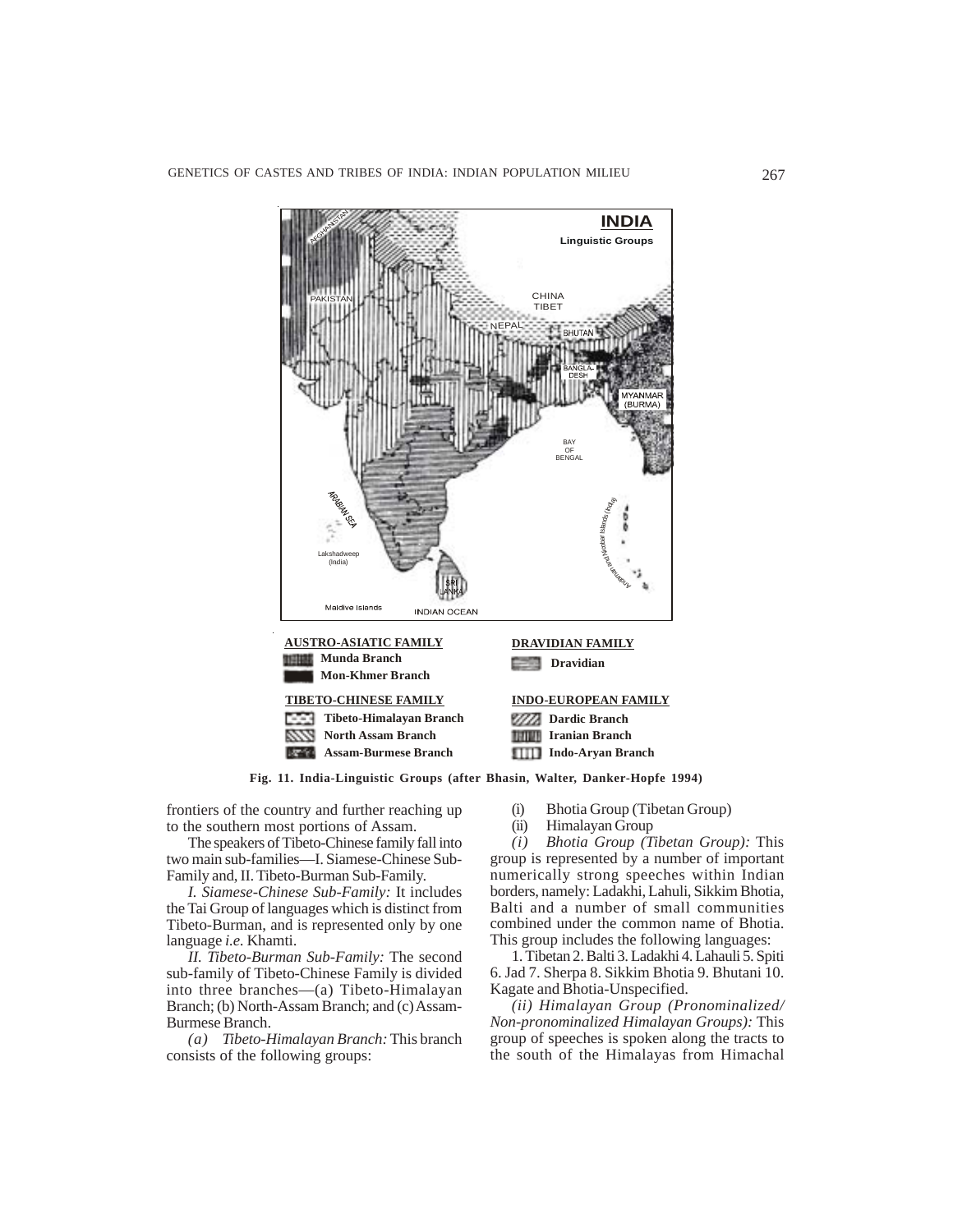$268$  M. K. BHASIN

Pradesh in the west to the western borders of Bhutan in the east. These are further split into pronominalized and non-pronominalized groups of speeches. The pronominalized group of speeches has given evidence of Austro-Asiatic traits remaining in some of their member speeches. This group includes the following speeches:

1. Lahauli of Chamba 2. Kanashi 3. Kanauri 4. Jangali 5. Dhimal 6. Limbu 7. Khambu 8. Rai 9. Gurung 10. Tamang 11. Sunwar 12. Mangari 13. Newari 14. Lepcha 15. Kami 16. Toto.

*(b) North-Assam Branch:* A significant group of languages the Tibeto-Burman sub-family occupies the north-eastern frontier and may be named as 'North-East Frontier Group'.

*North-East Frontier Group:* This group consists of a number of following languages:

1. Aka/Hrusso 2. Dalfa 3. Abor/Adi 4. Miri 5. Mishmi

*(c) Assam-Burmese Branch:* This branch of Tibeto-Burman sub-family consists of the following groups:

(i) Bodo Group (Bara or Bodo Group); (ii) Naga Group; (iii) Kachin Group (iv) Kuki-Chin Group; (v) Burma Group

*(i) Bodo Group (Bara or Bodo Group):* This group includes the following languages:

1. Bodo/Boro 2. Lalung 3. Dimasa 4. Garo 5. Koch 6. Rabha 7. Tripuri 8. Deori 9. Mikir.

*(ii) Naga Group:* This group consists of the following languages:

1. Angami 2. Sema 3. Rengma 4. Khezha 5. Ao 6. Lotha 7. Tableng 8. Chang-Naga 9. Kacha Naga 10. Zemi Naga 11. Kabui 12. Khoirao 13. Mao 14. Maram 15. Tangkhul 16. Maring 17. Konyak 18. Pochury 19. Phom 20. Yimchungre 21. Khiemnungam 22. Nocte 23. Wancho 24. Makware 25. Tangsa and Naga-Unspecified.

*(iii) Kachin Group:* This group includes the two languages:

1. Kawri 2. Singpho.

*(iv) Kuki-Chin Group:* It consists of the following speeches:

1. Manipuri/Meithei 2. Thodo 3. Ralte 4. Paite 5. Tlangtlang 6. Pawi 7. Lakher 8. Lushai/Mizo 9. Rangkhol 10. Halam 11. Langrong 12. Aimol 13. Chiru 14. Kom 15. Hmar 16. Lamgang 17. Chote 18. Purum 19. Anal 20. Gangte 21. Vaiphei 22. Khami 23. Khawathlang 24. Simte and Kuki-Unspecified and Chin-Unspecified.

*(v) Burma Group:* This group includes the speeches: 1. Mru 2. Arkanese

The languages and the dialects belonging to

the Sino-Tibetan family are spoken by tribal groups of north-east and of the Himalayan and sub-Himalayan regions of the North and North-West. The speeches of the Tibeto-Himalayan branch are spoken in Ladakh and parts of Himachal Pradesh and Sikkim. The Assam-Burmese Branch is concentrated in the states of North-east India along the Indo-Burmese border. Among these, Naga dialects are spoken in Nagaland; Lushai is concentrated in Mizo Hills, Garo in Garo Hills and Meithei in Manipur.

# *4.1.3. The Dravidian Language Family (Dravida)*

"The Dravidians are said to have come from Asia Minor and the Eastern Mediterranean. They were a Mediterranean people, of the same stock as the peoples of Asia Minor and Crete, and the Pre-Hellenic people of Greece (The Aegean). The Dravidians of India were thus originally a branch of the same people as the Pre-Hellenic people of Greece and Asia Minor. The exact affiliation of Dravidian with the language of the Eastern Mediterranean has not yet been settled. But some common lexical elements are noticeable. Certain religious notions and ideas as well as cults and practices among the Dravidian people of India have strong West Asian and Mediterranean affinities. The city civilization of Sind and Punjab and other parts of India appears to be Dravidian, and therefore connected with West Asia. The Dravidian languages are now found in solid blocks in the Deccan and in South India, where they have their separate existence in spite of strong inroads upon them by the Aryan speech. There is an Austric element in the Dravidian languages, just as there is a strong Dravidiancum-Austric substratum in the Aryan speeches of India (The Gazetteer of India 1965).

The language families have been broadly grouped geographically and the relative position of particular language is discussed with reference to its situation in three broad group areas. They are listed below:

- *(i) South Dravidian Group:* It consists of the speeches: 1. Tamil 2. Malayalam 3. Kannada 4. Coorgi/Kodagu 5. Tulu 6. Toda 7. Kota 8. Telugu.
- *(ii) Central Dravidian Group:* It includes 1. Kui 2. Kolami 3. Gondi 4. Parji 5. Koya 6. Khond/ Kondh 7. Konda.
- *(iii)North Dravidian Group:* It includes 1.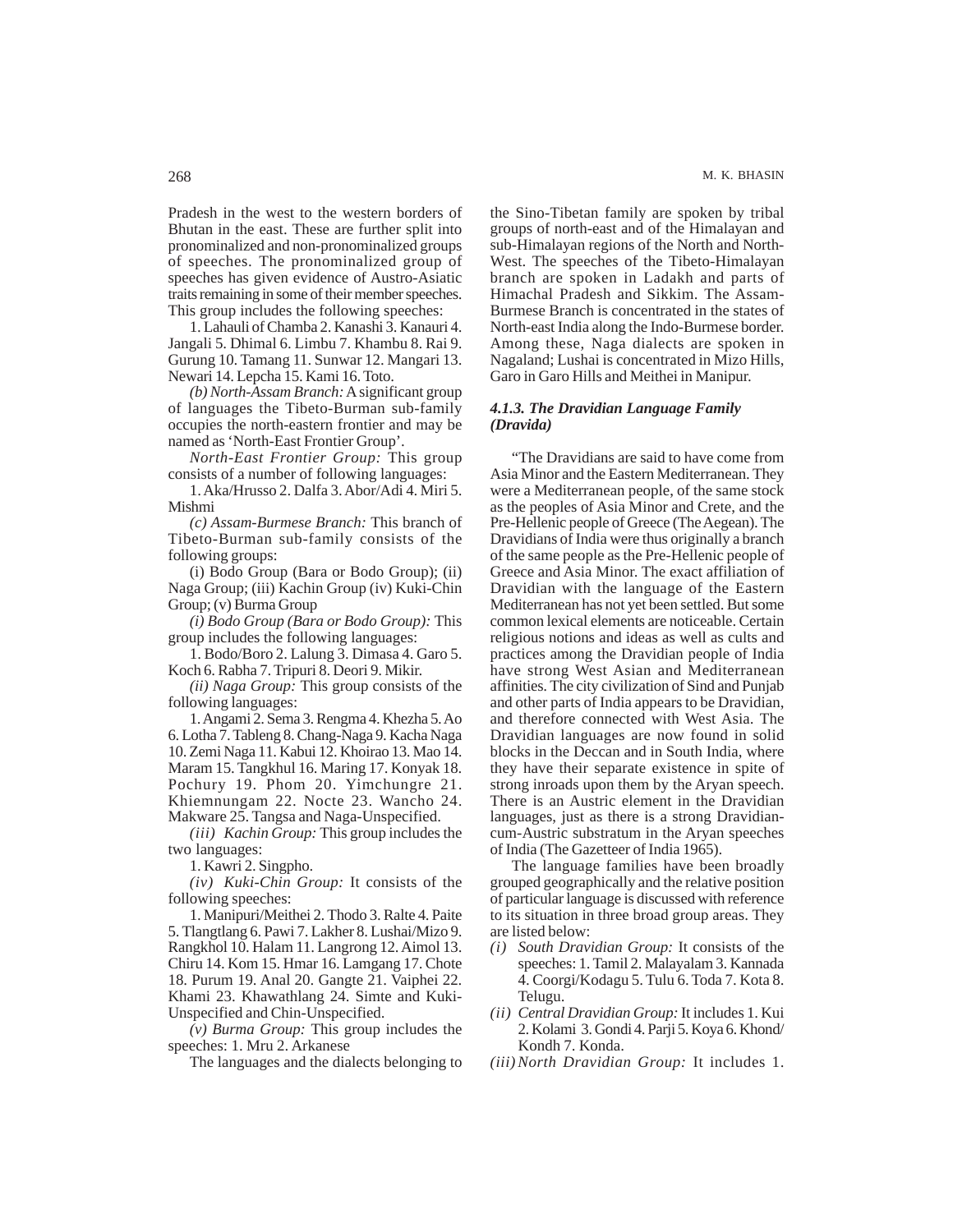# Kurukh/Oraon and 2. Malto.

*Unspecified Dravidian Tongues:* A few (6742) persons belong to unspecified Dravidian Tongues, which are 1. Dravidian, 2. Madrasi, 3. Ladhadi and 4. Bharia.

Languages of the Dravidian family are concentrated in the plateau region and the adjoining coastal plains. Telugu is spoken in Andhra, Tamil in Tamil Nadu, and Kannada in Karnataka and Malayalam in Kerala. The speeches of the Dravidian family are also spoken by a large number of tribal groups living in the eastern and the north-eastern parts of the peninsular plateau. These groups include the Gonds of Madhya Pradesh, Central India and the Oraons of Chota Nagpur Plateau.

#### *4.1.4. The Indo-European Language Family (Aryan)*

 "The Aryan speeches of India, beginning from Vedic Sanskrit, their oldest form, have been the great intellectual and cultural heritage of India. They form our mental and spiritual link with the European world, on the genetic side; and with the world of South-East Asia and East Asia, on the cultural side, through Buddhism and Brahmanism. The modern Indo-Aryan languages of India are near or distant cousins of the Indo-European languages outside India, like Persian, Armenian, Russian and other Slav languages; Greek, Italian, French, Spanish and other Latin languages; German, English, Norwegian and other Teutonic languages; and Welsh and Irish among Celtic languages. The Indo-European speechfamily is today the most important in the world. With the exception of the various languages within the orbit of Chinese (the so-called dialects of Chinese or Han), Japanese, Indonesian or Malay, and Arabic, all the main languages of the world, and the most important culturally, are Indo-European. And all these languages are descended from a common source-speech, the "Primitive Indo-European", which flourished about 5000 years ago" (The Gazetteer of India 1965).

In India this great family is represented by its sub-family of languages, which covers the widest area of the country and is spoken by the largest proportion of the Indian population.

*I. Aryan Sub-Family*

The Aryan sub-family is further divided into 3 branches—(a) Iranian Branch (b) Dardic (or Pisacha) Branch, and (c) Indo-Aryan Branch.

*(a) Iranian Branch:* It is represented by languages like Persian, Pashto and Balochi considered of foreign origin.

*(b) Dardic (or Pisasha) Branch:* It is represented by following groups of languages: *(i) Kafir Group :* Wai Ala

*(ii) Khowar Group:* Khowar

*(iii) Dard Group:* 1. Dardi 2. Shina 3. Kashmiri 4. Kohistani. Speakers of Kafir and Khowar groups do not come within the Indian boundaries.

*(c) Indo-Aryan Branch:* The coverage of the language of the Indo-Aryan Branch being much too wide, it will perhaps be convenient to restrict the brief description of the main languages and dialects of the branch through enumeration of broad groups of languages classified in their proper circles with reference to common characteristics and socio-linguistic tendencies, often not found in the other groups. The Indo-Aryan Branch can be divided into two subbranches as follows: 1. Outer Sub-Branch and 2. Mediate Sub-Branch/Inner Sub-Branch

*1. Outer Sub-Branch:* This consists of the following

*(i) North-Western Group:* This includes 1. Lahnda or Western Punjabi Dialects and 2. Sindhi.

*(ii) Southern Group:* This group includes 1. Marathi; 2. Konkani.

*(iii) Eastern Group:* This includes 1. Oriya; 2. Bihari with sub-groups- Bhojpuri, Maghi/ Magadhi, Maithili; 3. Bengali; 4. Assamese.

2. *Mediate Sub-Branch/Inner Sub-Branch:* This includes the groups—(i) Mediate Group/ Central Group and, (ii) Pahari Group.

*(i) Mediate Group/Central Group:* This includes—1. Hindi; 2. Hindustani; 3. Urdu; 4. Punjabi; 5. Gujarati; 6. Bhili; 7. Khandeshi; 8. Rajasthani.

*(ii) Pahari Group:* It is divided into—1. Eastern Pahari; 2. Central Pahari; and 3. Western Pahari

Grierson adopted name *'Pahari Group'* in the Indo-Aryan speeches spread along the Himalayan region from Bhadrawah in the west to Nepal in the east.

*(1) Eastern Pahari:* It consists of Nepali.

*(2) Central Pahari:* It includes 1. Kumauni, 2. Garhwali.

*(3) Western Pahari:* It includes 1. Jaunsari; 2. Sirmauri; 3. Baghati; 4. Kiunthali; 5. Handuri;

6. Siraji; 7. Soracholi; 8. Bashahri; 9. Siraji-Inner-

Siraji; 10. Sodochi; 11. Kului; 12. Mandi; 13.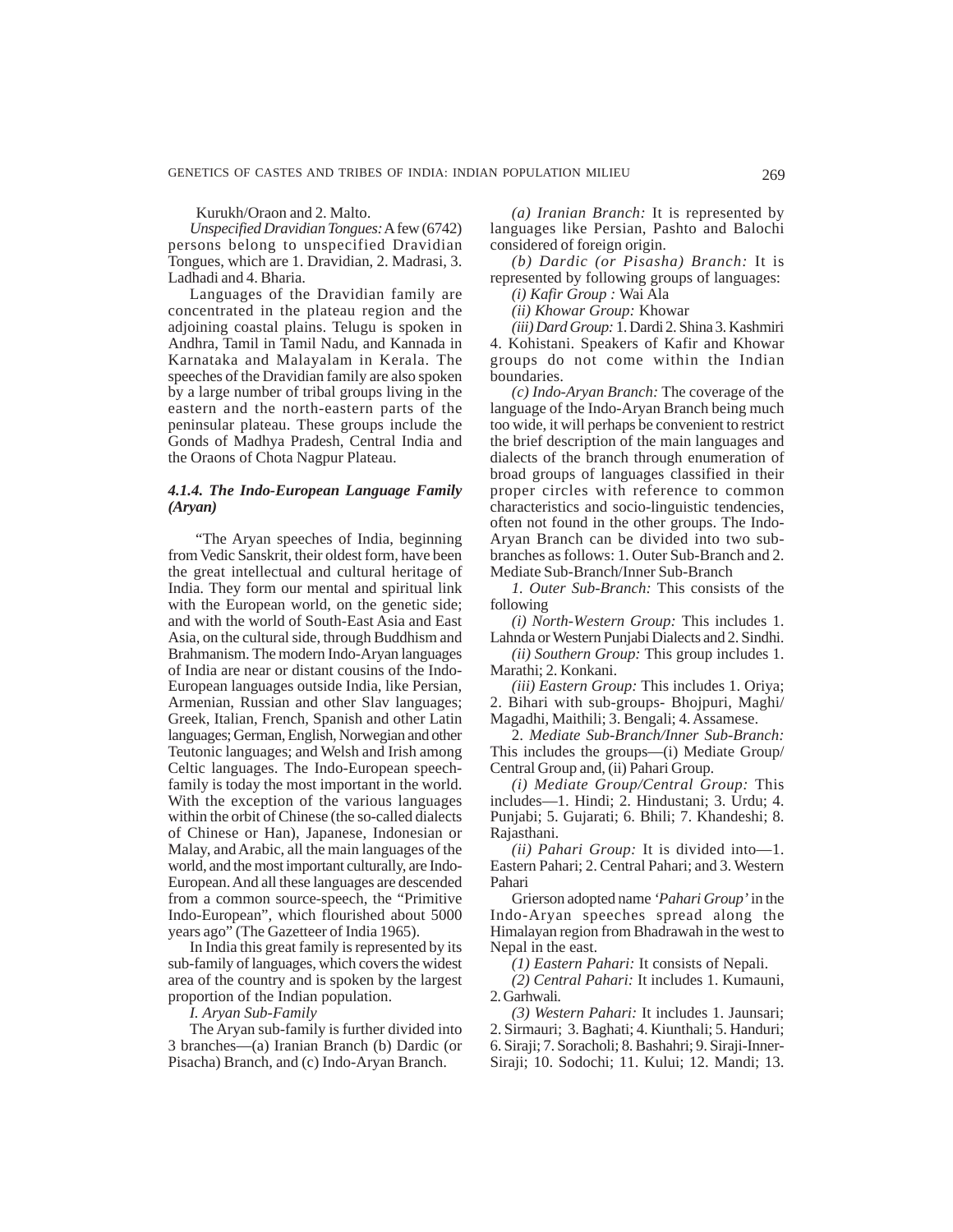Mandeali; 14. Suketi; 15. Chameali; 16. Bharmauri/ Gaddi; 17. Churahi; 18. Pangwali; 19. Bhalesi; 20. Padari; 21. Pahari-Unspecified.

The unspecified Indo-Aryan tongues, Old Middle-Indo-Aryan languages and Mother Tongue with unspecified family affiliation are listed below:

*II. Unspecified Indo-Aryan Tongues:*

1. Mahasu Pahari; 2. Tharu; 3. Kewati

*III Old Middle-Indo-Aryan Languages:*

1. Ardhamagadhi; 2. Pali; 3. Prakrit; 4. Sanskrit *IV. Mother Tongue with Unspecified Family Affiliation:*

1. Kisan; 2. English

Languages of the Indo-Aryan family are concentrated in the plains of India. The domain of Indo-Aryan languages, however, extends over the peninsular plateau also, reaching as far as the Konkan coast. The central part of this region has Hindi as the principal language. It is spoken by the majority of people in India. Hindi is spoken in Uttar Pradesh, Madhya Pradesh, Bihar, Rajasthan, Haryana, Himachal Pradesh and the Union Territory of Delhi. Urdu is closely akin to Hindi and is widely distributed in this belt. The speeches belonging to the north-western groups, such as Sindhi is mainly concentrated in Western India. Marathi is the most important language of the southern group of the Indo-Aryan family. The languages of the eastern group, such as Oriya, Bengali andAssamese are spoken in the Eastern India. The languages of the central group are confined to Punjab, Rajasthan and Gujarat. The Himalayan and the sub-Himalayan areas are inhabited by the speakers of the various forms of Pahari speeches.

# *4.2. Linguistic Regions*

The geographical distribution of the major languages in India nearly fits into a scheme of linguistic regions. Based on the principle of numerical strength about a dozen major languages constitute the principal linguistic regions. However, the tribal languages do not fit into this scheme of regions as the tribal groups are concentrated in enclaves in central, eastern and north-eastern parts of the country. The regional mosaic of the tribal languages is highly complex and does not lend itself to a simplified scheme of regions.

Broadly speaking the principal languages of India constitutes the following linguistic regions:

1. Kashmiri, 2. Punjabi, 3. Hindi/Urdu, 4. Bengali, 5. Assamese, 6. Oriya, 7. Gujarati, 8. Marathi, 9. Kannada, 10. Telugu, 11. Tamil and 12. Malayalam.

The tribal languages are so distributed that either they have their own small clusters or they overlap the regions of major languages. In the north-east, however, the tribal speeches such as those of minor groups in Arunachal have almost knife-edged boundaries of their own.

The twelve linguistic regions identified above, generally correspond with the states of Indian Union. But the state boundaries do not always correspond with the linguistic boundaries. In fact the linguistic boundary in itself is not a line, it is one of transition over which one language gradually loses its dominance and gives way to the other.

#### *4.3. Languages Specified in Schedule VIII to the Constitution of India*

The Schedule VIII recognizes fifteen languages in India; there are 95.37 per cent speakers of these languages in the total Indian population (Part 'A'). The remaining 4.63 per cent is accounted for by others (Part 'B'). The identifiable mother tongues at all India level have been grouped under the relevant language (s) (Census of India 1971) as given below:

*Part 'A'*

1. Assamese

*2. Bengali:* Chakma; Haijong/Hajong; Malpaharia; Rajbansi

*3. Gujarati:* Saurashtra

*4. Hindi:* Awadhi, Baghelkhandi, Bagri-Rajasthani; Banjari; Bhadrawahi; Bharmauri/ Gaddi; Bhojpuri; Braj Bhasha; Budelkhandi; Chambeali; Chattisgarhi; Churahi; Dhundhari; Garhwali; Gojri; Harauti; Haryanvi; Hindustani; Jaipuri; Jaunsari; Kangri; Khairari; Kortha/ Khatta; Kulvi; Kumauni; Kurmali; Thar; Lamani/ Lambadi; Lodhi; Madhesi; Magadhi/Maghi; Maithili, Malvi; Mandeali; Marwari; Mewari; Mewati; Nagpuria Nimadi; Pahari (It is a combination of various speeches spoken over long stretches of areas, where the speakers preferred to give a general name as Pahari); Panchpargania; Pawari/Powari; Rajasthani; Sadan/Sadri; Sirmauri; Sondwari; Surgujia.

*5. Kannada:* Badaga

- *6. Kashmiri:* Kishtwari, Siraji
- *7. Malayalam:* Yerava
- *8. Marathi:* Karami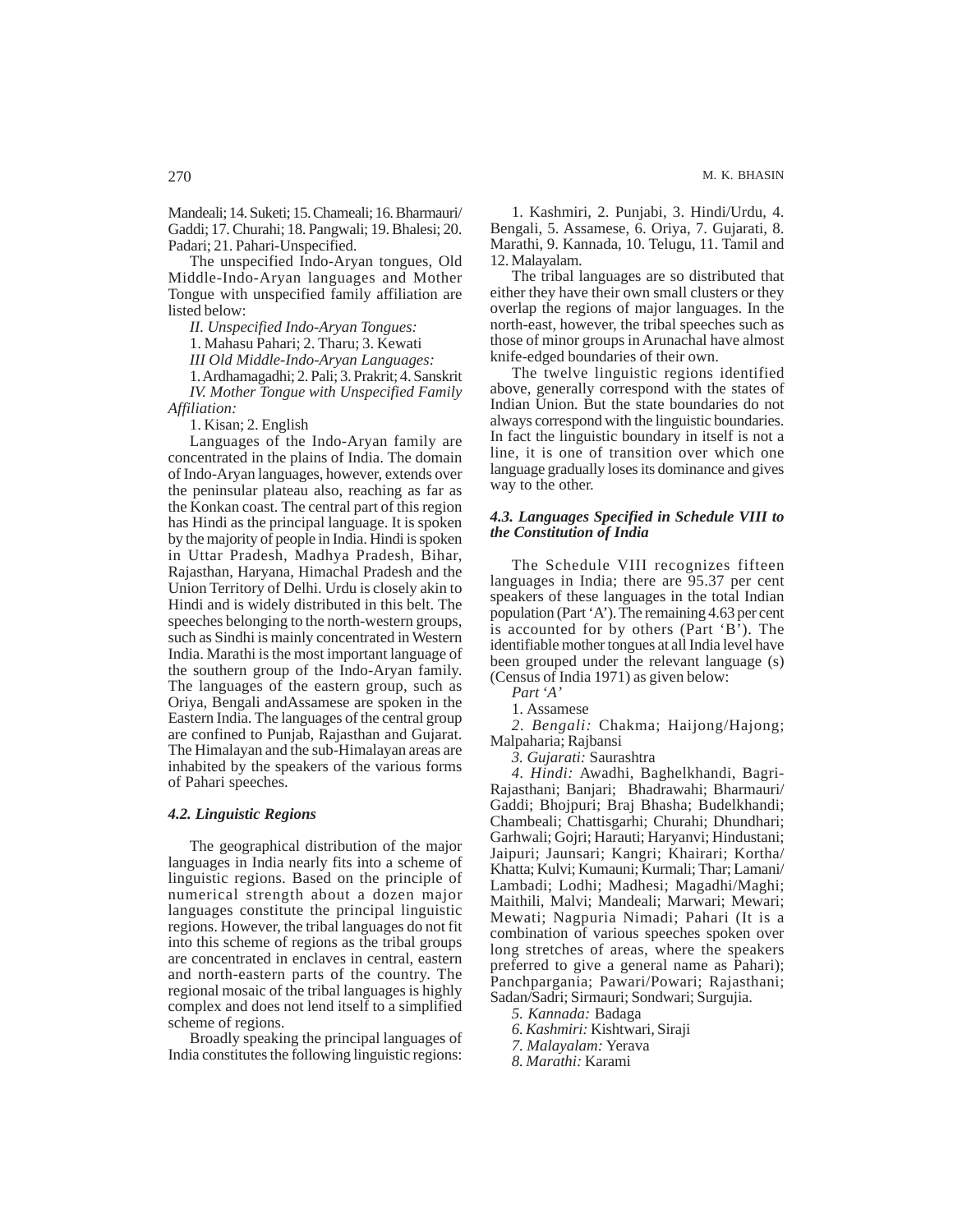*9. Oriya:* Bhatri, Relli *10. Punjabi:* Bagri, Bilaspuri/Kahluri

*11. Sanskrit*

*12. Sindhi:* Kachchhi

*13. Tamil:* Kaikadi; Yerukala/Yerukula

*14. Telugu:* Vadari

*15. Urdu*

*Part 'B'*

*Adi:* Adi Gallong/Gallong; Adi Minyong/

Minyong

*Angami:* Chakra/Chokri

*Bhili/Bhilodi* Barel; Bhilai; Chodhari; Dhodia; Gamti/Gavit; Garasia; Kokna/Kokni/Kukna; Mawchi; Paradhi; Pawri; Tadavi; Vasava; Varli; Wagdi

*Bodo/Boro:* Kachari; Mech

*Gondi:* Dorli; Maria; Muria

*Khandeshi:* Ahirani; Dangi; Gujari-Khandeshi

*Khasi:* Pnar/Synteng; War

*Konda:* Kodo

*Korku:* Muwasi

*Lahnda:* Multani, Punchhi

*Munda:* Kol

*Naga:* Zeliang

*Nissi/Dafla:* Apatani; Bangni; Nishang; Tagin

*Paril:* Dhurwa

*Santali:* Karmali; Mahili

*Tripuri:* Jamatia; Reang

A few studies are available in which researchers have identified and attempted to distinguish the people of Indian region to study the biological diversity and that are almost similar to that reported by Bhasin, 1988; Bhasin et al., 1992, 1994; Bhasin and Walter 2001)

#### **REFERENCES**

- Abe K 1985. An effort at racial classification of the people in South India and Sri Lanka. Principal component analysis on 23 ethnic groups. *Juntendo Univ Bull Lett Sci,* **28:** 12-28.
- Abe K, Tamura H 1983. An effort at racial classification of the people in South India and Sri Lanka. Somatometric anylysis on 23 ethnic groups. *Juntendo Univ Bull Lett Sci*, **26:** 37-49.
- Allchin B, Allchin R 1983. *The Rise of Civilization in India and Pakistan*. New Delhi: Select book Service Syndicate.
- Bamshad M, Watkins S, Dixion ME, Jorde LB, Rao BB, Naidu JM et al. 1998: Female gene flow stratifies Hindu castes. *Nature,* **395:** 651-652.
- Bamshad M, Kivisild T, Watkins, WS, Dixon ME, Ricker, CE, Rao BB et al. 2001. Genetic evidence on the origins of Indian caste populations. *Genome Res,* **11:** 994-1004.
- Bamshad M, Wooding S, Salisbury BA, Stephens JC. 2004.

Deconstructing the relationship between genetics and race. *Nat Rev Genet,* **5(8):** 598-609.

- Banerjee AR 1959. Hair, pp 37-49. In: *A Physical Survey of the Kadar of Kerala*. Memoir No. 6. S.S. Sarkar, G Ray, MR Chakravartti, AR Banerjee, P. Bhattacharjee. Calcutta: Anthropological Survey of India.
- Basu A, Mukherjee N, Roy S, Sengupta S, Banerjee S, Chakraborty M, et al. 2003. Ethnic India: A genomic view, with special reference to peopling and structure. *Genome Res,* **13:** 2277-2290.
- Bhasin MK 1988 *Biology of the Peoples of Indian Region (Bangladesh, Bhutan, India, Maldives, Nepal, Pakistan, Sri Lanka). A Classified and Comprehensive Bibliography.* Delhi: Kamla-Raj Enterprises.
- Bhasin MK, Nag Shampa 1994. Incidence of consanguinity and its effects on fertility, mortality and morbidity in Indian Region: A Reappraisal. Pp. 161- 124. In: *People, Health and Disease: The Indian Scenario.* Veena Bhasin (Ed.). Delhi: Kamla-Raj Enterprises.
- Bhasin MK, Walter H, Danker-Hopfe H 1992. *The Distribution of Genetical, Morphological and Behavioural Traits among the People of Indian Region (Bangladesh, Bhutan, India, Maldives, Nepal, Pakistan, Sri Lanka).* Delhi: Kamla-Raj Enterprises.
- Bhasin MK, Walter H, Danker-Hopfe H 1994. *People of India: An Investigation of Biological Variability in Ecological, Ethno-economic and Linguistic Groups.* Delhi: Kamla-Raj Enterprises.
- Bhasin MK, Walter H 2001. *Genetics of Castes and Tribes of India.* Delhi: Kamla-Raj Enterprises.
- Bhattacharyya NP, Basu P, Das M, Pramanik S, Banerjee R, Rao B, et al. 1999. Negligible male gene flow across ethnic boundaries in India, revealed by analysis of Y-chromosomal DNA polymorphisms. *Genome Res,* **9:** 711-719.
- Biasutti R 1959. *Razze e popolidella terra*. 3. ed. Torino. Birdsell JB 1972. *Human Evolution*. Chicago: Rand McNally.
- Blunt EAH 1969. *The Caste System of Northern India* (1931). Reprinted, Delhi: S. Chand.
- Bowles GT 1977. *The People of Asia*. London: Weidenfeld and Nicholson.
- Boyd WC 1963. Genetics and the human race. *Science,* **140:** 1057.
- Büchi EC 1968. Rassengeschichte des indopakistanischen Subkontinents. pp. 109-184. In : *Rassengeschichte der Menschheit*, 1. *Lieferung*. K Saller (Hrg.). München-Wien: Oldenbourg.
- Cammiade LA, Burkitt MC 1930. Fresh light on the stone ages in South-East India. *Antiquity,* **IV:** 327- 339.
- Cann RL 2001. Genetics clues to dispersal in human populations: Retracing the past from the present. *Science,* **291(5509):** 1742-1748.
- Cavalli-Sforza LL 2005. The human genome diversity project: Past, present and future. *Nat Rev Genet,* **6:**  $333 - 340$ .
- Cavalli-Sforza LL, Bodmer WF 1971. *The Genetics of Human Populations*. San Francisco: Freeman.
- Cavalli-Sforza LL, Feldman MW 2003. The application of molecular genetic approaches to the study of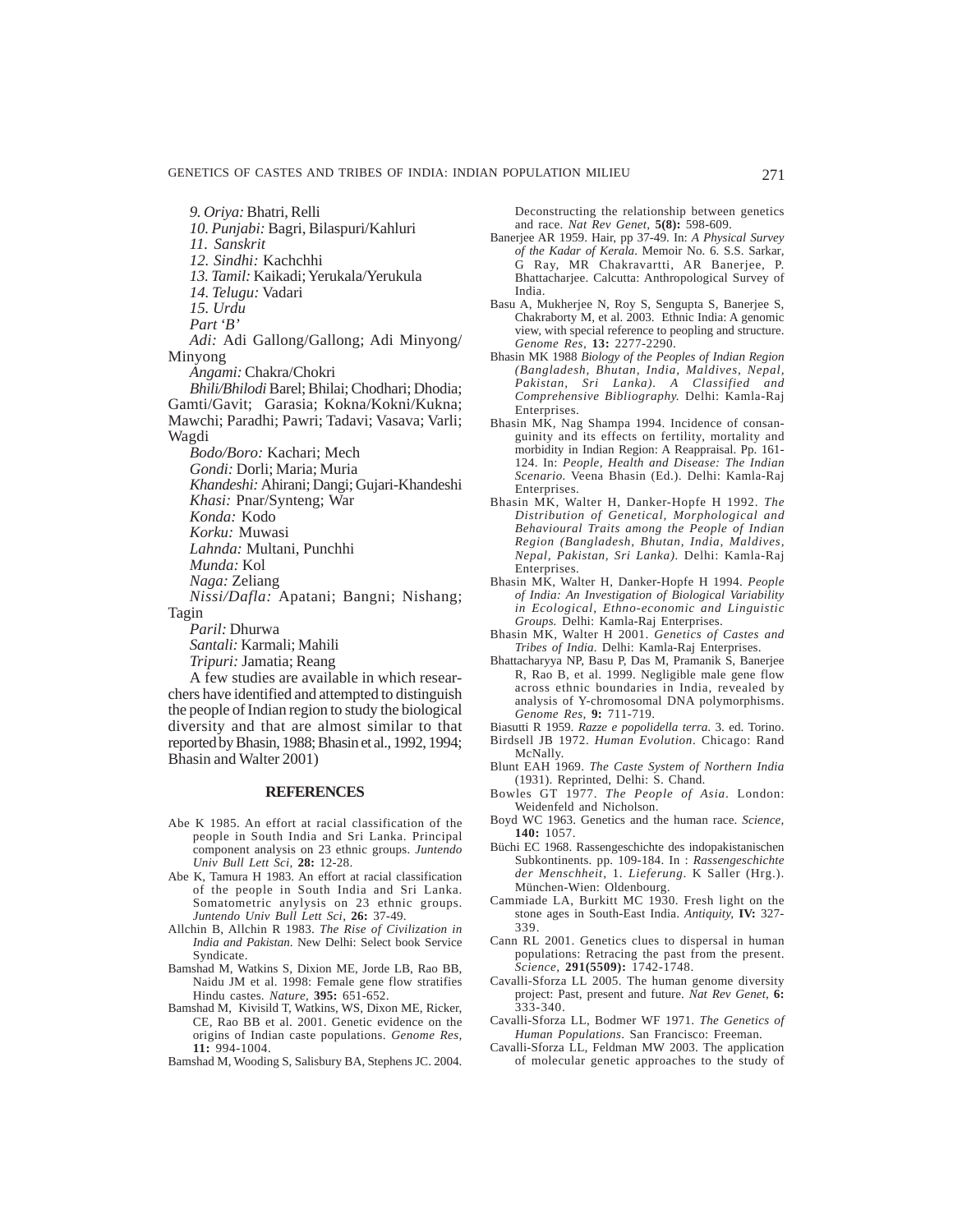human evolution. *Nat Genet,* **33 Suppl:** 266-275. Cavalli-Sforza LL, Piazza A, Menozzi P, Mountain J

- 1988. The reconstruction of human evolution: Bringing together genetic, archaeological and linguistic data. *Proc Natl Acad Sci USA,* **85:** 6002- 6006.
- Cavalli-Sforza LL, Piazza A, Menozzi P 1994. *The History and Geography of Human Genes.* Princeton, New Jersey: Princeton University Press.
- Census of India 1971. Series 1 India *Paper 2 of 1972 Religion*. New Delhi: The Registrar General & Census Commissioner, India (1972).
- Census of India 1971. Under Census Centenary: *Language Handbook on Mother Tongues in Census*. New Delhi: Office of the Registrar General, India, Ministry of Home Affairs (1972).
- Census of India 1971. Series 1-*India*. Part V-A(I) *Special Tables for Scheduled Castes*. New Delhi: The Registrar General & Census Commissioner, India (1979).
- Census of India 1971. Series 1-*India.* Part V-A (ii) *Special Tables for Scheduled Tribes*. New Delhi: The Registrar General & Census Commissioner, India (1981).
- Census of India 1981, Series-1 *India*. Paper 2 of 1984. *General Population and Population of Scheduled Castes and Scheduled Tribes*. New Delhi: The Registrar General & Census Commissioner, India (1984).
- Census of India 1981. Series-1 *India*. *Paper 3 of 1984, Household Population by Religion of Head of Household*. New Delhi: The Registrar General & Census Commissioner, India (1985).
- Census of India 1991. Series-1, Paper 1 of 1991. *Provisional Population Totals*. New Delhi: Office of the Registrar General & Census Commissioner, India (1991).
- Chakravartti MR 1968. Consanguinity in India. *Morph Anthrop,* **60:** 170-183.
- Chanda R 1978. *The Indo Aryan Races : A Study of the Origin of Indo-Aryan People and Institutions* (1916). New Delhi: Cosmo Publications, Reprinted.
- Collins FS, Green ED, Guttamacher AE, Guyer MS 2003. A vision for the future genomics research. *Nature,* **422:** 835-847.
- Coon CS 1965, 1970. *The Living Races of Man*. New York: Knopf.
- Cordaux R, Aunger G, Bentley G, Nazidze I, Sirajuddin SM, Stoneking M 2004. Independent orgins of Indian caste and tribal paternal lineages. *Curr Biol,* **14:** 231-235.
- Dixon RB 1923. *The Racial History of Man.* New York: Chas Scribner's Sons.
- Dronamraju KR 1963. Genetic studies of the Andhra Pradesh population. pp. 154-159. In: *The Genetics of Migrant and Isolate Populations*. E Goldschmidt (Ed.). Williams and Wilkins. Proc. Conf. Hum. Pop. Genet, Israel.
- Dronamraju KR, Meera Khan P 1963a. A study of Andhra marriages: Consanguinity, caste, illiteracy and bridal age. *Acta Genet Stat Med,* **13**: 21-29.
- Dronamraju KR, Meera Khan P 1963b. Inbreeding in Andhra Pradesh (1961). pp. 126-127. *Proc 2nd Int Cong Hum Genet*, Rome.
- Dutta R, Reddy BM, Chattopadhyay P, Kashyap VK,

Sun G, Deka R 2002. Patterns of genetic diversity at the nine forensically approved STR loci in the Indian populations. *Hum Biol,* **74:** 33-49.

- Eickstedt E Frh v 1934. *Rassenkunde und Rassengeschichte der Menschheit.* Stuttgart: Ferdinand Enke Verlag.
- Eickstedt E Frh v 1939. Introduction, Vol. II. *The Travancore Tribes and Castes*. Trivandrum.
- Eickstedt E Frh v 1952. Rassentypen und Typendynamik von Asien. pp. 147-166. In: *Historia Mundi.* Volume 1. F. Valjavec (Ed.). München.
- Endicott P, Gilbert MTP, Stringer C, Lalueza-Fox C, Willerslev E, Hansen AJ, Cooper A 2003. The genetic origins of the Andaman Islanders. *Am J Hum Genet,* **72:** 178-184.
- Fairservis WA 1971. *The Roots of Ancient India.* New York: Macmillan.
- Gazetteer of India 1973. Volume I  *Country and People.* Ministry of Education and Social Welfare, Government of India, New Delhi (First printed 1965, Reprinted).
- Giuffrida-Ruggeri V 1921. *First Outlines of a Systematic Anthropology of Asia.* Calcutta.
- Grierson Sir George 1903-1928. *Linguistic Survey of India*: Volume I-XI, Calcutta: Central Publication Branch, GOI.
- Guha BS 1928. Negrito racial strain in India. *Nature (Lond*.), **121:** 793.
- Guha BS 1929. Negrito racial strain in India. *Nature (Lond*.), **122:** 942.
- Guha BS 1935. Racial affinities of the people of India. *Census of India*, 1931. *Report,Vol. 1, Pt. III Ethnographical. Sec. A.* Government of India, Simla.
- Guha BS 1937. An outline of racial ethnology of India, pp. 125-139. In: *An Outline of the Field Sciences in India.* SL Hora (Ed.). Calcutta.
- Guha BS 1941, 1944. *The Racial Elements in Indian Populations*. Oxford Pamphlet in Indian Affair.
- Ghurye GS 1969. *Caste and Race of India.* Bombay: Popular Prakashan, Bombay.
- Haddon AC 1925. *Races of Man and Their Distribution.* New York: Macmillan.
- Hooten EA 1930. *The Indians of Pucos Pueblo*. New Haven, Conn.
- Hutton JH 1933. *Census of India.* Vol. I. Report 1931, Delhi.
- Jorde LB, Wooding SP 2004. Genetic variation, classigication and 'race'. *Nat Genet,* **36:** S28-33.
- Kapadia KM 1982. *Marriage and Family in India*. Calcutta: Oxford University Press, 3rd Edition.
- Karve I 1968. *Kinship Organization in India.* Bombay: Asia Publishing House.
- Kashyap VK, Sitalaximi T, Sarkar BN, Trivedi R 2003. Molecular relatedness of the aboriginal groups of Andaman and Nicobar Islands with similar ethnic populations. *Int J Hum Genet,* **3:** 5-11.
- Keith A 1936. Review of BS Guha's the racial affinities of the peoples of India. *Man,* **36:** 28-30.
- Kennedy KAR 2000. *God-Apes and Fossil Men. Paleoanthropology of South Asia.* Ann Arbor: The University of Michigan Press.
- Kennedy KAR, Caldwell PC 1984. South Asian prehistoric human skeletal remains and burial practices. pp. 159-197. In : *The People of South Asia, The Biological Anthropology of India, Pakistan and Nepal*.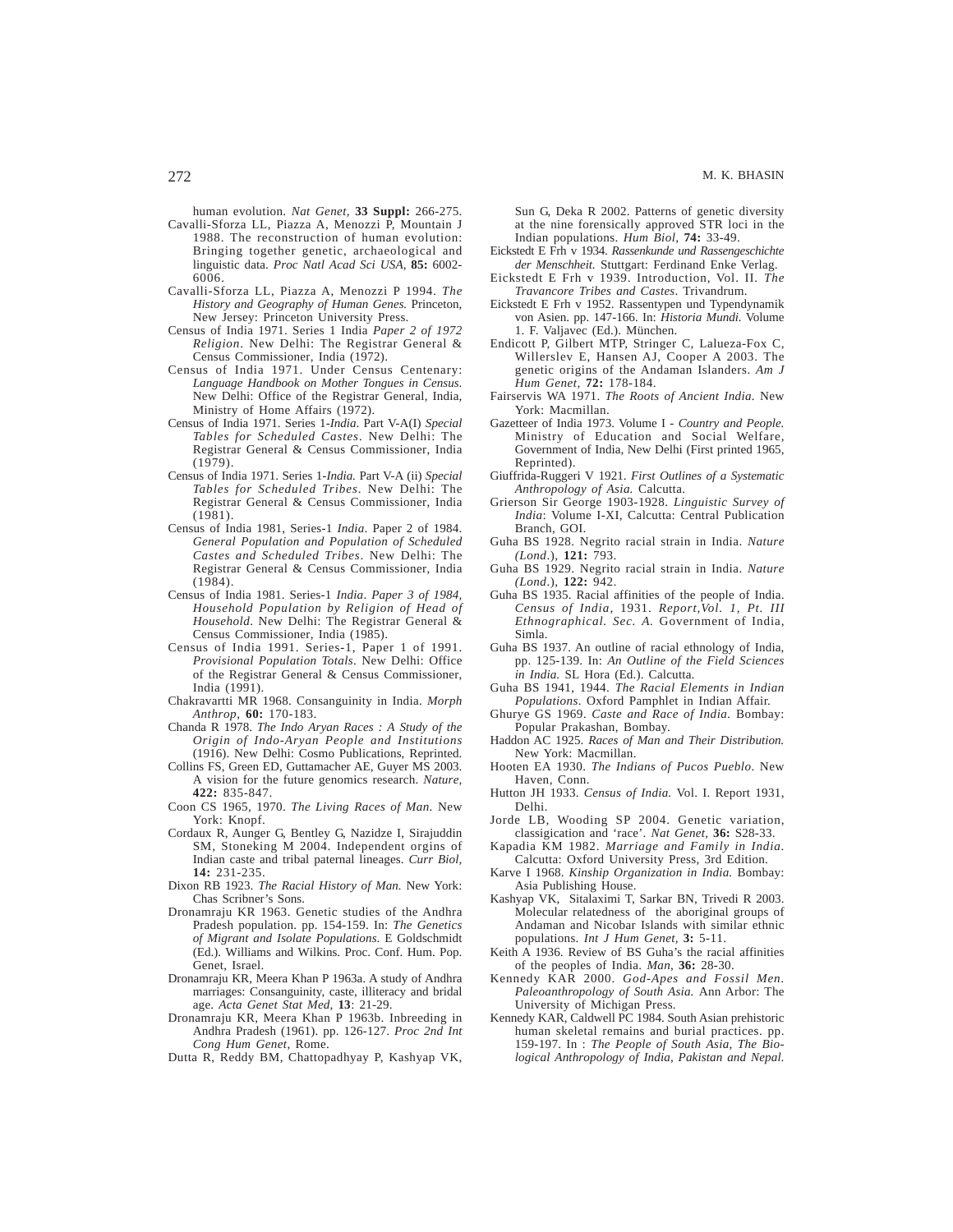JR Lukacs (Ed.). New York: Plenum Press.

- Kennedy KAR, Sonakia A, Chiment J, Verma KK 1991. Is the Narmada hominid an Indian *Homo erectus? Am J Phys Anthrop,* **86:** 475-496.
- Kirk RL 1976. Serum protein and enzyme markers as indicators of population affinities in Australia and the Western Pacific. pp. 329-346. In: *The Origins of the Australians*. RL Kirk, AG Thorne (Eds.). Human Biology Series No.6. Australian Institute of Aboriginal Studies, New Jersey: Canberra Humanities Press, Inc.
- Kivisild T, Kaldma K, Metspalu M, Parik J, Papiha S, Villems R 2000. The place of the Indian mitochondrial DNA variants in the global network of maternal lineages and the peopling of the old world. pp. 135-152. In: *Genomic Diversity. Applications in Human Population Genetics.* SS Papiha, R Deka, R Chakraborty (Eds.), New York: Kluwer/Academic Publications.
- Kivisild T, Rootsi S, Metspalu M, Mastana S, Aldma K, Parik J, et al. 2003. The genetic heritage of the earliest settlers persists both in Indian tribal and caste populations. *Am J Hum Genet,* **72(2):** 3131- 332.
- Lahr M, Foley R 1994. Multiple disperdals and modern human origins. *Evolutionary Anthropology,* **3:** 48- 60.
- Lahr M, Foley R 1998. Towards a theory of modern human origins: Geography demography and diversity in recent human evolution. *Am J Phys Anthrop,* **27:** 137-176.
- Lakshmi N, Demarchi DA, Veerraju P, Rao TV 2002. Population structure and genetic differentiation among the substructured Vysya caste population in comparison to the other populations of Andhra Pradesh, India. *Ann Hum Biol,* **29(5):** 538-549.
- Lasker GW 1967. The 'New' Physical Anthropology seen in retrospect and prospect. pp. 3-17. In: *Human Evolution, Readings in Physical Anthropology*. Noel Korn, Fred Thompson (Eds.). New York: Holt, Rinehart and Winston Inc.
- Long JC, Chakravarti A, Boehm CD, Antonarakis S, Kazazian HH 1990. Phylogeny of human betaglobin haplotypes and its implications for recent human evolution. *Am J Phys Anthrop,* **81:** 113- 130.
- Lumley H, Sonakia A 1985. Contexte stratigraphique et archaéologique de l'homme de la Narmada, Hathnora, Madhya Pradesh Inde. *L' Anthropologie,* **89:** 3-13.
- Lumley MA, Sonakia A 1985. Première décourverte d'un Homo erectus sur le continent Indian a Hathnore dans la moyenne vallée de la Narmada. *L' Anthropologie,* **89:** 13-61.
- Malhotra KC 1976. Inbreeding among 22 semi-nomadic Dhangar Castes of Maharashtra: A preliminary report. *ISI Tech. Report. No. Anthrop /4/76*.
- Malhotra KC 1978. Morphological composition of the people of India. *J Hum Evol,* **7:** 45-53.
- Misra VN 1962. Problems of terminology in Indian Prehistory. *East Anthrop*, **15:** 113-124.
- Mountain JL, Hebert JM, Bhattacharyya S, Undehill P A, Ottolenghi C, Gadgil M, Cavalli-Sforza LL 1995. Demographic history of India and mtDNA-sequence diversity. *Am J Hum Genet,* **56:** 979-992.
- Murhekar KM, Murhekar MV, Mukherjee MB, Gorakshakar AC, et al. 2001. Red cell genetic abnormalities, β- globin gene haplotypes, and APOB polymorphism in the Great Aqndamanese, a primitive Negrito tribe of Andaman and Nicobar Islands, India. *Hum Biol*, **73**: 739-744.
- Mourant AE 1983. *Blood Relations, Blood Groups and Anthropology*. Oxford: Oxford University Press.
- Murty JS, Jamil T 1972. Inbreeding load in the newborn of Hyderabad. *Acta Genet Med Gemell,* **21:** 327- 331.
- Nei M, Roychoudhury AK 1982. Genetic relationship and evolution of human races. Volume 14: 1-59. In: *Evolutionary Biology,* Max K Hecht, Bruce Wallace, GT Prance (Eds.). New York: Plenum Publishing Corporation.
- Palanicharmy MG, Sun C, Agrawal S, Bandelt H J, Kong QP, Kahn F, et al. 2004. Phylogeny of mitochondrial DNA macrohaplogroup N in India based on complete sequencing: Implications for the peopling of South Asia. *Am J Hum Genet,* **75(6):** 966-978.
- Pietrusewsky M 1990. Craniofacial variation in Australasian and Pacific Populations. *Am J Phys Anthrop*, **82:** 319-340.
- Piggot S 1952. *Prehistoric India*. Harmondsworth, Middlesex: Penguin Books.
- Pingle U 1975. Comparative analysis of mating systems and marriage distance patterns between five tribal groups of Utnur Taluka, Adilabad District of Andhra Pradesh. *Proc. 2nd Annual Conf Ind Soc Hum Genet, Calcutta*.
- Quintana-Murei L, Krausz C, Zerjal T, Sayar SH, Hammer, MF, Mehdi SO et al. 2001. Y-chromosome lineages trace diffusion of people and languages southwestern Asia. *Am J Hum Genet,* **68:** 537-542.
- Rakshit HK 1965. The Mongolian element in Indian populations. Real and alleged. *Anthropos,* **60:** 49- 64.
- Rao AP, Mukherjee DP 1975. Consanguinity and inbreeding effects on fertility, mortality and morbidity in a small population of Tirupati. *Proc 2nd Conf Ind Soc Hum Genet,* Calcutta.
- Reddy PC 1983. Consanguinity and marriage distance among the Mala populations of Chittoor district, Andhra Pradesh. *Coll Anthrop,* **7:** 43-48.
- Renfrew C 1987. *Archaeology and Language: The Puzzle of Indo-European Origins*. New York: Cambridge University Press.
- Renfrew C 1989. The origins of Indo-European languages. *Sci Am,* **261:** 82-90.Cavalli-Sforza LL, Piazza A, Menozzi P, Mountain, J. 1988. The reconstruction of human evolution: Bringing together genetic, archaeological and linguistic data. *Proc Natl Acad Sci USA,* **85:** 6002-6006.
- Renfrew C 1996. Languages families and the spread of farming, pp. 70-92. In: *The Origins and Spread of Agriculture and Pastoralism in Eurasior* DR Harris (Ed.). Washington DC: Smillsonian Institution Press.
- Risley H Sir 1969. *The People of India*. (1915). Delhi: Orient Book Reprint Corporation, Reprinted.
- Roy S C 1938. Caste, race and religion in India. *Man in India,* **14:** 39-63, 75-220, 271-311 (1934); **17:** 147-176, 212-254 (1937); **18:** 85-105.
- Roychoudhury AK 1976. Inbreeding in Indian populations. *Trans Bose Res Inst,* **39:** 65-76.